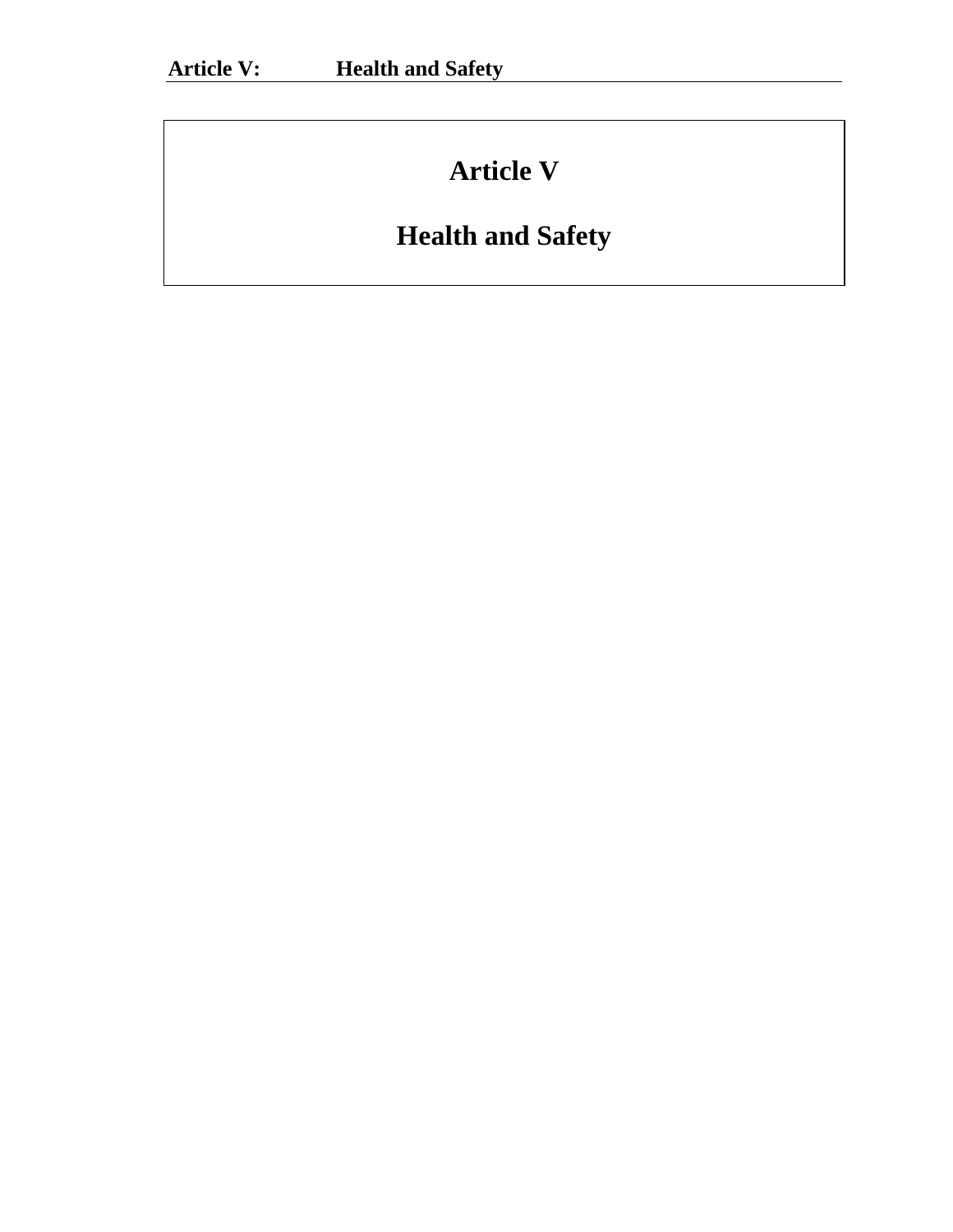# **Section 1. Alcoholic Beverages**

#### **1.1 Introduction**

- 1.1.1 This **BylawOrdinance** relative to Alcoholic Beverages ("BylawOrdinance") is promulgated by Framingham Town Meeting to memorialize, enumerate and describe the authority of the Board of SelectmenLicense Commissioners, serving as the FownCity of Framingham's Liquor Licensing Authority (hereinafter, the "Board" or "licensing authority"), to the fullest extent permitted by ChapterG.L. c. 138 ("Chapter 138") of the Massachusetts General Laws,"), as amended, and other powers or provisions of the Massachusetts General Laws. This BylawOrdinance and the TownCity of Framingham's Rules and Regulations Governing Alcoholic Beverages ("Rules and Regulations") that may be promulgated by the Board from time to time shall supersede all previous regulations or policies issued by the City of Framingham or the former Town of Framingham.
- 1.1.2 The Board shall have the full power available under Chapter 138, the Massachusetts General Laws to issue all liquor licenses allowed by law or this BylawOrdinance, and to establish reasonable fees therefore. The Selectmen Board may from time to time adopt Rules and Regulations relative to the business of persons licensed by them under the General Laws or this. By law Ordinance and to the supervision thereof, including the imposition of lawful penalties for violations of such rules, regulations and restrictions. The rules, regulations and restrictions adopted by the SelectmenBoard shall be provided in writing to all applicants for such licenses. The Board of Selectmen shall have the power to modify the Rules and Regulations from time to time, and shall provide licensees with copies of any future amendments to the Rules and Regulations at least seven (7) days prior to the date such amendments go into effect.
- 1.1.3 Any license issued for the sale in any manner of any alcoholic beverage shall be issued on the condition that there will be strict compliance with Chapter 138, the Massachusetts General Laws, this **BylawOrdinance** and the Rules and Regulations as described herein. Failure to comply with Chapter 138, the Massachusetts General Laws, this **Bylaw**Ordinance and the Rules and Regulations described herein shall be sufficient grounds for refusing to grant the license, or for suspending, canceling, or revoking an existing license.

#### 1.2 **Application of BylawOrdinance:**

- a) License transfers involving a change of location, ownership, or business;
- b) New Licenses;
- c) One Day or Special Licenses; and
- d) Current Alcohol Licenses (of any type) within the TownCity of Framingham.

#### 1.3 **Applicability of State and Local NewsLaws**

1.3.1 Applicability of State and local laws and regulations, and permit requirements. All Alcoholic beverage licenses shall also be issued contingent upon continued compliance with all appropriate state and local laws and regulations and all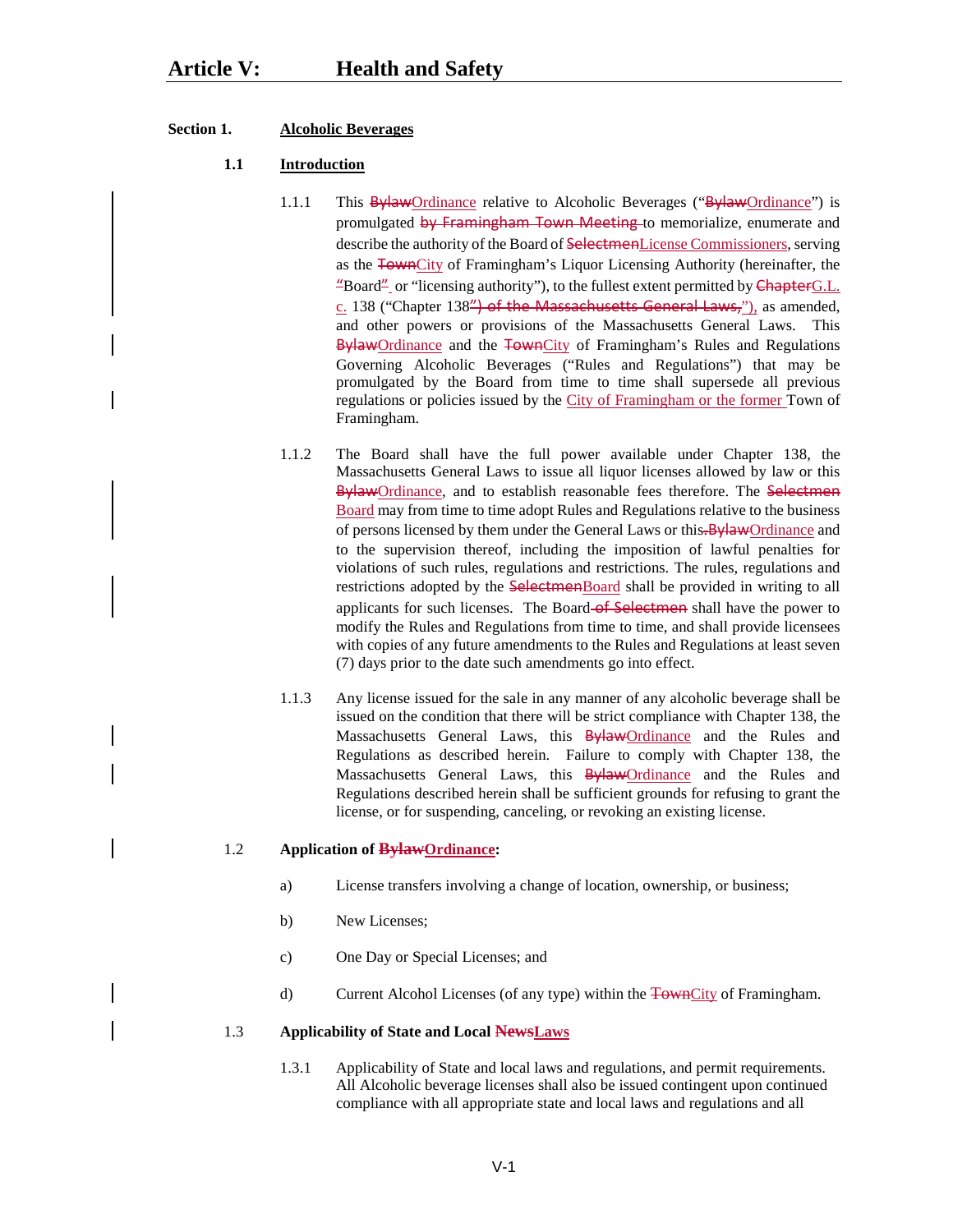permits and licenses which may pertain to the operation of the premises, including, but not limited to, the State Building Code, State or Board of Health Regulations, common victualer license requirements, entertainment and/or amusement licenses and the TownCity of Framingham BylawsOrdinances.

1.3.2 Availability of rules and regulations. All licensees shall ensure that a copy of the Town'sCity's Rules and Regulations and the applicable regulations promulgated by the Alcoholic Beverages Control Commission are kept on the premises at all times and are immediately available for inspection upon request by a member of the **public** or an agent of the Board. Licensees also shall ensure that copies of the Board'sBoard's Rules and Regulations shall be given to each employee who is  $\overline{\phantom{a}}$  responsible for the sale or service of

alcoholic beverages.

1.3.3 Responsibility for knowledge of rules and regulations. Licensees must be familiar with Chapter 138, this **BylawOrdinance** and the corresponding Rules and Regulations, as well as applicable state statutes and regulations promulgated by the Alcoholic Beverages Control Commission. A plea of ignorance will not be considered a justification or defense for a violation.

### **1.4 Prohibition of Consumption of Alcoholic Beverages in Public Places**

1.4.1 No person shall drink any alcoholic beverages as defined in Chapter 138, Section 1 of the Massachusetts General Laws while on, in or upon any public way or upon any way to which the public has a right of access, or any place to which members of the public have access as invitees or licensees, park or playground, or private land or place without consent of the owner or person in control thereof except that the sampling and sale of wine and beer during an event held on TownCity property is permitted if the vendor is duly licensed for such event by the Board of Selectmen and in accordance with the applicable provisions of state law, including General Laws, Chapter 138, Section 15F. All alcoholic beverages being used in violation of this section shall be seized and safely held until final adjudication of the charge against the person or persons arrested or summoned before the court, at which time they shall be returned to the person entitled to lawful possession.

#### **Section 2. Water Discharge**

No person shall knowingly permit or suffer any water or other liquid to run or be discharged from any building owned by him, or under his control, so as to flow on any sidewalk, except that a person may wash windows with hose before the hour of 10:00 A.M. when the temperature is above the freezing point.

#### **Section 3. Erection of Barriers**

The owner of land which has been excavated shall erect barriers or take other suitable measures to avoid hazard to public safety. If within five days after such owner has been notified in writing by the Board of SelectmenMayor that in their opinion the excavation constitutes a hazard to public safety the owner shall fail or refuse to erect barriers or take other suitable measures to avoid such hazard, the owner shall be punishable by a fine of not more than two hundred dollars (\$200) for such violation.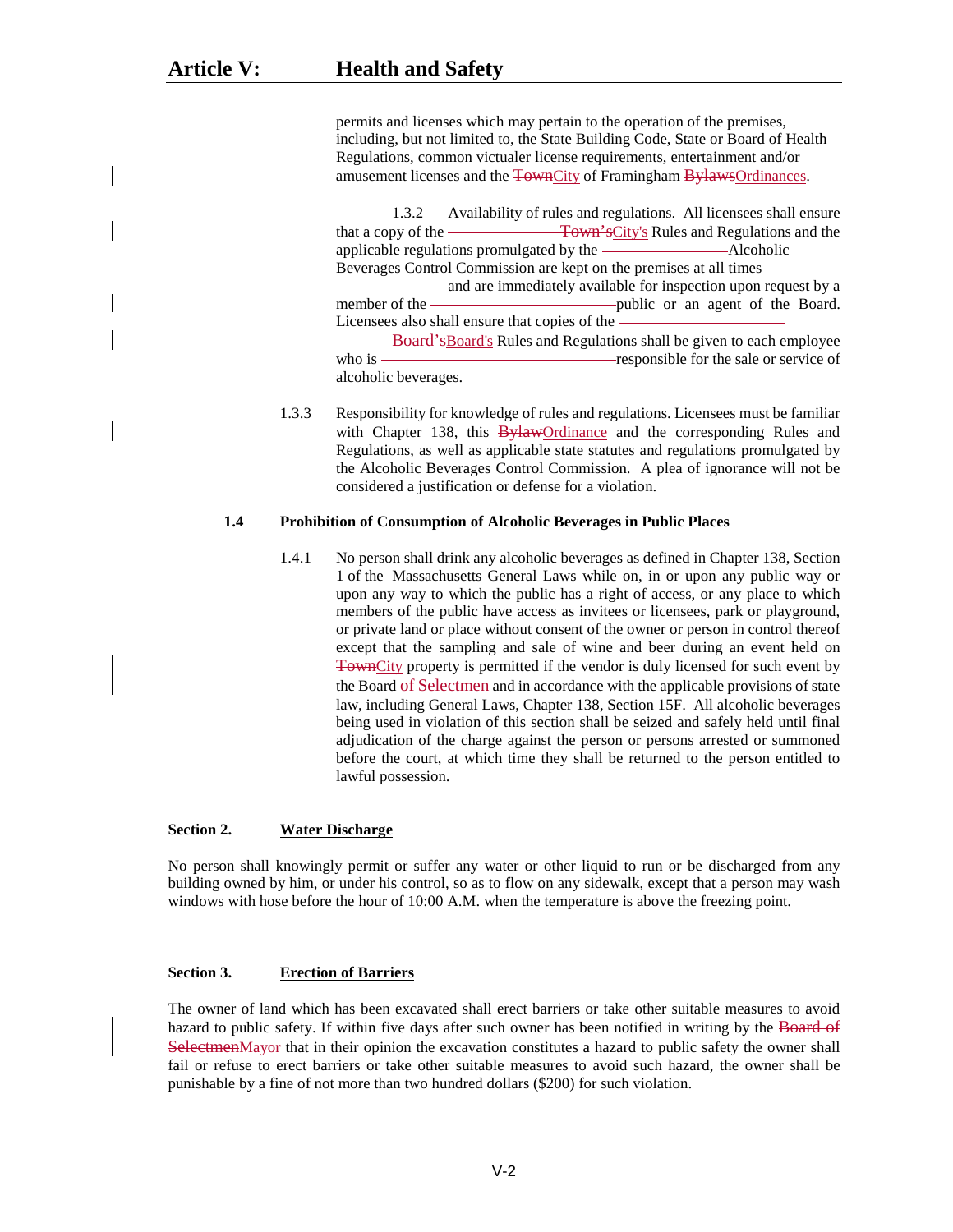#### **Section 4. Framingham Emergency Management Agency**

- **4.1** There is hereby established the Framingham Emergency Management Agency (FrEMA). It shall be the function of this Agency to have charge of civil defense, the Local Emergency Planning Committee, and the Emergency Operations Center for the TownCity of Framingham.
	- **4.1.1** Civil Defense

It shall be the function of the Framingham Emergency Management Agency to have charge of Civil Defense as defined in Chapter 639, Section 1 of the Acts of 1950 and to perform civil defense functions as authorized or directed by said chapter or by any and all executive orders or general regulations promulgated thereunder, and to exercise any authority delegated to it by the governor under said Chapter 639.

**4.1.2** Local Emergency Planning Committee (LEPC)/Regional Emergency Planning Committee (REPC)

> It shall be the function of the Framingham Emergency Management Agency to have charge of the Local Emergency Planning Committee (LEPC) or to affiliate with a Regional Emergency Planning Committee (REPC) in accordance with the federal Emergency Planning and Community Right-to-Know Act, Public Law 99-499, commonly known as EPCRA or SARA Title III. The mission of Framingham Local Emergency Planning Committee or Regional Emergency Planning Committee shall be to enhance and create plans directing the response to hazardous materials incidents, increase compliance with hazardous materials reporting requirements and to continue to offer access to information on the storage of such materials, for the benefit of the town'sCity's residents and businesses.

**4.1.3** Framingham Emergency Operations Center (EOC)

It shall be the function of the Framingham Emergency Management Agency to have charge of the Emergency Operations Center (EOC) for the TownCity of Framingham

**4.2** Director of Framingham Emergency Management Agency

Framingham Emergency Management Agency shall be under the direction of the Director of Emergency Management (hereinafter called the "Director"), who shall be appointed by the Town ManagerMayor. The Director shall have direct responsibility for the organization and for the administration of the Agency, subject to the direction and control of the Town ManagerMayor. The Director may, within the limits of the amount appropriated therefore, and subject to the approval of the Town ManagerMayor, appoint such experts, clerks and other assistants as the work of the department may require and may remove them, and may make such expenditures as may be necessary to execute effectively the purpose of Chapter 639 of the Acts of 1950 and the Emergency Management Agency.

The Director shall also have authority, subject to the approval of the Town ManagerMayor, to appoint district coordinators and may accept and may receive, on behalf of the TownCity, services, equipment, supplies, materials or funds by way of gifts, grant or loan, for purposes of emergency management, offered by the federal government or any agency or officer thereof or any person, firm or corporation, subject of the terms of the offer and the rules.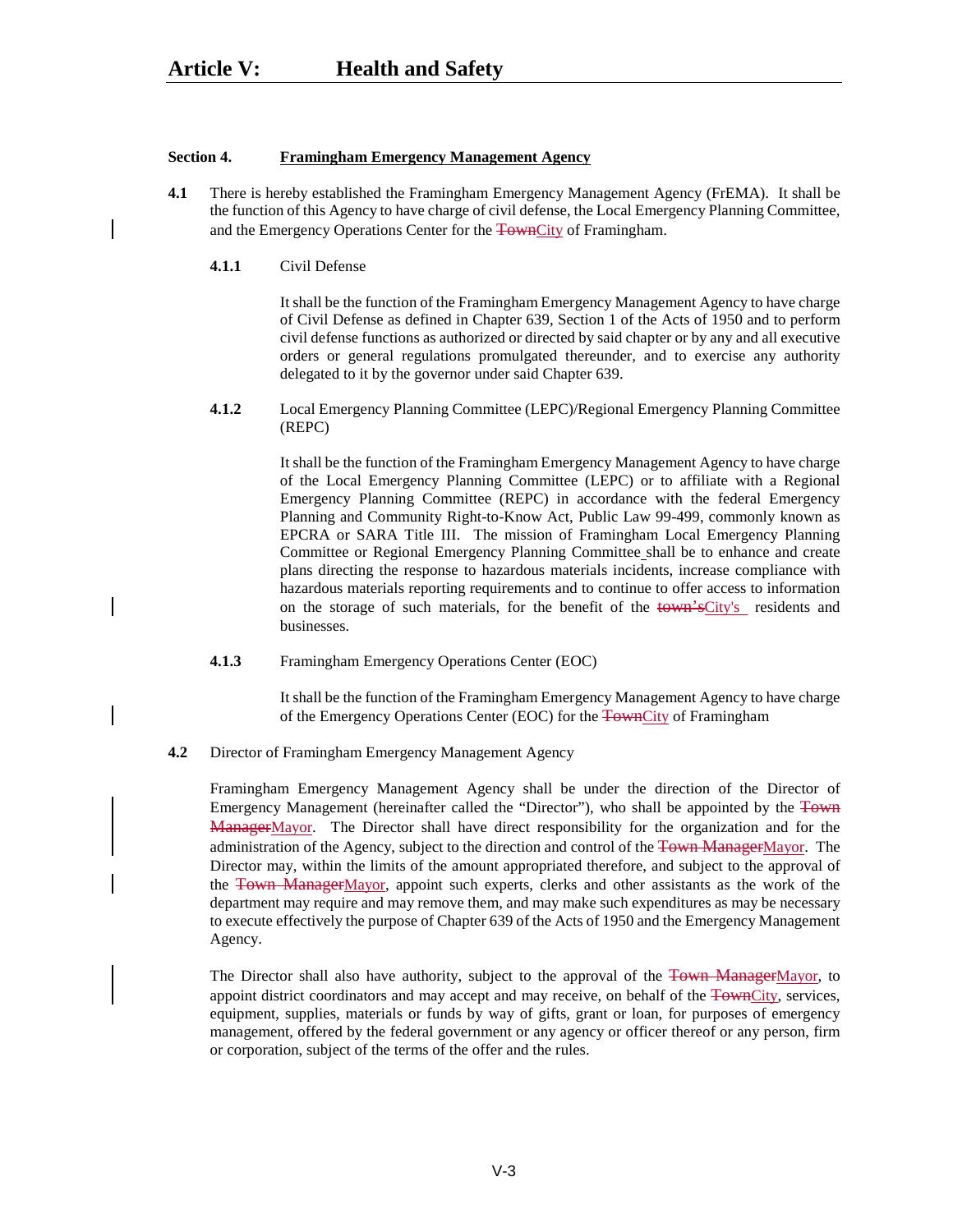#### **Section 5. Deleted (Article 17 of the 2007 Annual Town Meeting)**

# **Section 6. Fire Lanes**

It shall be unlawful to obstruct or park a vehicle in any fire lane, such fire lane to be designated by the Board of SelectmenMayor upon the recommendation of the Chief of the Fire Department and posted as such, said Fire Lane to be a distance of twelve (12) feet from the curbing of a sidewalk in a shopping center, bowling establishment, theater or similar locations. Where no sidewalk with curbing exists, the distance shall be eighteen (18) feet from the building.

#### **Section 7. Fortune Telling**

No person shall tell fortunes for money unless a license therefore has been issued by the local licensing authority. The fee for each license granted under this section shall be fifty dollars (\$50) per year, commencing January 1 of each year.

#### **Section 8. Personal Privacy**

No person other than an officer of the law acting in the performance of his legal duty shall enter upon the premises of any person with the intention of peeping into a dwelling or spying upon any person therein.

# **Section 9. Accessible Parking**

- **9.1** Designated parking spaces shall be provided in public and private off street parking areas for vehicles owned and operated by veterans with disabilities, or by persons with disabilities, or for any vehicle transporting a person with a disability. Such vehicle shall bear the distinctive number plates or placard authorized by Massachusetts General Law Chapter 90, Section 2.
	- **9.1.1** Any person or body who has lawful control of a public or private way, or of improved or enclosed property used as off street parking areas for businesses, shopping, malls, theaters, auditoriums, sporting or recreational facilities, cultural centers, or for any other place where the public has the right of access as invitees or licensees, shall reserve parking spaces in said off street parking areas for any vehicle owned and/or operated by a veteran with a disability, or person with a disability whose vehicle bears the distinguishing license plate or placard authorized by Chapter 90, Section 2 according to the following formula:

| <b>Total Spaces</b> | <b>Required Accessible Spaces</b> |  |
|---------------------|-----------------------------------|--|
| $1-25$              | 1 Space                           |  |
| 26-50               | 2 Spaces                          |  |
| 51-75               | 3 Spaces                          |  |
| 76-100              | 4 Spaces                          |  |
| 101-150             | 5 Spaces                          |  |
| 151-200             | 6 Spaces                          |  |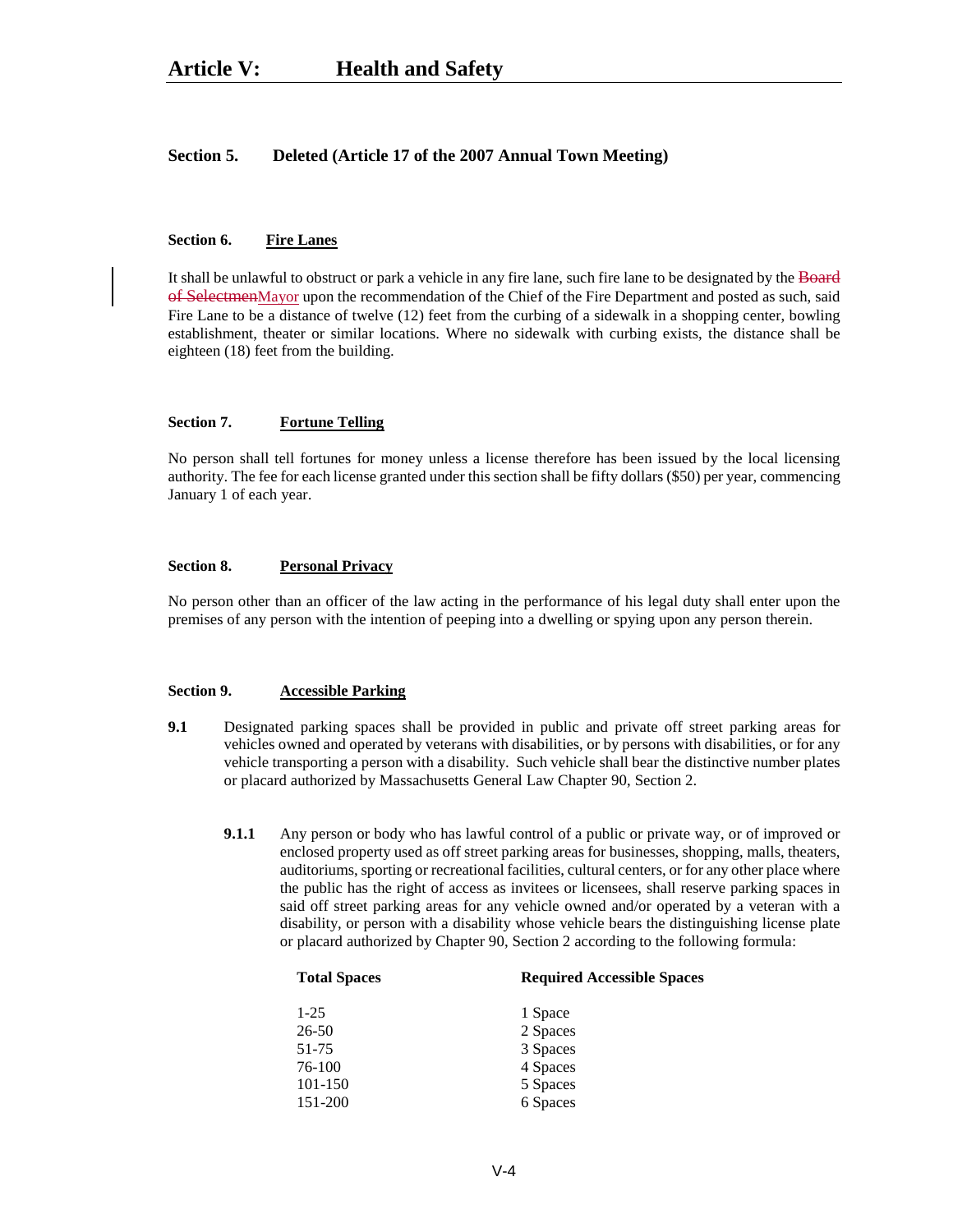| 201-300          | 7 Spaces                             |
|------------------|--------------------------------------|
| 301-400          | 8 Spaces                             |
| 401-500          | 9 Spaces                             |
| 501-1.000        | 2% of Total Spaces                   |
| $1,001$ and over | 20 plus 1 for each $100$ over $1000$ |

One in six (6) designated accessible spaces but not less than one shall be van accessible.

- Outpatient Medical Facilities: 10% of Total Spaces
- Facilities specializing in the treatment or services for people with mobility impairments: 20% of Total Spaces
- Parking for multiple dwellings, including residential condominiums, are subject to all provisions of the Architectural Access Board regulations (521 CMR) and this bylawOrdinance.
- **9.1.2** Each parking space designated as reserved under the provisions of subsection 9.1.1. shall be identified by the use of an above grade sign located at the head of each space and no more than ten feet away, and be permanently affixed to the ground or structure. The top of the sign shall not be lower than 5 feet from the ground, nor more than 8 feet from the ground. Signs shall show the "International Symbol of Access" and may have the words "Accessible Parking: Special Plate Required, Unauthorized Vehicles May Be Removed At Owners Expense" in white on a blue background. A smaller sign may be added indicating the fine amount in Section 9.3.2.

The spaces shall be as near as possible to a building entrance or walkway; shall be adjacent to curb ramps or other unobstructive methods permitting sidewalk access to a person with a disability, and shall be eight feet wide plus a 5 foot aisle with diagonal striping. Two accessible spaces may share a common access aisle.

Van accessible spaces shall be 8 feet wide with a striped access aisle 8 feet wide allowing a van to operate a lift. Each such space shall have a sign designating it van accessible. In addition, centered at the head of the eight (8) foot striped access aisle an additional sign shall be posted stating "No Parking Anytime". The sign shall not obstruct the accessible route at the head of the access aisle.

Alternatively, all spaces may be universal spaces, 11 feet wide with an access aisle 5 feet wide.

Accessible spaces shall be marked by high contrast painted lines or other high contrast delineation. Access aisles shall be clearly marked by means of diagonal stripes. The signs and pavement marking shall be maintained in a timely manner.

**9.2** No person shall leave any unauthorized vehicle within parking spaces designated for use by veterans with disabilities or persons with disabilities as authorized by Section 9. 1 hereof or in such a manner as to obstruct a curb ramp designated for use by persons with disabilities as a means of egress to a street or public way. The cross hatch area abutting an Accessible Parking space shall, for the purposes of this section, be considered a part of the Accessible Parking space.

Furthermore, any person or body who has lawful control of a public or private way or of improved or enclosed property used as off street parking for authorized vehicles bearing HP plates or placards shall be responsible for exercising reasonable care to see that the spaces and access ramps be kept clear of, but not limited to, snow, debris, refuse and shopping carts so the spaces are accessible and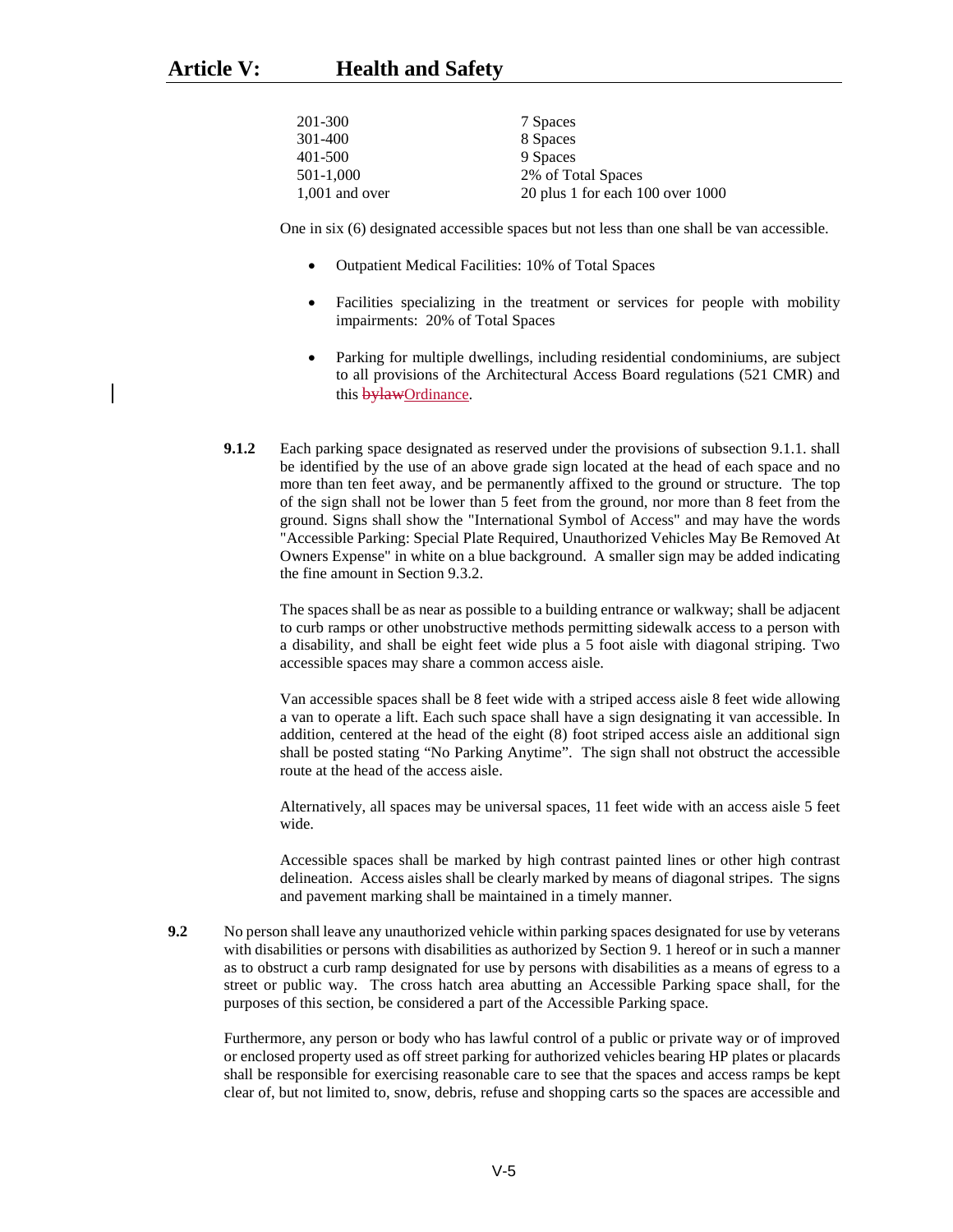usable. If snow stops falling after sunrise (during daylight hours), property owners will have until 10 p.m. that same day to clear the HP parking spaces, sidewalks, and curb cuts. If snow stops falling after sunset (overnight), property owners will have until 10 a.m. the next day to clear the HP parking spaces, sidewalks, and curb cuts.

**9.3** The penalty for violation of this **BylawOrdinance** shall be as follows:

- **9.3.1** Violations of Section 9.1.1 or 9.1.2 shall be fifty dollars (\$50) dollars per day per violation after the person or body having lawful control of the ways or property has been given written notice and not less than 30 days to comply.
- **9.3.2** Violations of Section 9.2 shall be three hundred dollars (\$300) for each offense, and the vehicle may be removed according to the provisions of Massachusetts General Law Chapter 266, Section 120D.
- **9.4** Violations of Section 9.1.1 and 9.1.2 shall be enforced by the Building Commissioner. Violations of Section 9.2 shall be enforced by the Police Department.
- **9.5** Appeals may be made to the Board of Selectmen or its designeesMayor or their designee and shall be granted in accordance with current Americans with Disabilities Act (ADA) and Mass. Architectural Access Board (AAB) regulations.
- **9.6** One half of all funds received from fines for Accessible Parking violations shall be deposited by the TownCity Treasurer into a separate account and shall be solely used for the benefit of persons with disabilities. Said account shall be established by the TownCity Treasurer and kept separate and apart from all other funds. Expenditures from said account, including all interest, if any, shall be made upon the recommendation of the Disability Commission with approval of the Board of Selectmen and Town Manager.Mayor. The Town Accountant shall submit annually a report of said account to the Town Manager and Board of SelectmenMayor for review.

#### **Section 10. Hunting BylawsOrdinances**

- **10.1** Definitions
	- 1. Amphibious Animal Animals capable of living either on land or in water.
	- 2. Archery Bow and Arrow to include any type of bow and arrow, such as; long bow, compound bow, cross bow, recurve bow or bows drawn by mechanical means.
	- 3. Birds Wild or Undomesticated Birds.
	- 4. Firearms Firearm shall mean a pistol, revolver or other weapon of any description loaded or unloaded, from which a shot or bullet can be discharged and of which the length of the barrel or barrels is less than 16" or 18" in the case of a shotgun as originally manufactured, and the term "length of barrel" shall mean that portion of a firearm, rifle, shotgun through which a shot or bullet is driven, guided, or stabilized, and shall include the chamber. A rifle is a weapon having a rifled bore with a barrel length equaled to or greater than 16", capable of discharging a shot or bullet for each pull of the trigger. A shotgun is a weapon having a smooth bore or a rifled bore with a barrel length equaled to or greater than 18" with an overall length to or greater than 26", capable of discharging a shot or bullet with each pull of the trigger.
	- 5. Game any wild bird, mammal, amphibian or reptile commonly hunted for food or sport.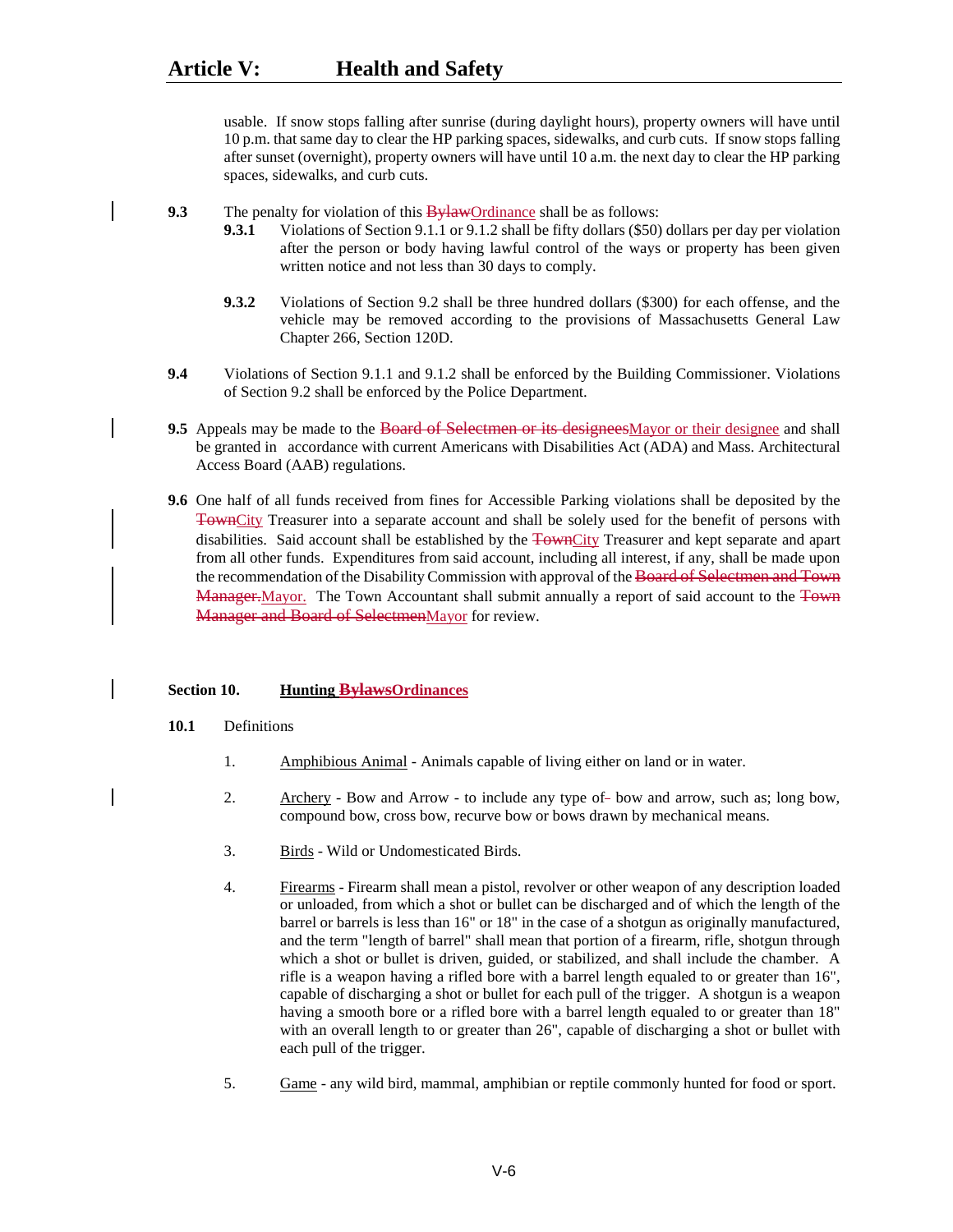- 6. Hunt the verb "to hunt", in all of its moods and tenses, included pursuing, shooting by firearms or archery, killing and capturing mammals, birds, amphibious animals and reptiles and all lesser acts such as disturbing, harrying or worrying, or placing, setting, drawing or using any device commonly used to take mammals, birds, amphibious animals and reptiles whether or not such acts result in taking; and includes every attempt to take and every act of assistance to any other person in taking or attempting to take mammals, birds amphibious animals and reptiles.
- 7. Mammals Wild or Undomesticated mammals.
- 8. Primitive Firearms (muzzle loading) any firearm, rifle or shotgun with matchlock, flintlock, percussion cap or similar type of ignition system, such firearm, rifle or shotgun loads from the muzzle.
- **10.2** No person shall hunt within the limits of any highway, park or other property owned or controlled by the TownCity of Framingham, except with the consent of the Board of SelectmenMayor and any other appropriate public authority; or on any private property, except with the written consent of the owner or legal occupant thereof, which consent shall be dated not more than one year prior to the act complained of.
- **10.3** No person shall fire or discharge any firearm or explosive of any kind within the limits of the TownCity of Framingham, except on a range or in an area designated for such purpose and approved by the Chief of police in writing, or with the written consent of the owner or legal occupant thereof, which written consent shall be dated not more than one year prior to the act complained of.
- **10.4** Nothing in this bylawOrdinance shall prohibit the protection of one's property or use of firearms by police or other law enforcement officers.
- **10.5** It shall be unlawful for any person to set, trigger, activate, or otherwise use, or cause to be set, triggered, activated or used, any type of steel-jaw or leghold trap including, but not limited to, padded or unpadded leghold traps of conibear or killer-type traps within the limits of any highway, park, or public property or on any private property in the TownCity of Framingham. Trapping on posted or unposted private property, with any type of trap not already prohibited by this section, shall only be permitted with a box-trap if written permission Is obtained from the owner or legal occupant or person having the right of control thereof

**10.6** A violation of this bylawOrdinance shall be punished by a fine not to exceed three hundred dollars (\$300).

# **Section 11. Mechanical Protection Devices**

It shall be unlawful to install a mechanical protection device that is automatically keyed to and/or activates the telephone numbers) lines controlled by and/or listed to the Framingham Fire Department; all such devices installed before the effective date of this section shall be removed within sixty days. Mechanical protection devices shall be devices defined as- An electrically operated instrument composed of sensory apparatus and related hardware which automatically sends over regular telephone lines, by direct connection or otherwise, a pre-recorded voice alarm upon receipt of a stimulus from the sensory apparatus that has detected a physical force or condition inherently characteristic of a fire or unauthorized intrusion.

**Section 12. Motor Boats**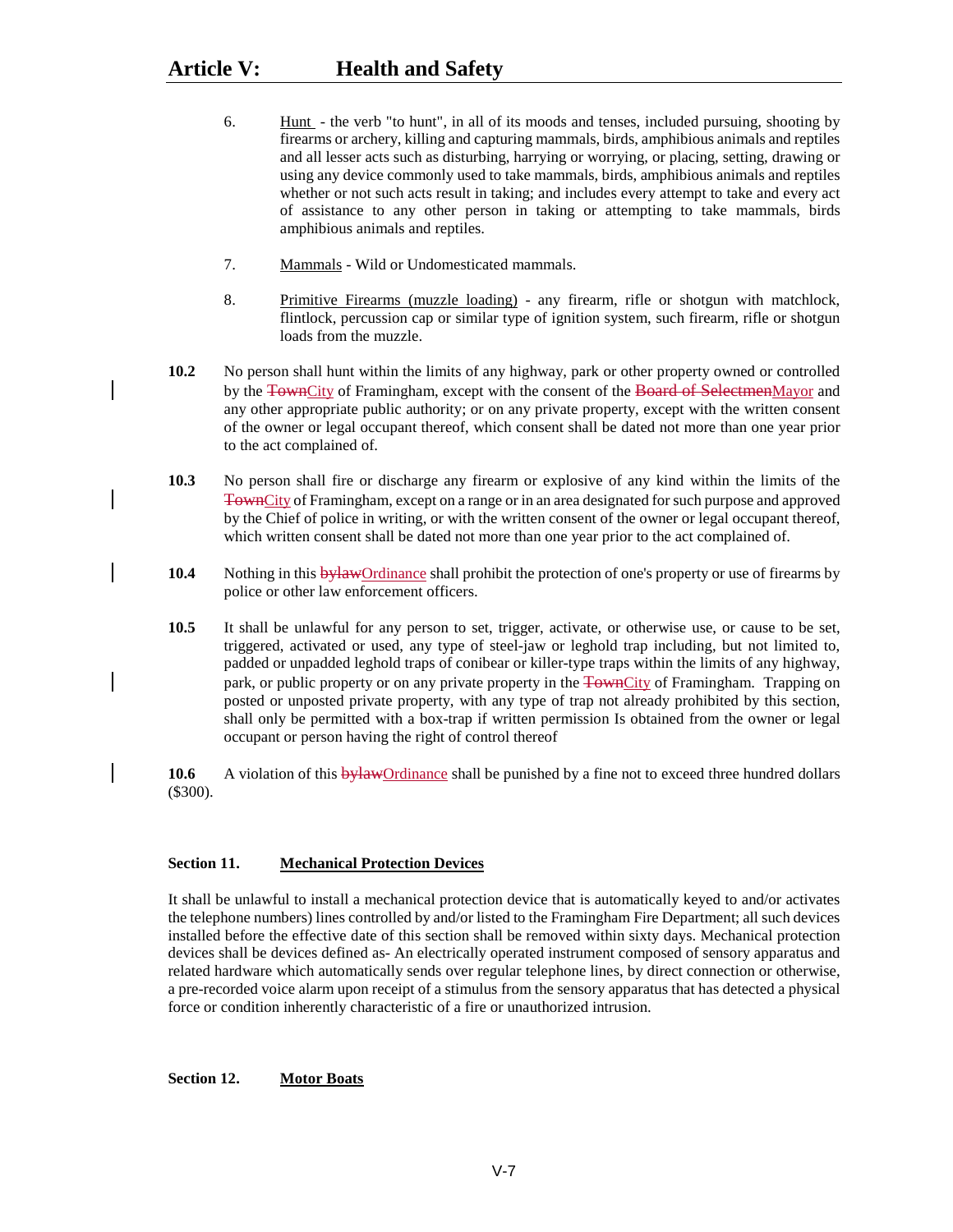**12.1** All motor boats must (except when prevented by a narrow or other boats or passing under bridges or rounding sharp bends) keep one-hundred and fifty (150) feet distant from anchored or moored boats, piers, rafts, floats, a line of floats outlining swimming areas, skin divers flags, or the shore.

In all such cases the speed of such motor boats shall be reduced to headway speed, so as to provide full visibility and control, and prevent their wash from being thrown into, or causing excessive rocking to other boats, barges, aquaplanes, and other devices being towed by power. The operator of the towing boat shall be responsible for compliance therewith.

**12.2** The use of powered craft generally described as a "JET SKI", "SURF JET", "WET BIKE" or otherwise described as a "PERSONAL WATERCRAFT" is prohibited except when used by Law Enforcement personnel in the course of their duties.

Any violation of Section 12.2 shall be punished by a fine of not more than one hundred dollars (\$100) for each offense.

DEFINITIONS: Personal Water Craft - means a small vessel which uses an inboard motor powering a water jet pump as its primary source of motive power and which is designed to be operated by persons sitting, standing, or kneeling on the vessel. The term includes but is not limited to a jet ski, wet bike, or surfjet, so called.

### **Section 13. Retail Food Sales**

**13.1** No person shall sell any food at retail between the hours of 1:00 a.m. and 6:00 a.m. The term food as used in this **BylawOrdinance** shall include any article or commodity, however stored or packaged, intended for human consumption, and shall include alcoholic beverages to be consumed off the premises at which they are sold, unless any other law or permit or license granted to the seller of such beverages shall otherwise provide.

This BylawOrdinance shall not apply to the sale of food or alcoholic beverages to be consumed on the premises at which they are sold or to be consumed off the premises on which they are sold when such sale is by a licensed common victualer primarily engaged in the sale of food to be consumed on such premises.

Persons found guilty of violating this section shall pay a fine of fifty dollars (\$50). For purposes of this BylawOrdinance, each separate sale shall be deemed a separate offense. In the event of a sale of several items or articles at one time to one customer, only one sale shall be deemed to have taken place.

**13.2** No store or place of business engaged in the retail sale of food shall be open for the transaction of retail business between the hours of 1:00 a.m. and 6:00 a.m.

This BylawOrdinance shall not apply to the sale of food or alcoholic beverages to be consumed on the premises at which they are sold or to be consumed off the premises on which they are sold when such a sale is by a licensed common victualer primarily engaged in the sale of food to be consumed on such premises.

Violators of this section shall be subject to a fine of fifty dollars (\$50) for each violation. In case of continuing violation, every calendar day upon which a store shall remain open in violation of this BylawOrdinance shall be deemed a separate offense.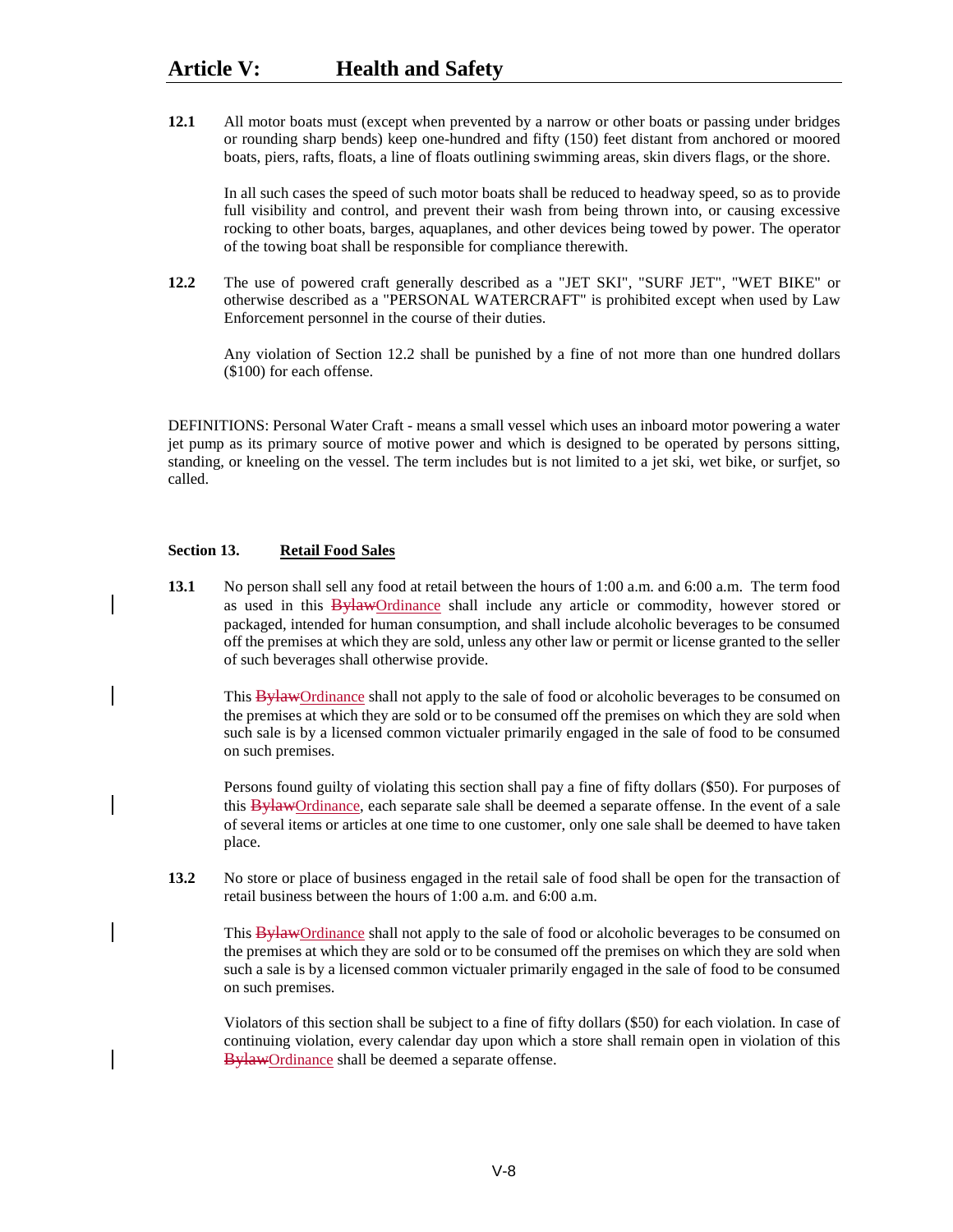**13.3** The provisions of this BylawOrdinance may be waived by the Board of SelectmenMayor if it determinesthey determine that it is in the public interest to do so.

### **Section 14. Sale of Indecent Publications**

- **14.1** Whoever disseminates to a minor any matter harmful to minors, knowing it to be harmful to minors, or has in his possession any such matter with the intent to disseminate the same to minors, shall be punished by a fine not exceeding two hundred dollars (\$200) for each offense and to a like fine for each day's continuance of such violation. It shall be an affirmative defense in any prosecution under this section that the defendant was in a parental or guardianship relationship with the minor. It shall be an affirmative defense under this section if the evidence proves that the defendant was a bona fide school, museum or library, or was acting in the course of his employment as an employee of such organization or of a retail outlet affiliated with and serving the educational purpose of such organization.
- **14.2** The definitions of the words in this **Bylaw**Ordinance shall be the same as those specified in the Massachusetts General Laws, ChapterG.L. c. 272, as amended by Chapter 430 of the Acts of 1974.

# **Section 15. Snow Removal**

- **15.1** Every building owner shall erect or cause to be erected upon any building which he owns or of which he has charge, and which is near the line of a sidewalk or street, a barrier or other suitable provisions sufficient to prevent the falling of snow and ice from the roof of such building upon persons traveling on such sidewalk or street.
- **15.2** The Director of Public Works or other officers having charge of ways of the TownCity shall have the authority, for the purposes of removing or plowing snow, or removing ice from any way in the TownCity, to remove or cause to be removed to some convenient place, including in such term a public garage, any vehicle interfering with such work.
- **15.3** The owner of any such vehicle so removed shall be liable for the reasonable cost of such removal and storage, and delivery of the vehicle to said owner may be withheld by the Director of Public Works or other officer having charge of ways in the TownCity, until such reasonable costs shall be paid.
- **15.4** Whenever any vehicle is so removed, the Police Department of the  $\overline{F(\text{1})}$  shall be notified and said department shall render all necessary assistance to the Director of Public Works or other officer having charge of ways, in enforcing this **BylawOrdinance**.
- **15.5**
- **15.5.1** No person or entity, regardless of their ownership, tenancy, or other status or relationship to any property, nor any agent, employee, contractor or servant of any person or entity shall place, throw, plow or in any way move any snow or ice onto any portion of the Town'sCity's streets, ways, sidewalks, or land, except with the approval of the director of Public Works or his designee. Notwithstanding the foregoing, this **bylawOrdinance** shall not be construed to prohibit owners or lawful occupants of residential premises from place snow and ice on the sidewalk while leaving unobstructed room for pedestrian passage, and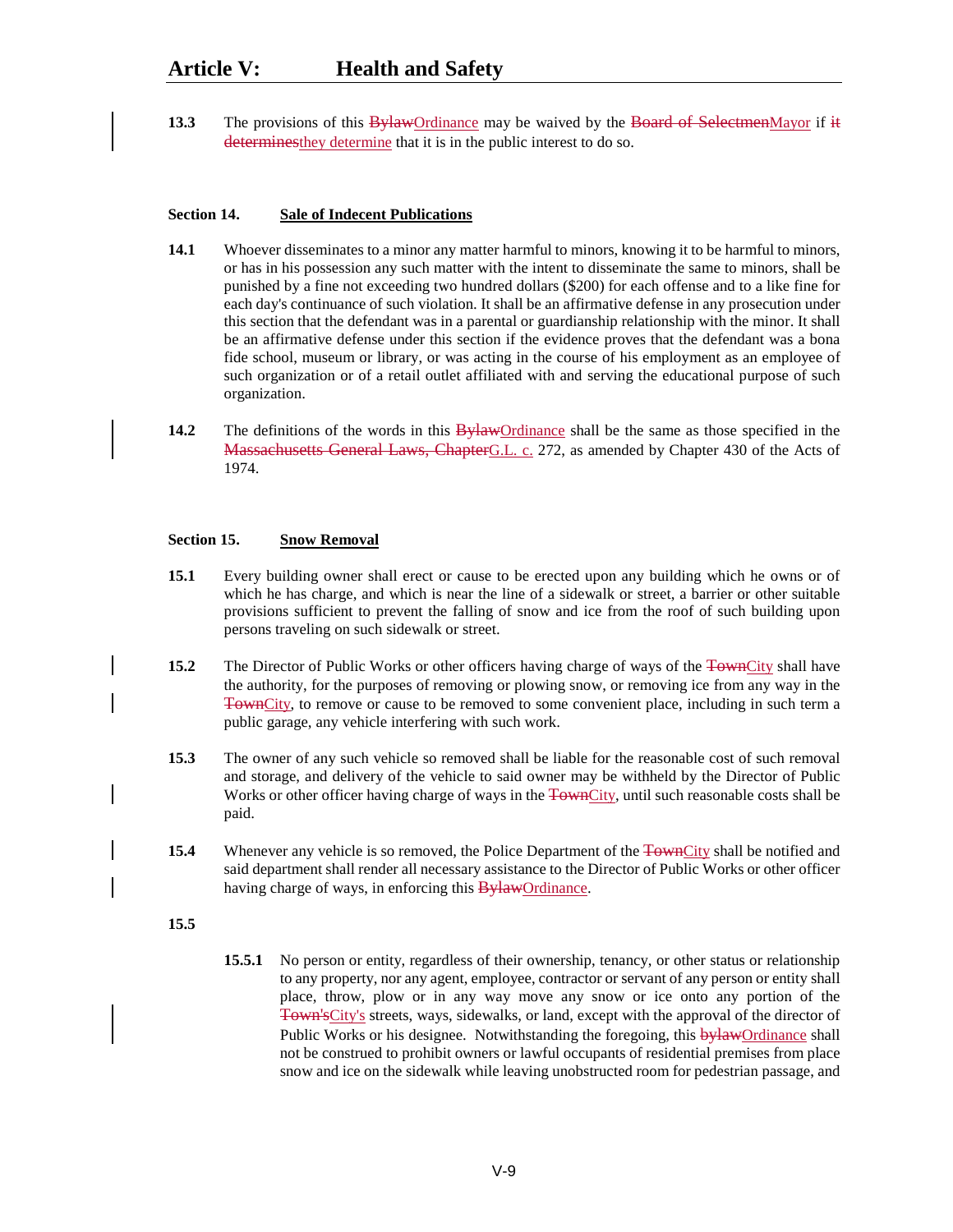from placing snow or ice from pavement edge to no more than one foot (12") out into the street, immediately adjacent to the driveway opening.

**15.5.2** Anyone violating the prohibitions of this by law Ordinance shall be subject to a specific penalty of a fine in an amount up to three-hundred dollars (\$300) for each offense. The fine structure shall be as follows:

**Residential** (Less than 6 dwelling units)

#### **Commercial and 6 or more residential units**

**15.5.3** The DirectorDivision Head of Public Works, the Assistant DirectorDivision Head of Public Works, Superintendent of Highways, all Highway DivisionDepartment Construction Supervisors, all Framingham Police Officers, and other TownCity employees from time to time designated by the Director of Public Works are empowered and authorized to enforce this BylawOrdinance.

#### **Section 16. Vinyl Chloride BylawOrdinance**

- **16.1** No person shall temporarily store rail cars containing liquefied vinyl chloride within the  $\overline{F}$ ownCity of Framingham without first obtaining a license for said purpose from the Board of Selectmen. License Commissioners. For purposes of this BylawOrdinance, (i) a rail car will be deemed stored or in storage if it remains within the TownCity for more than 24 hours prior to being shipped or sent to its next destination, (ii) temporary storage will be deemed to be any storage of a rail car containing liquefied vinyl chloride which has not been delivered to its place of unloading, and (iii) "person" shall include any individual, corporation, partnership, association or other entity. Such a license shall be granted by the Board of SelectmenLicense Commissioners upon the applicant's fulfillment of the following conditions:
	- **16.1.1** The applicant sets aside an area for the storage of such rail cars containing liquefied vinyl chloride;
	- **16.1.2** The area set aside is bounded by an eight-foot high, chain link fence topped by at least three strands of barbed wire, and having a gate with a heavy-duty chain lock;
	- **16.1.3** Lights are installed which are capable of illuminating at night the entire area set aside for storage;
	- **16.1.4** The designated area contains a paved access lane to and around the storage location(s) therein sufficient to permit unimpeded access to all parts of the stored rail cars by fire trucks and related emergency apparatus;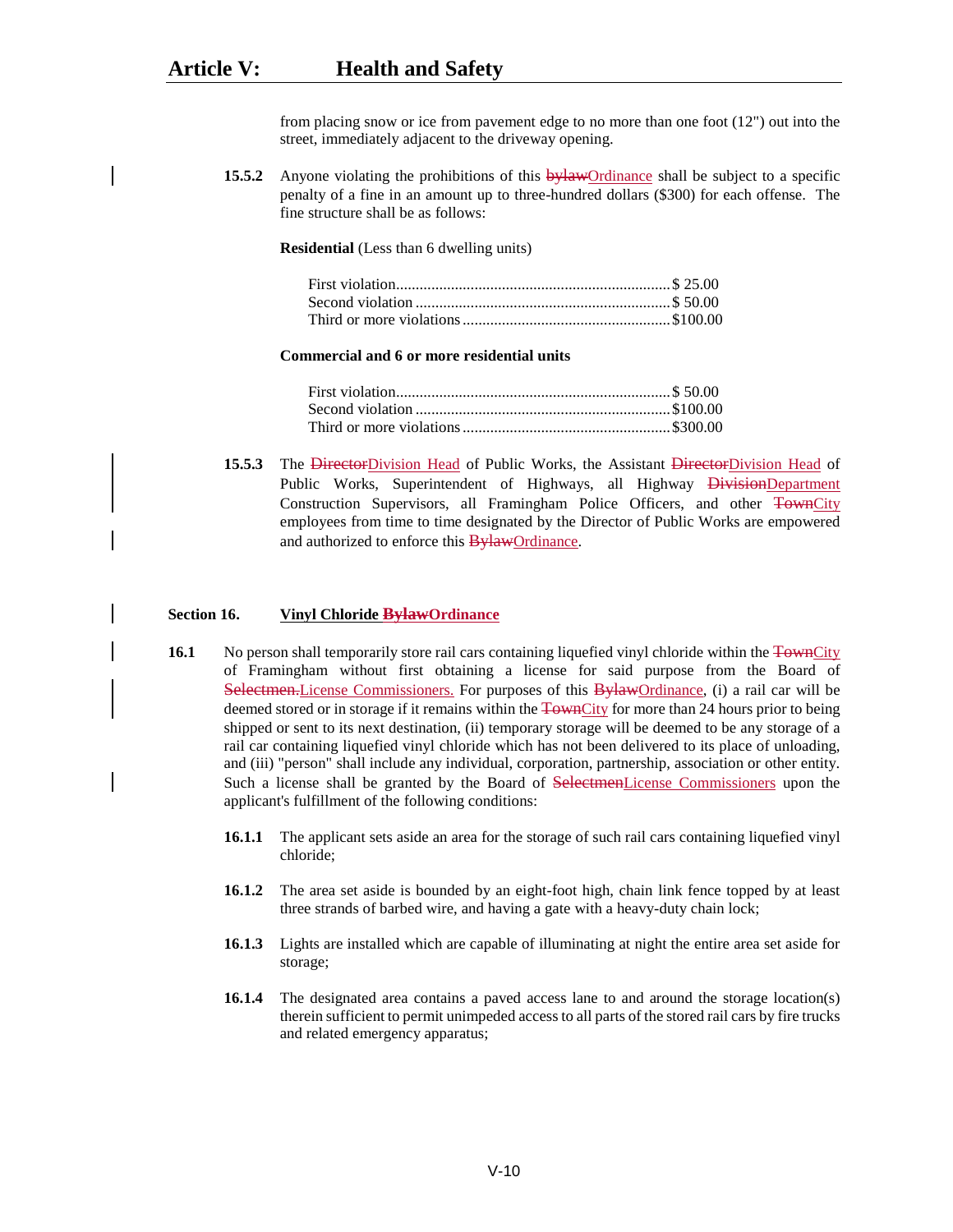- **16.1.5** The applicant provides water service to a point neither less than 100 feet nor more than 150 feet from the designated area sufficient to furnish a flow of 1,000 gallons of water per minute;
- **16.1.6** The applicant provides an additional water supply connected to and servicing two elevated stationary water nozzles capable of delivering water to any point within the area set aside at a minimum flow of 500 gallons of water per minute; and
- **16.1.7** The applicant installs an emergency signaling system at the area set aside for storage capable of sounding an audible alarm to members of the general public at least 2,500 feet from any point in the storage area.
- **16.2** The license described in subsection 16.1 of this **BylawOrdinance** may be suspended or revoked by the Board of SelectmenLicense Commissioners upon the licensee's failure to:
	- **16.2.1** Keep all temporarily stored rail cars containing liquefied vinyl chloride under its custody or control inside the area set aside for storage;
	- **16.2.2** Keep fewer than eleven of such rail cars in the storage area;
	- **16.2.3** Keep the fence surrounding the storage area locked at all times, except to permit the movement of such rail cars and the inspection or testing of rail cars and equipment therein;
	- **16.2.4** Keep stored in the area set aside (i) no rail cars other than rail cars containing liquefied vinyl chloride, or (ii) no other materials or equipment;
	- **16.2.5** Maintain the reasonable security of the storage area, the entrance and lock thereto, the lighting and water supplied thereto, the emergency signal system, and the paved access lane, including keeping this lane free of obstructions and snow and ice;
	- **16.2.6** Obtain the consent of the Board of SelectmenLicense Commissioners prior to making any change to or in the storage area (including the tracks, fence, switches, lighting, water supply and emergency signal system);
	- **16.2.7** Cause the storage area to be under on-site observation 24 hours a day;
	- **16.2.8** Cause all such rail cars and the storage area to be inspected at least twice daily (for this purpose, two or more inspections within any ten-hour period shall be counted as one inspection) by an individual familiar with the type of rail cars used to store vinyl chloride, and trained in the manner of detecting leaks, spills and excessive or unusual venting therefrom, and cause a log to be kept which shall state therein the date of inspection, the name of the individual making the inspection, the identity by number of each car inspected, and the time of the inspection;
	- **16.2.9** Cause a copy of the foregoing log (kept since the previous submission as provided for herein) to be submitted to the Fire Department at least weekly:
	- **16.2.10** Notify the Fire Department in writing by noon of each day of any arrivals to or departures from the storage area which occurred on the previous day;
	- **16.2.11** Notify the Fire Department immediately of any leak, spill, excessive or unusual venting, explosion or fire involving vinyl chloride; any dents in or other damage to the rail cars; and malfunctioning, defect or need for adjustment or repair in the tracks into or within the storage area and any switches thereon, fence, lock, lighting, water supplies, nozzles or emergency signal system; or any derailment or collision involving any such rail car;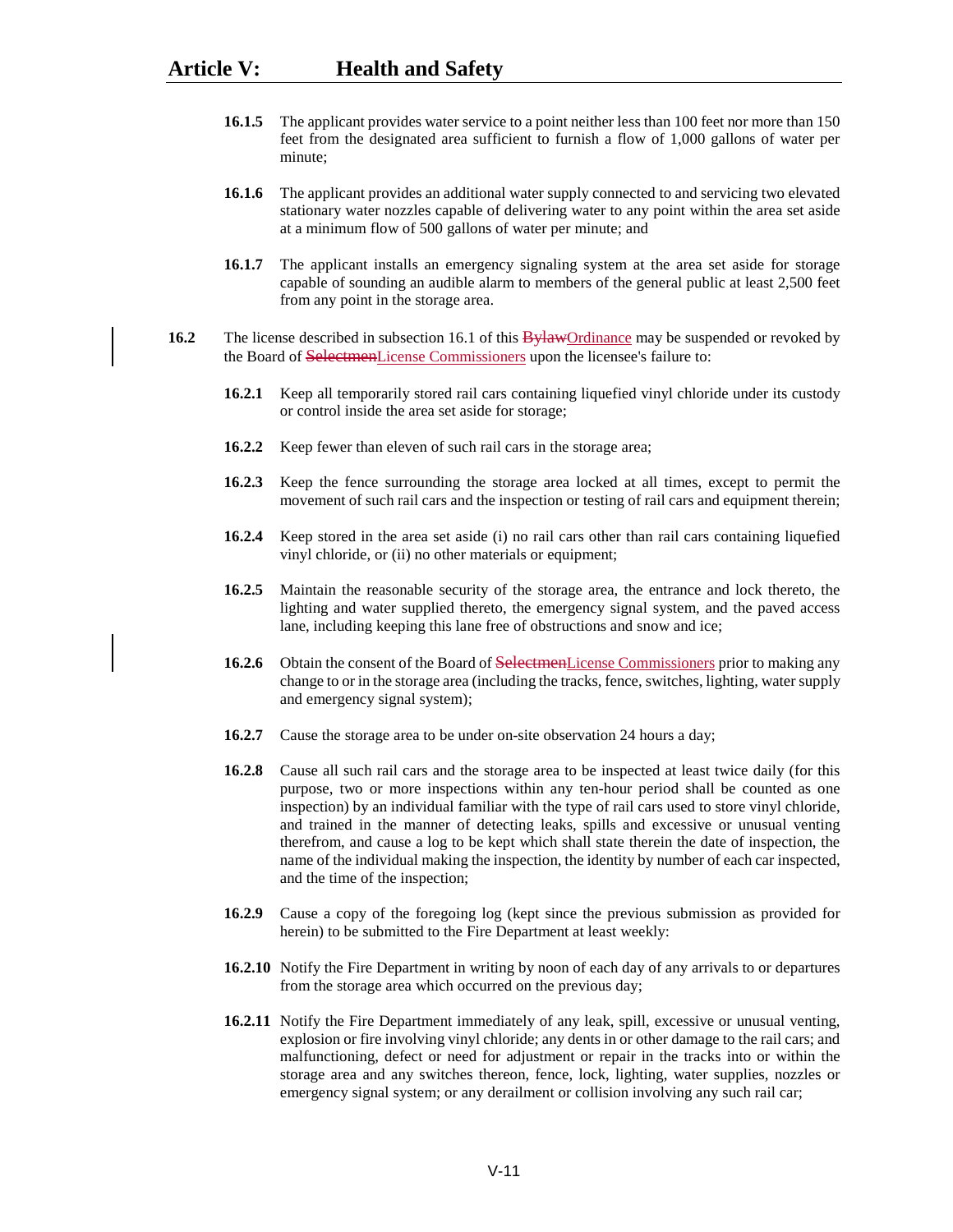- **16.2.12** Keep the storage area illuminated at night;
- **16.2.13** Notify the next intended delivery or storage point of the time of arrival within the TownCity of Framingham of any such rail car under the licensee's custody or control within 24 hours after such arrival;
- **16.2.14** Keep combustible and explosive materials out of the storage area;
- **16.2.15** Test the emergency signal system, the water systems and the lighting system at least once every 60 days, and report to the Fire Chief any failure to pass any of such tests;
- **16.2.16** Permit the Fire Chief or his designee to inspect at any time the storage area and the protective systems and any such rail cars therein; and
- **16.2.17** Cause the emergency signal to be employed in accordance with procedures established by the Fire Chief.
- **16.3** In lieu of or in addition to suspending or revoking a license, the TownCity may assess a fine of two hundred dollars (\$200) for each violation of subsection 16.2 hereof.
- **16.4** Provisions of this Vinyl Chloride BylawOrdinance requiring a valid, effective license to store temporarily rail cars containing liquefied vinyl chloride after they have been in the TownCity more than twenty-four hours, restricting the storage to fewer than eleven cars and instituting local reporting requirements together with such other provisions that may be deemed inconsistent with the Hazardous Materials Transportation Act, 49 U.S.C. ss1801, et seq., will not be implemented or enforced after the effective date of the BylawOrdinance until the United States Secretary of Transportation determines those requirements of the **bylaw**Ordinance that are not preempted by the aforesaid Act. 49 U.S.C. s 1811 (b). 49 CFR 107.215-.225

#### **Section 17. Activities on TownCity Property**

No person shall engage in golfing on any townCity-owned property except with the express written consent of the board or commission which has jurisdiction over said property.

The penalty for violation of this **BylawOrdinance** shall be fifty dollars (\$50).

#### **Section 18. Framingham Wetlands Protection BylawOrdinance**

#### *Preamble*

NO NET LOSS OF WETLANDS POLICY: There shall be no net loss of wetlands or wetland resource areas in Framingham. It is presumed that non-water dependent projects can always be designed to avoid loss of wetland areas. Projects having no feasible alternative to alteration impacts must be minimized and mitigated.

#### **18.1 Purpose**

The purpose of this  $\frac{by lawOrdinance}{by}$  is to protect the wetlands, related water resources, and adjoining land areas, and provide Open Space for passive recreation and education in the TownCity of Framingham by prior review and control of the activities deemed by the Conservation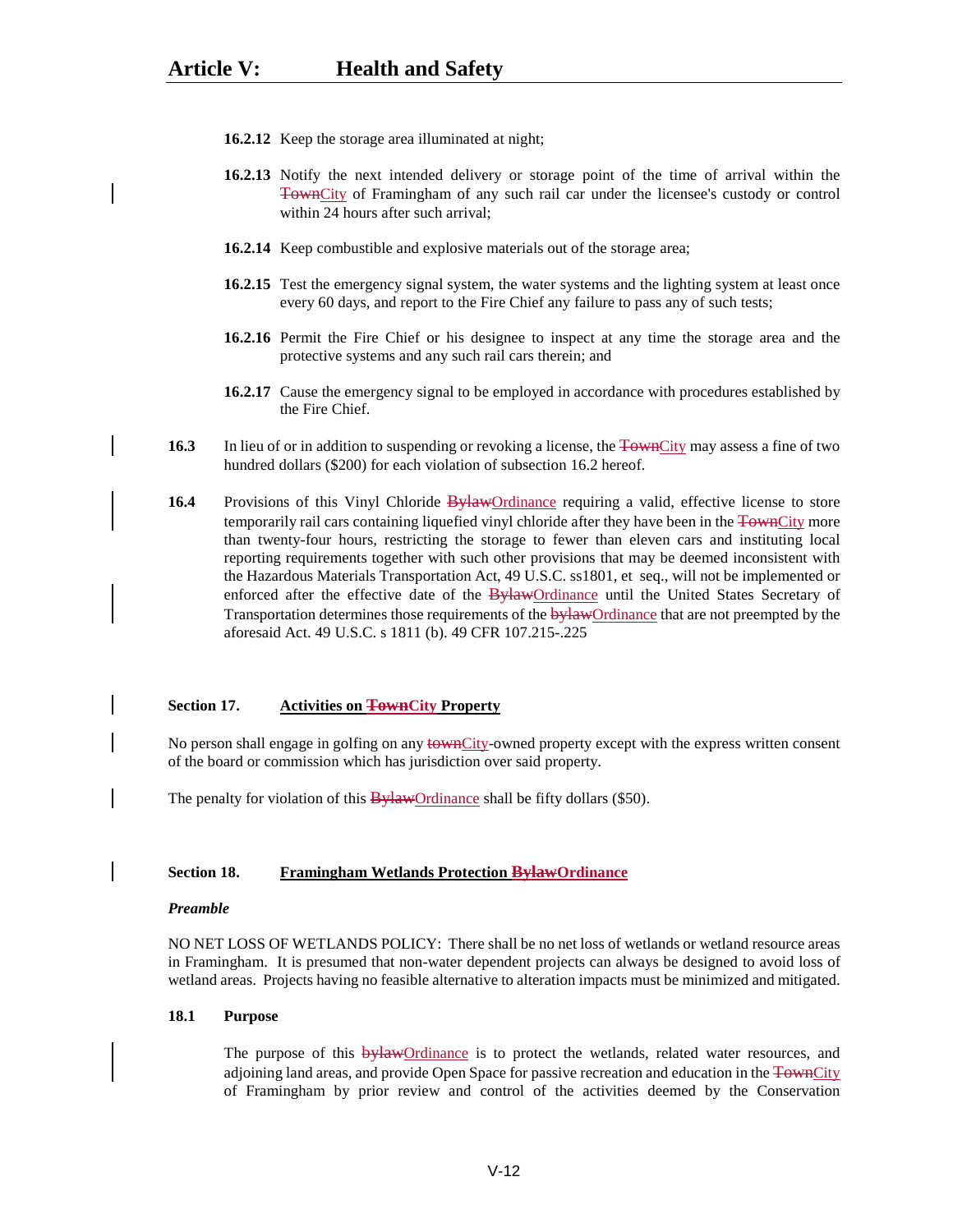Commission likely to have a significant effect upon values and functions including, but not limited to, the following: public or private water supply, groundwater, storm damage prevention, flood control, erosion and sedimentation control, water pollution prevention, fisheries, wildlife, wildlife habitat, passive recreation, aesthetics, agriculture, and aquaculture (collectively, the "interests and values protected by this **BylawOrdinance**").

# **18.2 Jurisdiction**

Except as permitted by the Conservation Commission or as provided by this bylawOrdinance, no person shall remove, fill, dredge, build upon, degrade, discharge into or otherwise alter the following resource areas: freshwater wetland, vernal pool, marsh, wet meadow, bog or swamp; any bank, beach, or flat; any lake, river, pond, or stream: any land under said waters; any land subject to flooding: Riverfront Area; or land subject to inundation by surface water during the 100 year event. Said resource areas shall be protected whether or not they border surface waters. The Commission may establish a no work/no alteration zone as appropriate to each application.

Except as otherwise provided in the **bylaw**Ordinance, any activity to be undertaken within the Buffer Zone as defined in Section 18.9 requires the filing of an application.

## **18.3 Exceptions**

No provision of this bylawOrdinance shall apply to: (1) activities lawfully completed prior to the effective date of this bylawOrdinance, or (2) activities subject to a negative Determination of Applicability or an Order of Conditions issued pursuant to the Wetlands Protection Act, M.G.L.Ch. 131, Section 40, prior to July 1, 1992.

The permit and application required by this bylawOrdinance shall not be required for maintaining, repairing, or replacing, but, not substantially enlarging or changing an existing and lawfully located structure or facility used in the service of the public to provide electric, gas, water, telephone, telegraph, or other telecommunications services, provided that written notice has been given to the Commission prior to the commencement of work, and provided that the work conforms to performance standards and design specifications in regulations adopted by this Commission.

The permit and application required by this **bylawOrdinance** shall not apply to emergency projects necessary for the protection of the health or safety of the public, provided that the work is to be performed by or has been ordered to be performed by an agency of the Commonwealth or subdivision of, provided that advance written notice has been given to the Commission, prior to the commencement of work or within twenty four (24) hours after commencement, provided that the work is performed only for the time and place agreed to by the Conservation Commission for the limited purposes necessary to abate the emergency, and provided that within 14 days of commencement of an emergency project a permit application (Abbreviated Notice of Intent or Notice of Intent) shall be filed with the Conservation Commission for review under the provisions of this **bylaw**Ordinance. Failure to meet these and other requirements of the Conservation Commission may, after appropriate process as provided by this bylawOrdinance and applicable regulations, result in revocation or modification of the emergency project approval and require restoration and application of mitigating measures.

The permit and application required by this **bylawOrdinance** shall not apply to certain "minor activities" (as defined below) in the Buffer Zone or Riverfront Area, provided that the activity is not within any other resource area:

- (a) Unpaved and pervious pedestrian walkways for private use.
- (b) Fencing that does not bar wildlife movement; stone walls; stakes of cordwood.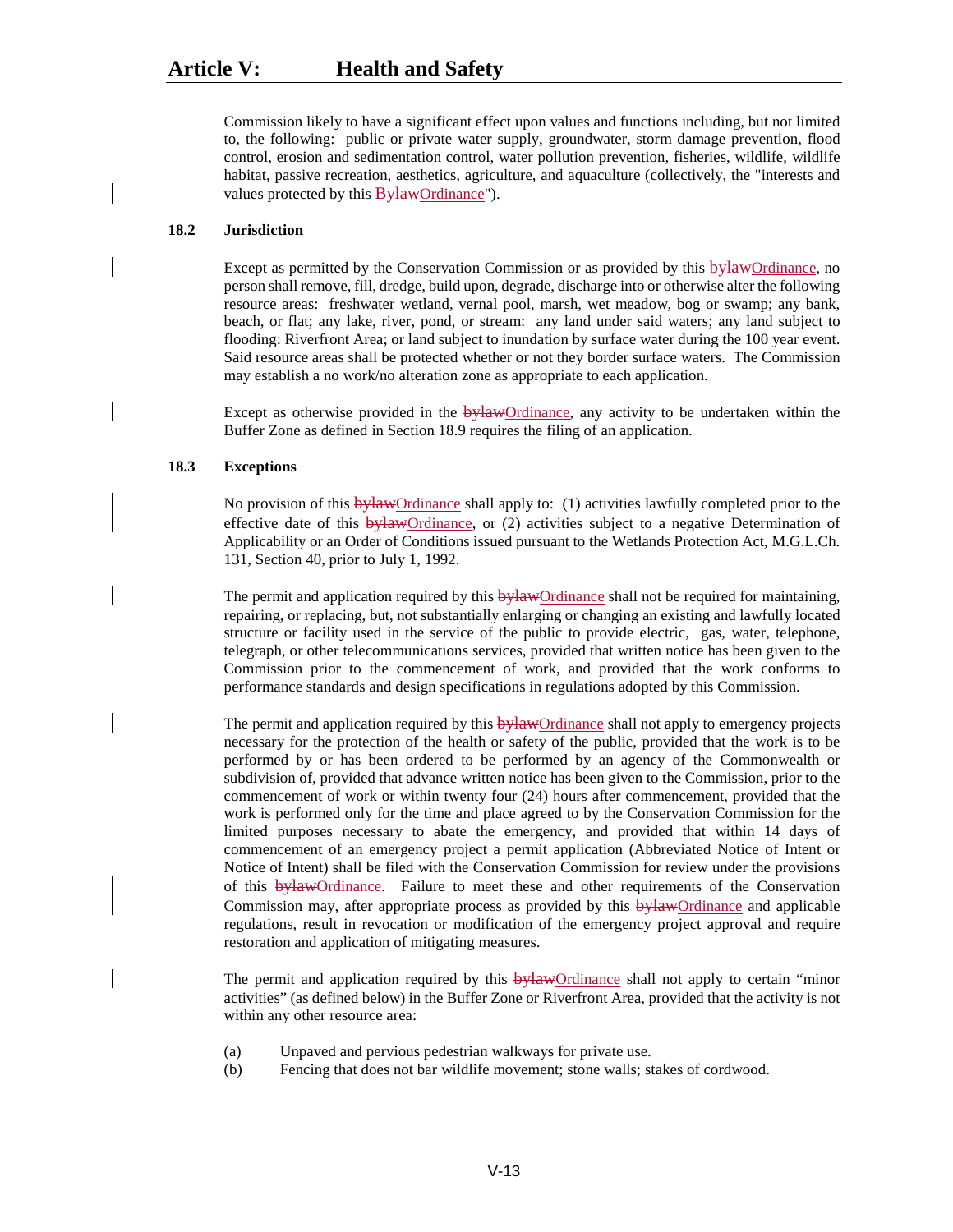- (c) Vista pruning of non-landscaped areas (pruning of landscaped area is exempt), provided that the activity is located more than fifty (50) feet from the mean annual high water line within a Riverfront Area or from Bordering Vegetated Wetland, whichever is further.
- (d) Planting of native trees, shrubs, or groundcover, but no turf lawns.
- (e) Conversion of lawn to uses accessory to existing single family houses (e.g. decks, sheds and gazebos) if the house existed on August 7, 1996, and provided that the activity is located more than fifty (50) feet from the mean annual high water line within a Riverfront Area or from Bordering Vegetated Wetland, whichever is further. Erosion and sedimentation controls are to be used during construction.
- (f) Conversion of impervious surface to vegetated surfaces provided that erosion and sedimentation controls are used during construction.
- (g) Activities that are temporary, have negligible impacts and are necessary for planning and design purposes (e.g. installation of monitoring wells, exploratory borings, sediment sampling, and surveying).

Activities not meeting the requirements for a "minor activity" as listed above in this section will continue to require a filing before the Commission and may be allowed through a Determination of Applicability or an Order of Conditions.

In the event that any of the above-listed activities are proposed within other wetland resource areas, as defined under this bylawOrdinance, such activities are NOT exempt from the permit and application requirements of the bylawOrdinance.

Other than as stated in this section the exceptions provided in the Wetlands Protection Act, **M.G.L.Ch** c. 131, s. §40, will not apply.

# **18.4 Application for Permits and Requests for Determination**

PERMITS: Written application shall be filed with the Conservation Commission to perform activities regulated by this **bylawOrdinance** affecting resource areas protected by this bylawOrdinance. The application shall include such information and plans as required by the regulations and as are deemed necessary by the Conservation Commission to describe the proposed activities and their effects on the environment. No activities shall commence without receiving a permit issued pursuant to this **bylaw**Ordinance.

DETERMINATIONS: Any person desiring to know whether or not a proposed activity and/or an area is subject to this **bylaw**Ordinance may submit a Request for Determination to the Conservation Commission on the appropriate form. The request shall contain all necessary information, plans, data calculations, etc., as specified by the regulations.

The Conservation Commission, as it deems appropriate, may accept as the application and plans under this bylawOrdinance the Notice of Intent/Request for Determination and plans filed under the Wetlands Protection Act, M.G.L. Chc. 131, s. §40.

Applications filed under this **bylawOrdinance** are to be delivered via Certified Mail, Return Receipt or hand-delivered to the Commission and shall be accompanied by the filing fee prescribed in 310 CMR 10.03:(7) and in accordance with Chapter 287, Act of 1989, Section 54 Revised July 26, 1989.

At the time of the permit application, Request for Determination, or application for Certificate of Compliance, the Applicant shall pay a filing fee according to the schedule in the associated *Framingham Wetlands BylawOrdinance Regulations*.

This fee is not refundable. The fee is in addition to that required by the Wetlands Protection Act., G.L., Chc. 131, §40, and Regulations, 310 CMR 10.00. Town, county, state and federal projects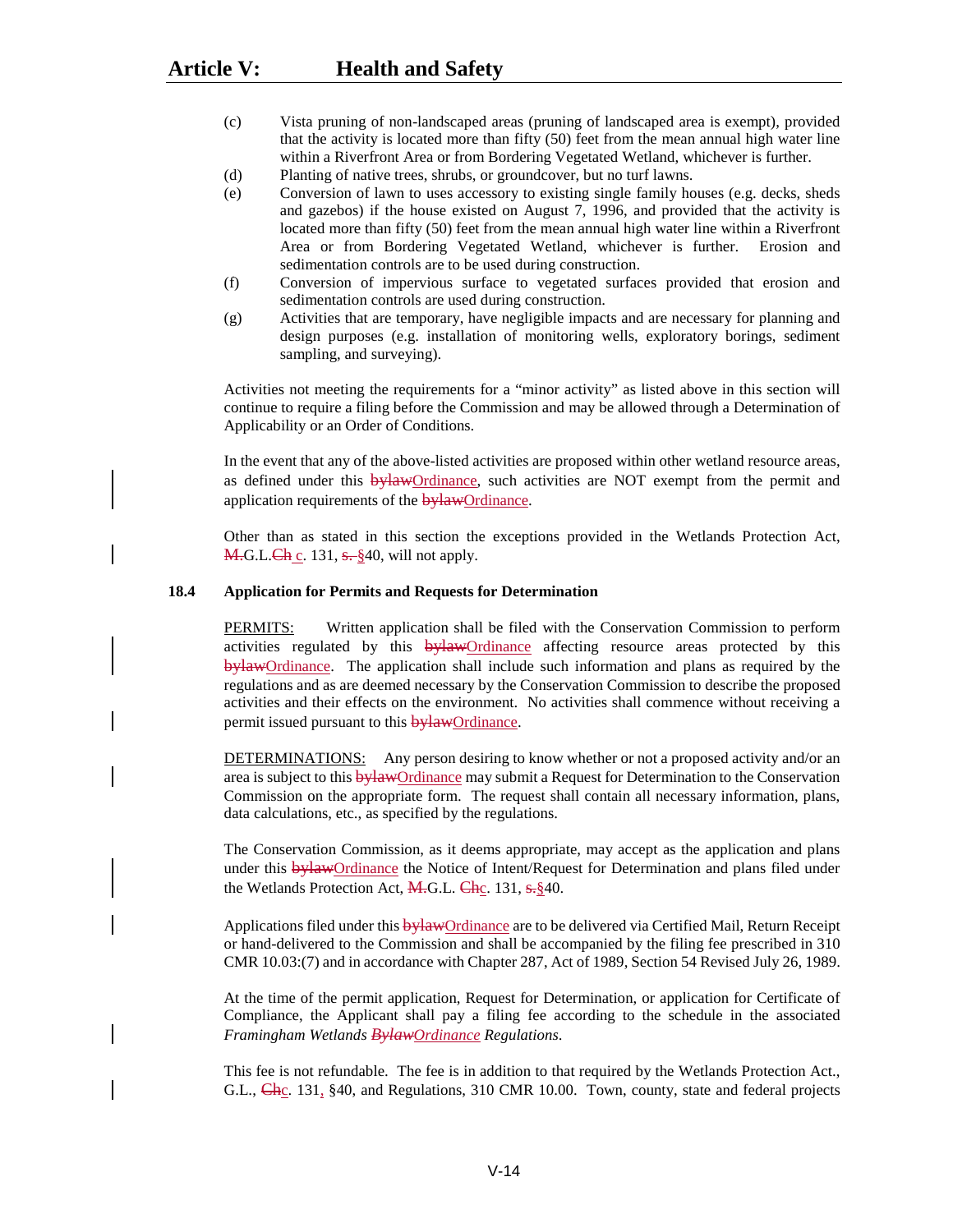are exempt from the filing fee. The fee for an application for a modification of a permit will be the fee as calculated in the Framingham Wetlands **Bylaw**Ordinance Regulations.

All fees collected pursuant to this **BylawOrdinance** shall be deposited into the Conservation Commission Revolving Fund, established pursuant to G.L.c.44, §53E ½.

# **18.5 Notice of Hearings**

The applicant filing a request for determination or application for a permit under the provisions of this bylawOrdinance shall give written notice by Certified Mail, Return Receipt Request or by hand-delivery to all abutters within one hundred (100) feet from the property lines of the property in which the project is to occur according to the current Assessors records five (5) days in advance of the scheduled hearing in accordance with provisions of this bylawOrdinance and its regulations. The Conservation Commission is responsible for notifying the applicant and owner, if not the same, of the time and place of the scheduled hearing. Also, the Conservation Commission is responsible for placing a notification of the subject hearing in a local newspaper at least five (5) days prior to the hearing. The Conservation Commission shall conduct a public hearing within twenty one (21) days of the receipt of a completed application for permit or request for determination unless unusual circumstances prevent this scheduling.

In this event the hearing will be scheduled at the next regularly scheduled Conservation Commission meeting having time available.

The Conservation Commission may, at its option, combine the hearing under this bylawOrdinance and the hearing conducted under the Wetlands Protection Act,  $\overline{M}$ , G.L.  $\overline{Ch}$ <sub>C</sub>. 131,  $\overline{s}$ , §40.

The Conservation Commission shall have the authority to continue the hearing to a specific date, agreeable to the applicant, announced at the hearing without further notification, for reasons stated at the hearing. Those reasons may include, but are not limited to, requests from other boards, officials, or attendees. In the event that the applicant objects to a continuance, the hearing will be closed and the Conservation Commission will take action on available information.

### **18.6 Coordination with other Boards and Departments**

The Conservation Commission will notify appropriate Boards and Departments not less than ten (10) days prior to the hearing in order to allow their review of the submittal on file located in the Administrators office. Written comments from these Boards and Departments should be submitted to the Conservation Administrator at least three (3) days before the hearing. The applicant shall have the right to receive any such comments and recommendations, and to respond to them at the hearing.

# **18.7 Permits, Determinations, and Conditions**

If the Conservation Commission after a public hearing determines that the activities which are the subject of the application are likely to have a significant or cumulative effect upon the wetland values protected by this **bylaw**Ordinance, the Conservation Commission, within twenty one (21) days of the close of the hearing, unless unusual circumstances prevent it, shall issue or deny a permit for the activities requested. Determinations of Applicability will be issued within 21 days of receipt of the request. If the Conservation Commission issues a permit, conditions shall be imposed which are deemed necessary to protect the "interests and values", and all activities shall be performed in accordance with those conditions. The Conservation Commission is empowered to deny a permit for failure to meet the requirements of this **bylaw**Ordinance; for failure to submit necessary information and plans requested by the Conservation Commission; for failure to avoid or prevent unacceptable significant or cumulative effects to avoid or prevent unacceptable significant or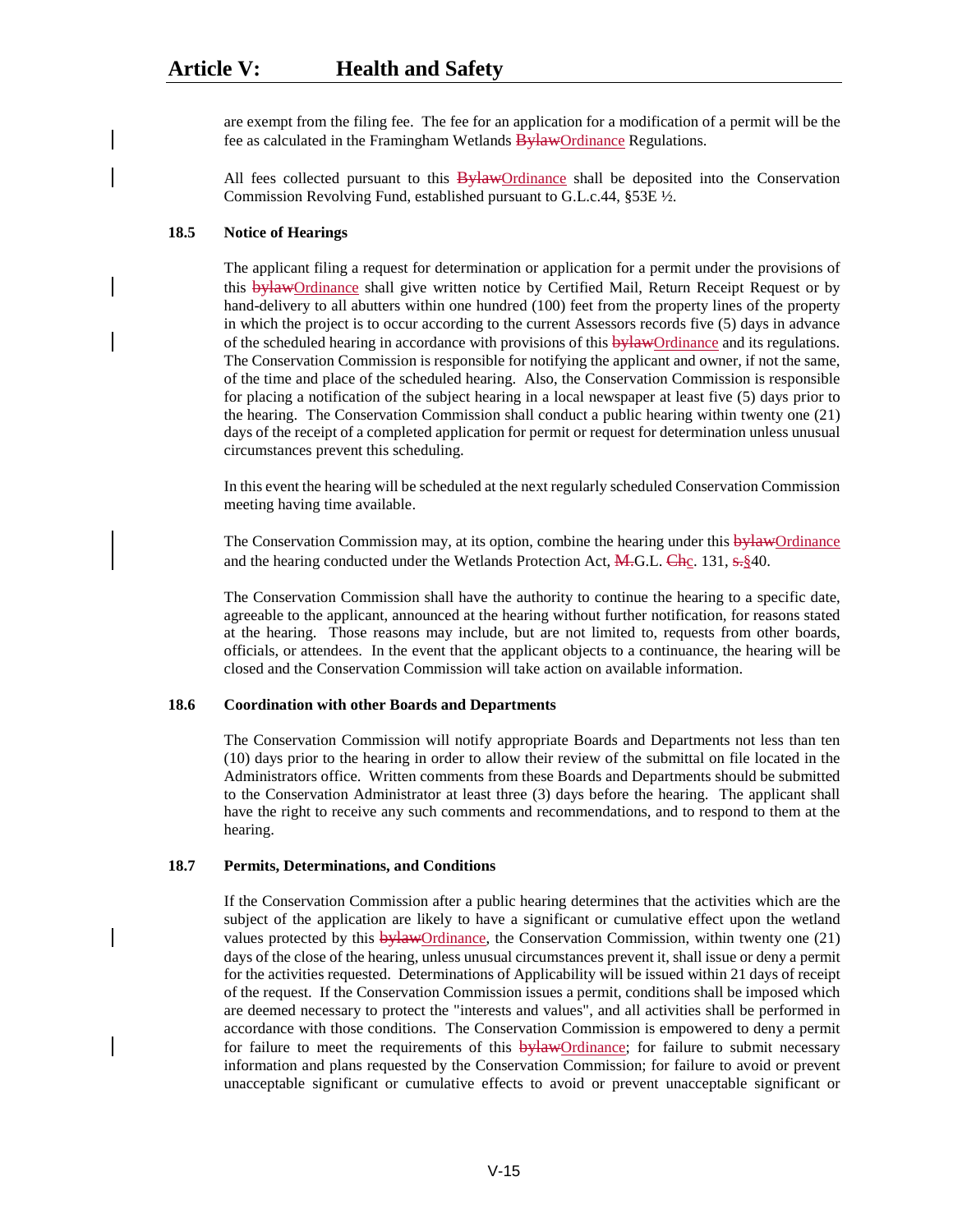cumulative effects upon the wetland values protected by this  $\frac{b}{d}$  by diamance; and where no conditions are adequate to protect those values.

A permit shall expire three years from the date of issuance. The Conservation Commission may issue a permit expiring five years from the date of issuance for recurring or continuous maintenance work, provided that annual notification of time and location of work is given to the Conservation Commission. Any permit may be renewed once for an additional one year period, provided that a request for renewal is received in writing by the Conservation Commission thirty days prior to expiration. The Conservation Commission, for good cause, may revoke or modify a permit issued under this **bylaw**Ordinance after notice to the holder of the permit, notice to the public, abutters, and town boards pursuant to the preceding section 5, and a public hearing.

The Conservation Commission in an appropriate case may combine the permit or other action on an application issued under this **bylawOrdinance** with the Order of Conditions issued under the Massachusetts Wetlands Protection Act, M.G.L. Ch. 31, s.c. 131, §40.

The Commission may deny the request for an extension and require the filing of a new permit request under the following circumstances: no work has begun on the project, except where such failure is due to unavoidable delays, such as appeals, or obtaining other necessary permits; new information has become available and indicates that the Order is not adequate to protect the interests covered by this **bylawOrdinance**.

No work proposed in any permit application shall be undertaken until the permit issued by the Commission with respect to such work has been recorded in the registry of deeds or, if the land affected thereby be registered land, in the registry section of the land court for the district wherein the land lies, and until the holder of the permit certifies in writing to the Commission that the permit has been recorded.

#### **18.8 Regulations**

After public notice and public hearing the Conservation Commission shall promulgate rules and regulations to effectuate the purposes of this  $\frac{b\mu\mu\alpha\beta\gamma}{c}$ . Failure of the Conservation Commission to promulgate such rules and regulations or a legal declaration of their invalidity by a court of law shall not act to suspend or invalidate the effect of this  $\frac{b\mu_{\text{A}}}{c}$ .

#### **18.9 Definitions**

Except as specifically provided by these Regulations and the bylawOrdinance, terms used in the regulations and the bylawOrdinance have the meanings defined in the Wetlands Protection Act, M.G.L. Chc. 131, Section §40, ("The Act") and in Regulations currently codified at 310 CMR 10.00, issued pursuant to the Act by the Department of Environmental Protection, as amended November 10, 1989.

The following definitions shall apply in the interpretation and implementation of this bylawOrdinance.

Abutter means the same as the owner of land abutting the activity.

Act means the Wetlands Protection Act, M.G.L. c. 131, s. §40.

Activity means any form of draining, dumping, dredging, damming, discharging, excavating, filling or grading; the erection, reconstruction or expansion of any buildings or structures; the driving of pilings; the construction or improvement of roads and other ways; the changing of run-off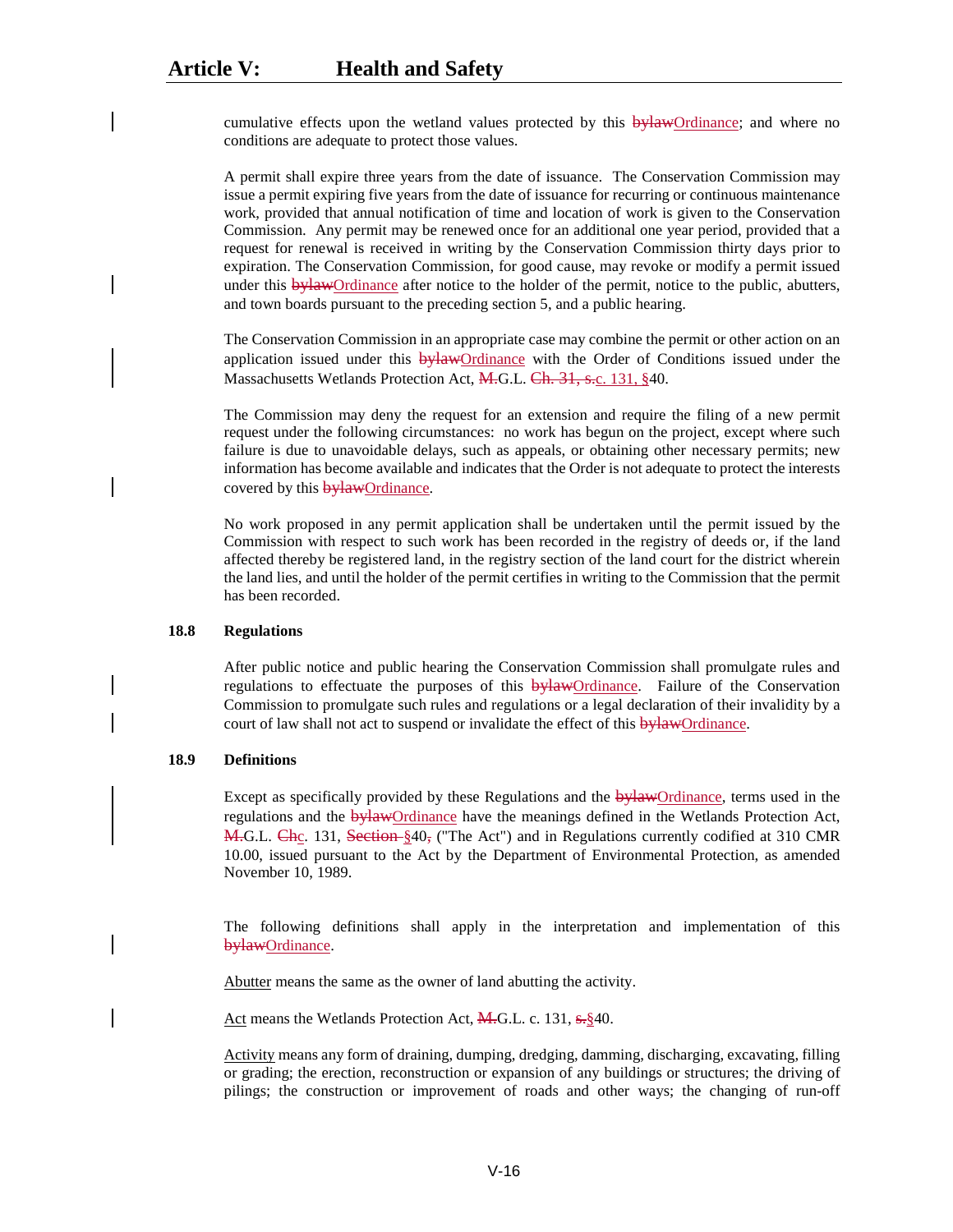characteristics; the intercepting or diverging of ground or surface water; the installation of drainage, sewage and water systems; the discharging of pollutants; the destruction of plant life; and any other changing of the physical characteristics of land.

Aggrieved means the same as persons aggrieved.

#### **Agriculture**

A. Land in agricultural use means land presently and primarily used in the raising of animals including, but not limited to, dairy cattle, beef cattle, poultry, sheep, swine, horses, ponies, mules, goats, bees and fur-bearing animals, or land presently and primarily used in a related manner which is incidental thereto and represents a customary and necessary use in raising such animals.

Additionally, land in agricultural use means land presently and primarily used in the raising of fruits, vegetables, berries, nuts and other foods for human consumption, feed for animals, tobacco, flowers, sod, trees, nursery or greenhouse products, and ornamental plants and shrubs; or land presently and primarily used in raising forest products under a planned program to improve the quantity and quality of a continuous crop; or land presently and primarily used in a related manner which is incidental thereto and represents a customary and necessary use in raising such products.

Land in agricultural use may lie fallow for a period of time if it has been used for agriculture at least three (3) of the five (5) immediately preceding years.

- B. Normal maintenance or improvement of land in agricultural use means the following activities:
	- 1. All tilling and harvesting practices customarily employed to enhance existing growing conditions
	- 2. The pasturing of animals, including the construction and maintenance of such fences as may be required;
	- 3. The use of fertilizers, pesticides, herbicides, and other materials, subject to all state and federal laws and regulations governing their use;
	- 4. The constructing, grading or restoring of field ditches, subsurface drains, grass waterways, vents, access roads, farm ponds and similar projects to improve drainage, prevent erosion, provide more effective uses of rainfall and improve equipment operation and efficiency, all in order to improve conditions for the growing of existing crops or raising of animals;
	- 5. The cultivation of cranberries, including the following practices:
		- a. sanding operations using existing sand pits;
		- b. cleaning of cross ditches, canals and natural waterways;
		- c. repair and replacement but not enlargement of water control structures, including flumes, pumps, dikes, and piping above and below ground;
		- d. repair, replacement and regrading of existing cranberry bogs, and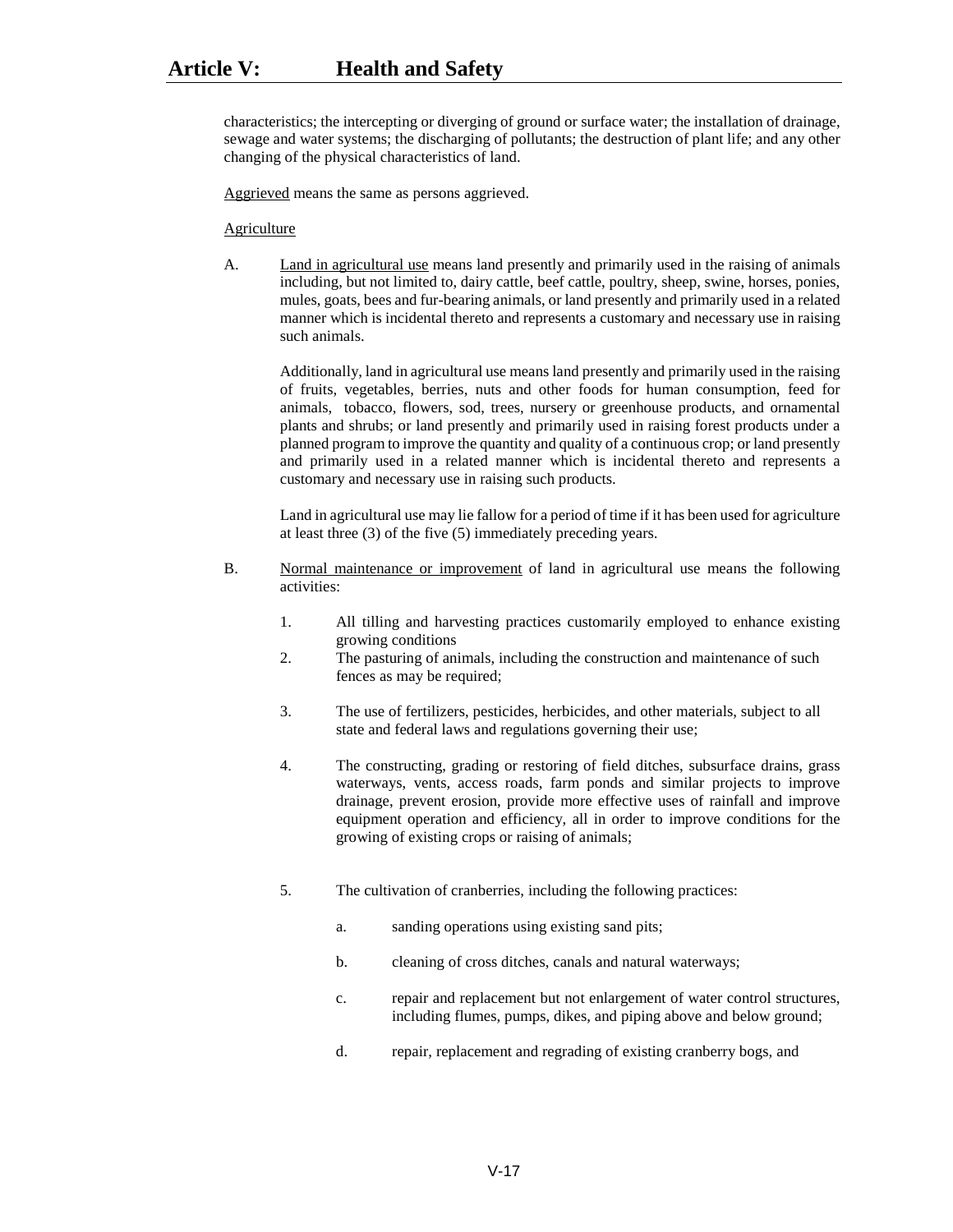e. repair and cleaning of reservoirs, dams and water storage systems within the limits of existing water rights.

> All maintenance and improvement activities shall be undertaken in such a manner as to prevent erosion and siltation of adjacent water bodies and wetlands, as specified by the U.S.D.A. Soil Conservation Service "Guidelines for Soil and Water Conservation".

- 6. The cutting and removal of trees for the purpose of selling said trees or any products derived therefrom, when carried out in the following manner:
	- a. Every reasonable effort shall be made to avoid or minimize access through Areas Subject to Protection Under the Act;
	- b. Where access through Areas Subject to Protection Under the Act is necessary, every reasonable effort shall be made to gain said access without constructing new access ways including, but not limited to, maintaining and improving (but not substantially enlarging) existing accessways, and operations shall be conducted when the soil is frozen, dry or otherwise stable;
	- c. Where access is determined impracticable without constructing new accessways, said accessways shall be designed, constructed and maintained in accordance with U.S. Forest Service logging road standards, and shall be removed and the site returned to previously existing conditions within one (1) year;
	- d. All channel crossings shall be stabilized to prevent erosion, using standard U.S. Forest Service methods. When crossings involve fill or other closed or semi-closed structures which will obstruct flow, they shall be designed, constructed and maintained in accordance with U.S. Forest Service standards, shall allow unobstructed passage of the existing flows for at least the 10-year storm, and shall be removed and the site returned to existing conditions within one (1) year of construction;
	- e. All soils which are exposed during and after work shall be stabilized to prevent said soils from eroding into open water bodies, in accordance with standard U.S. Forest Service methods;
	- f. All operations shall be conducted in accordance with a cutting plan approved by the Massachusetts Department of Environmental Management District Forester; and
	- g. A written notice describing the proposed cutting and removal of trees shall be submitted to the Conservation Commission not less than ten (10) days prior to the commencement of operations.
- 7. The selective cutting of trees by owners for their own use, when carried out in the following manner:
	- a. No more than 25,000 board feet or 50 cords shall be harvested;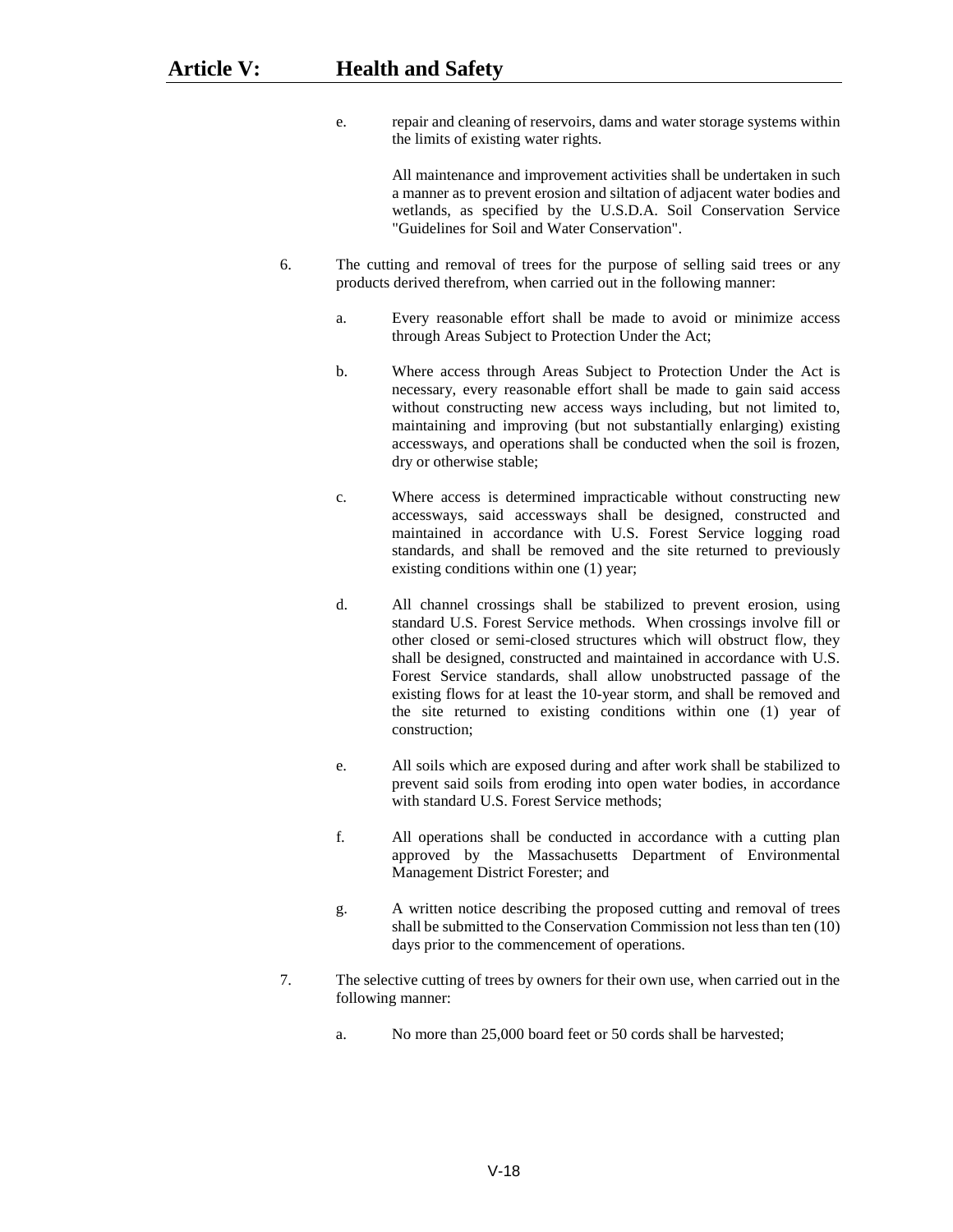- b. After the cutting, the crown area of the remaining trees shall be evenly distributed throughout the site and shall cover no less than 50 percent of the surface area of the site;
- c. The removal of the selectively cut trees shall occur only during those periods when the ground is sufficiently frozen, dry otherwise stable to support the equipment used;
- d. the cutting, removal or other destruction of trees and the understory vegetation shall not occur within twenty-five (25) feet of the bank of a water body;
- e. the placement of slash, branches and limbs resulting from the cutting and removal operations shall not occur within twenty-five (25) feet of the bank of a water body; and
- f. there shall occur no filling, excavation or other change in the existing topography.

Alter means to change the condition of any Area Subject to Protection Under the Act. Examples of alterations include, but are not limited to, the following:

- A. the changing of pre-existing drainage characteristics, flushing characteristics, salinity distribution, sedimentation patterns, flow patterns and flood retention areas;
- B. the lowering of water level or water table;
- C. the destruction of vegetation;
- D. the changing of water temperature, biochemical oxygen demand (BOD), and other physical, biological or chemical characteristics of the receiving water;

Provided that when provisions of 310 CMR 10.03(6) and 10.05(3) or 333 CMR 11.03(9) have been met, the application of herbicides in the Buffer Zone in accordance with such plans as are required by the Department of Food and Agriculture pursuant to its rights of way management regulations, 333 CMR 11.00 effective July 10, 1987, is not an alteration of any area Subject to Protection Under the Act.

#### Aquaculture

- A. Land in aquacultural use means land presently and primarily used in the growing of aquatic organisms under controlled conditions, including one or more of the following uses: raising, breeding or producing a specified type of animal or vegetable life including, but not limited to, finfish such as carp, catfish, black bass, flatfishes, herring, salmon, shad, smelt, sturgeon, striped bass, sunfishes, trout, whitefish, eel, tilapia; shellfish such as shrimp, crabs, lobster, crayfish, oyster, clams, periwinkles, scallops, mussels, squid; amphibians such as frogs; reptiles such as turtles; seaweeds such as Irish moss and dulse; and edible freshwater plants.
- B. Normal maintenance or improvement of land in aquacultural use means the following activities, when done in connection with the production of aquatic organisms as defined above; draining, flooding, heating/cooling, removing, filling, grading, compacting, raking, tilling, fertilizing, seeding, harvesting, filtering, rafting, culverting or applying chemicals in conformance with all state and federal laws; provided, however, that such activities are clearly intended to improve and maintain land in aquacultural use and that best available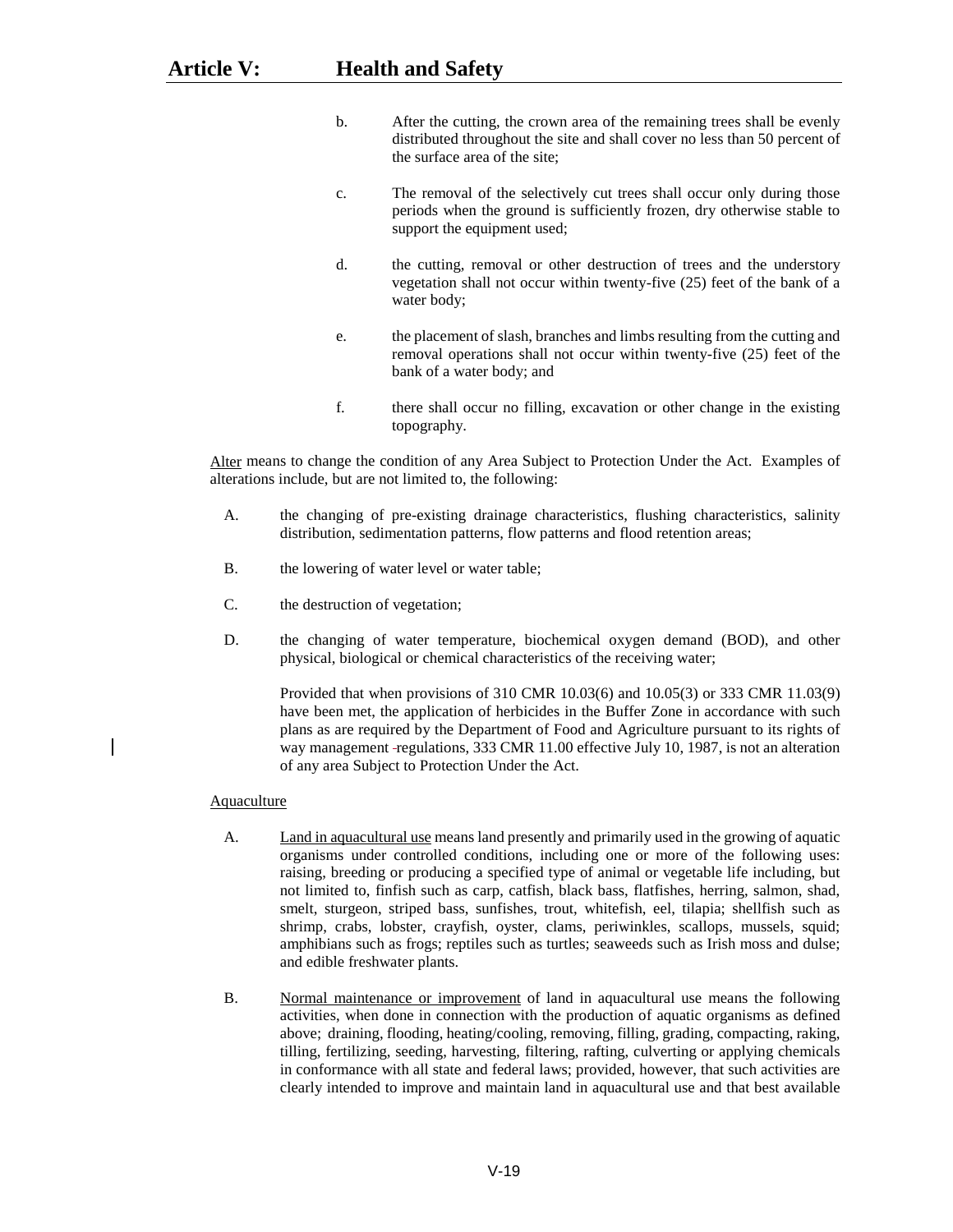measures are utilized to ensure that there will be no adverse effect on wetlands outside the area in aquacultural use, and further provided that removing, filling, dredging or altering of a salt marsh is not to be considered normal maintenance or improvement of land in aquacultural use.

Area Subject to Protection Under the Act means any area specified in 310 CMR 10.02(1). It is used synonymously with Resource Area, each one of which is defined in greater detail in Parts II and III of 310 CMR 10.00.

Bank (inland) is defined in Part III, 310 CMR 10.54(2).

Beach (inland): a naturally occurring inland beach means an unvegetated bank as defined in Part III CMR 10.54(2).

Best Available Measures means the most up-to-date technology or the best designs, measures or engineering practices that have been developed and that are commercially available.

Best Practical Measures means technologies, designs, measure or engineering practices that are in general use to protect similar interests.

Bordering means touching. An area listed in 310 CMR 10.02(1)(a) is bordering on a water body listed in 310 CMR 10.02(1)(a) if some portion of the area is found in the appropriate section of 310 CMR 10.02(1)(a) some portion of which is in turn touching the water body.

Bordering Vegetated Wetland is defined in Part III, 310 CMR 10.55(2).

Boundary means the boundary of an Area Subject to Protection Under the Act. A description of the boundary of each area is found in the appropriate section of 310 CRM 10.00. For inland areas, see Part III of 310 CMR 10.00.

Breeding Areas means areas used by wildlife for courtship, mating, nesting or other reproductive activity, and rearing of young.

Buffer Zone means that area of land extending one hundred twenty five (125) feet horizontally outward from the boundary of any resource area specified in this BylawOrdinance (Para. 18.2). Certificate of Compliance means a written documentation by the issuing authority that work or a portion thereof has been completed in accordance with an Order. It shall be made on Form 8 of 310 CMR 10.99, modified to reference this BylawOrdinance or on a form designed under this BylawOrdinance.

Commissioner means the Commissioner of the Department of Environmental Protection, pursuant to St. 1989, c. 240, s.101.

Conditions means those requirements set forth in a written Order issued by the Conservation Commission for the purpose of permitting, regulating or prohibiting any activity that removes, fills, dredges or alters an Area Subject to Protection Under this **BylawOrdinance**.

Conservation Commission means that body comprised of members lawfully appointed pursuant to M.G.L. c. 40, s. 8C. For the purposes of the Act and 310 CMR 10.00, it shall also mean a mayor or board of selectmen, where no conservation commission has been established under said M.G.L. c. 40, s. 8C.

Creek means the same as a stream, as defined in this section.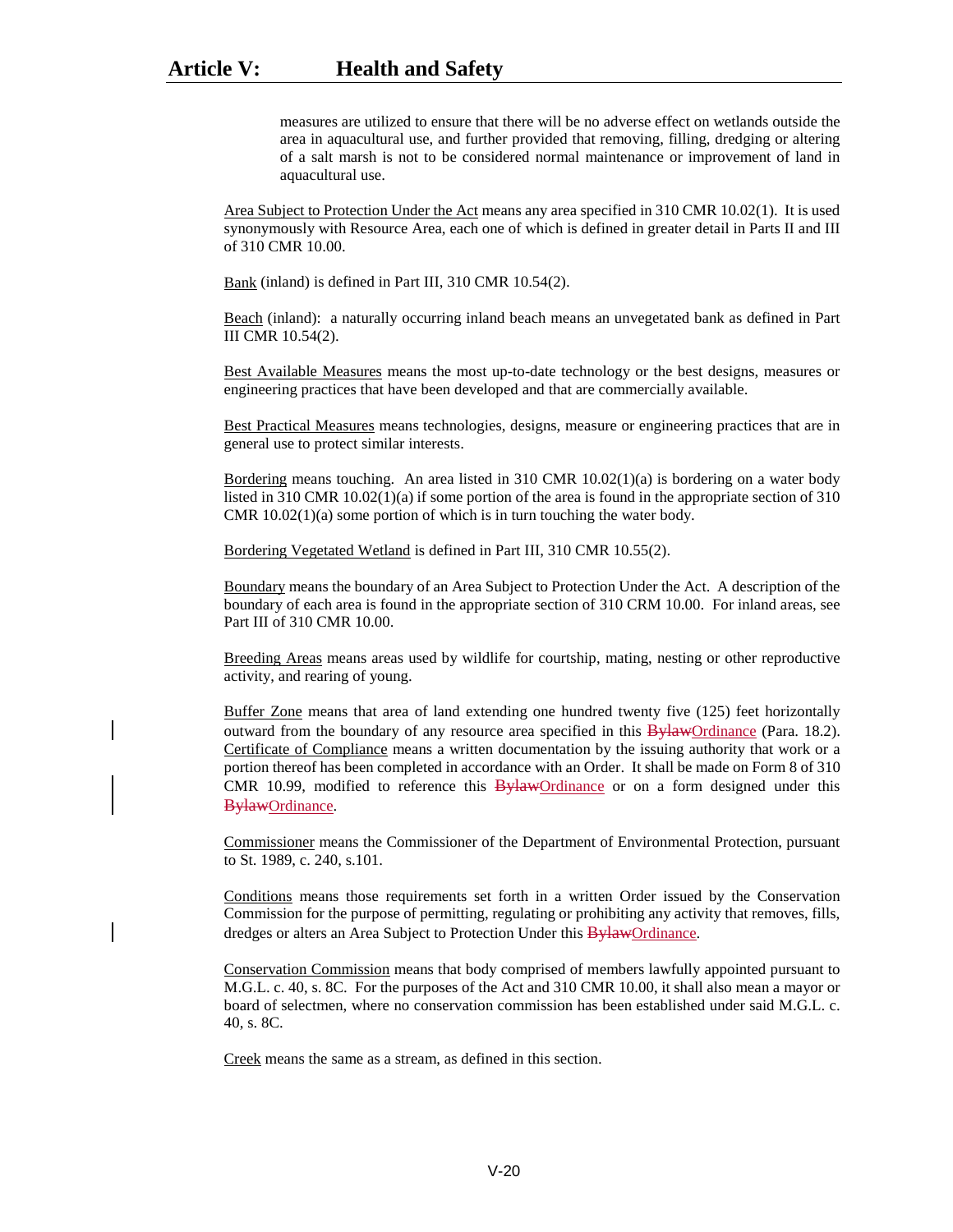Date of Issuance means the date an Order is mailed, as evidenced by a postmark, or the date it is hand-delivered.

Date of Receipt means the date of delivery to an office, home or usual place of business by mail or hand-delivery.

Department means the Department of Environmental Protection, and shall include the Commissioner and any other person employed by said Department, pursuant to St. 1989, c. 240, s. 101.

#### **Determination**

- A. Determination of Applicability means a written finding by a Conservation Commission as to whether a site or the work proposed thereon is subject to the jurisdiction of this BylawOrdinance. It shall be made on Form 2 of 310 CMR 10.99, modified to reference this BylawOrdinance or on a form designed under this BylawOrdinance.
- B. Determination of Significance means a written finding by a Conservation Commission, after a public hearing, that the area on which the proposed work is to be done, or which the proposed work will alter, is significant to one or more interests identified in this BylawOrdinance. It shall be made as part of the Order, on Form 5 of 310 CMR 10.99, modified to reference this BylawOrdinance or on a form designed under this BylawOrdinance.
- C. Notification of Non-Significance means a written finding by a conservation commission, after a public hearing, that the area on which the proposed work is to be done, or which the proposed work will alter, is not significant to any interests of this **BylawOrdinance**. It shall be made as part of the Order, on Form 6 of 310 CMR 10.99, modified to reference this BylawOrdinance or on a form designed under this BylawOrdinance.

Dredge means to deepen, widen or excavate, either temporarily or permanently.

Extension Permit means a written extension of time within which the authorized work shall be completed. It shall be made on Form 7 of 310 CMR 10.99, modified to reference this BylawOrdinance or on a form designed under this BylawOrdinance.

Fill means to deposit any material so as to raise an elevation, either temporarily or permanently.

Final Order means the Order issued by the Commissioner after an adjudicatory hearing or, if no request for hearing has been filed, the Superseding Order or, if no request for a Superseding Order has been filed, the Order of Conditions.

Flood Control means the prevention or reduction of flooding and flood damage.

Freshwater Wetlands shall mean wet meadows, marshes, swamps, bogs, areas where around water, flowing or standing surface water or ice provide a significant part of the supporting substrate for a plant community for at least five months of the year; emergent and submergent plant communities in inland waters; that portion of any bank which touches any inland waters.

General Performance Standards means those requirements established by Regulations promulgated under this **Bylaw**Ordinance for activities in or affecting each of the Areas Subject to Protection Under this **BylawOrdinance**.

Ground Water Supply means water below the earth's surface in the zone of saturation.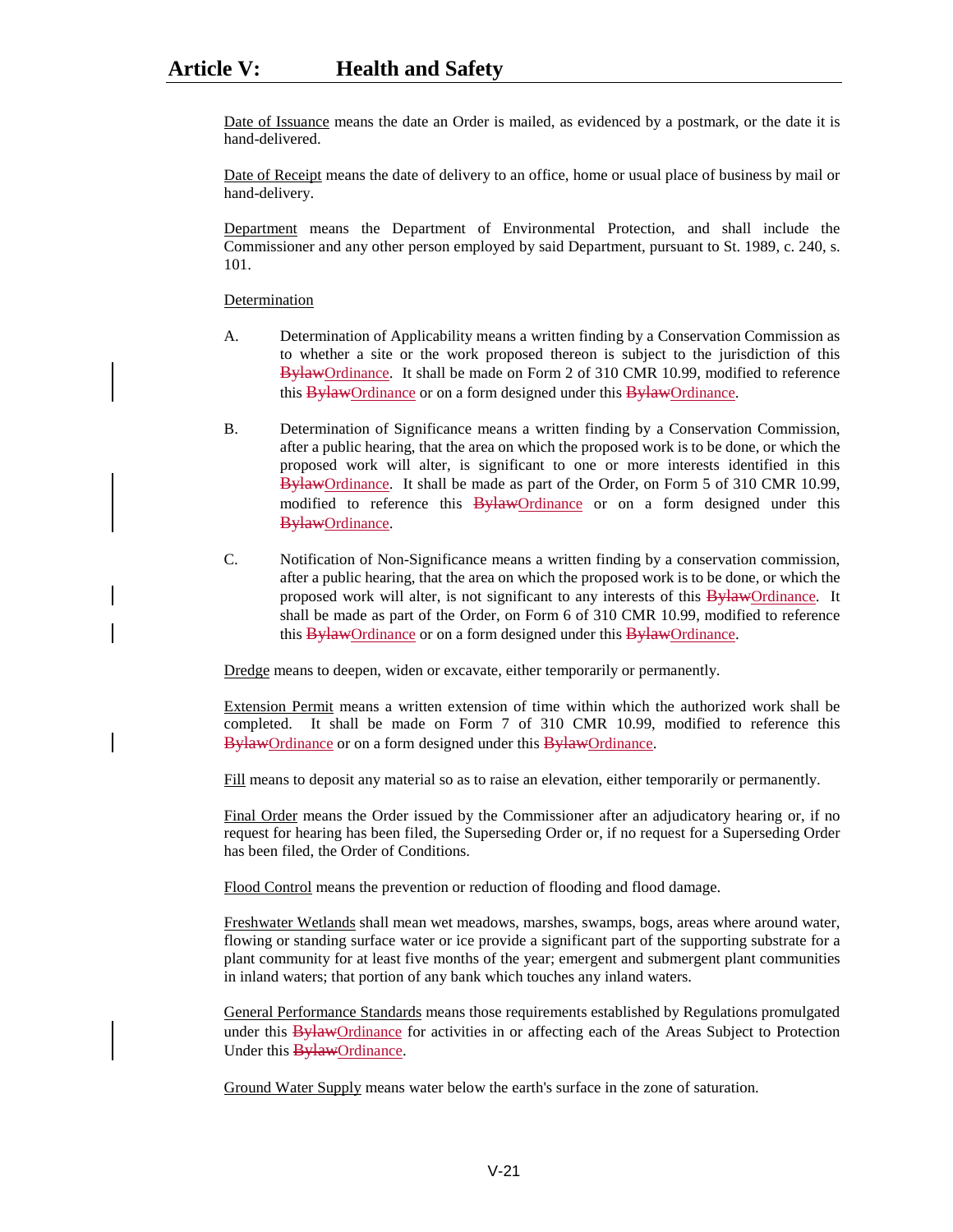Important Wildlife Habitat Functions mean important food, shelter, migratory or overwintering area, or breeding areas for wildlife.

Interests Identified in this BylawOrdinance means public or private water supply, ground water supply, flood control, storm damage prevention, prevention of pollution, erosion control and sedimentation control, protection of wildlife, protection of wildlife habitat, passive recreation, aesthetics, agriculture, and aquaculture, protection of fisheries, and protection of wildlife habitat.

Issuing Authority means the Framingham Conservation Commission.

Lake means an open body of fresh water with a surface area of ten (10) acres or more, and shall include great ponds.

Land subject to flooding is defined in Part III, 310 CMR 10.57(2).

Land Under Water Bodies and Waterways means the bottom of, or land under, the surface of a creek, river, stream, pond, or lake. Land under inland water bodies is further defined in Part III 310 CMR 10.56(2).

Lot means an area of land in one ownership, with definite borders.

Majority means more than half of the members of the Conservation Commission then in office.

Marsh is defined in  $\overline{M}$ .G.L. c. 131, s. §40, para. 10.

Meadow (or wet meadow) is defined in  $\overline{M}$ -G.L. c. 131,  $\overline{s}$ - $\frac{8}{3}$ 40, para. 9.

MEPA means the Massachusetts Environmental Policy Act,  $\overline{M}$ .G.L. c. 30, <del>ss.</del> §§6-62H, and the regulations promulgated pursuant thereto, 301 CMR 11.00 et seq.

Migratory Areas means those areas used by wildlife moving from one habitat to another, whether seasonally or otherwise.

Notice of Intent means the written notice filed by any person intending to remove, fill, dredge, or alter an area subject to Protection Under this **BylawOrdinance**. It shall be made on Form 3 or 4 of 310 CMR 10.99, modified to reference this  $\frac{B \nu\text{H} \cdot \text{d}t}{B \nu\text{H}}$  or on a form designed under this BylawOrdinance.

Order means an Order of Conditions or Amended Order of Conditions.

Order of Conditions means the document issued by a conservation commission containing conditions which regulate or prohibit an activity. It shall be made on Form 5, 310 CMR 10.99, modified to reference this BylawOrdinance or on a form designed under this BylawOrdinance.

Owner of Land Abutting the Activity means the owner of land sharing a common boundary or corner with the site of the proposed activity in any direction, including land located directly across the street, way, creek, river, stream, brook or canal.

Party to any proceeding before the Commission means the applicant, and pursuant to 310 CMR  $10.05(7)(a)$  may include the owner of the site, any abutter, any person aggrieved, any ten  $(1)$ residents of the city or town where the land is located and any ten  $(10)$  persons pursuant to  $\overline{M}$ . G.L. c.  $30A, \frac{10}{2}10A$ .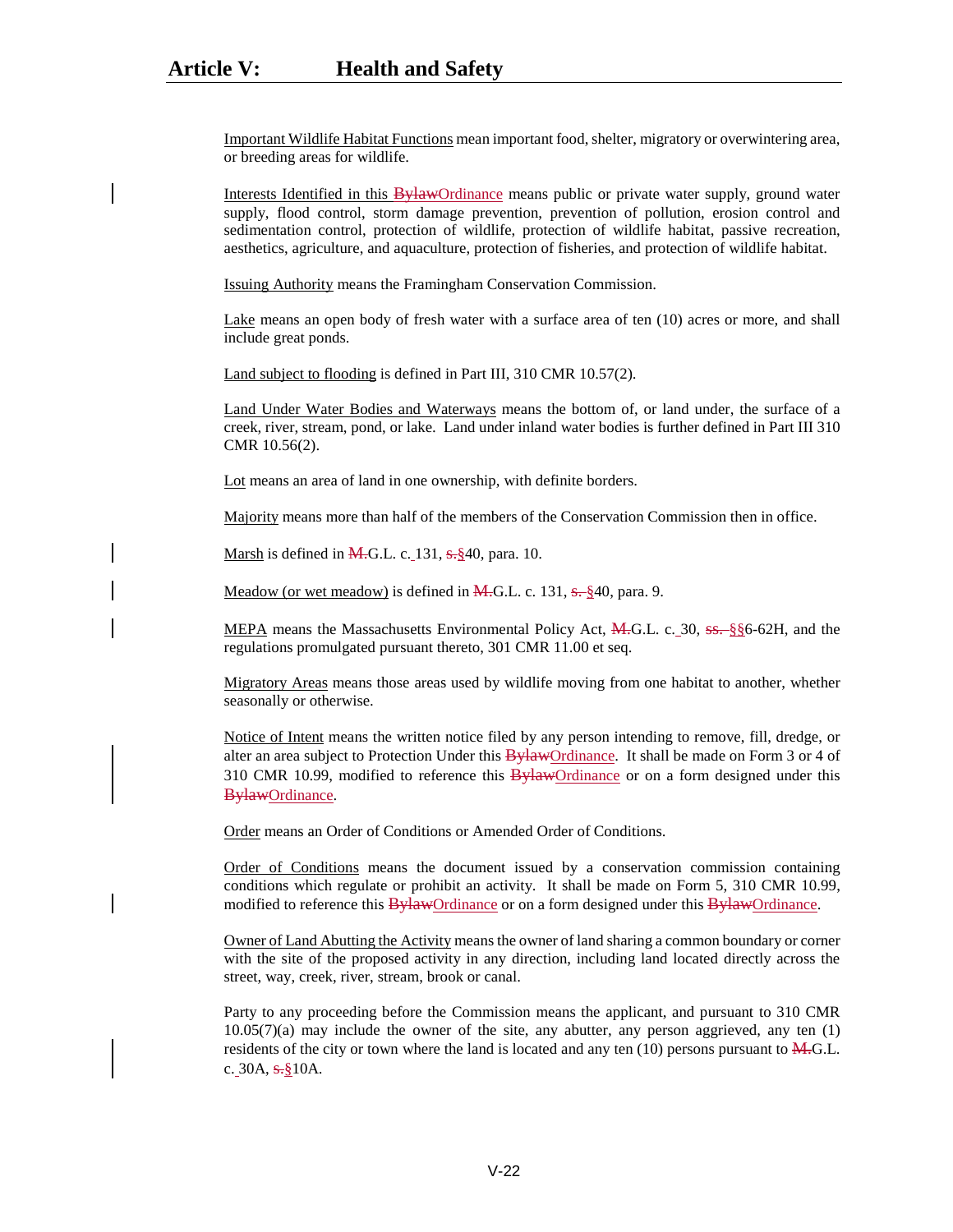Person Aggrieved means any person who, because of an act or failure to act by the issuing authority, may suffer an injury in fact which is different either in kind or magnitude from that suffered by the general public and which is within the scope of interests identified in the **Bylaw**Ordinance.

Plans mean such data, maps, engineering drawings, calculations, specification, schedules and other materials, if any, deemed necessary by the issuing authority to describe the site and/or the work, to determine the applicability of the BylawOrdinance or to determine the impact of the proposed work upon the interests identified in the **Bylaw**Ordinance.

Pond (inland) means any open body of fresh water, either naturally occurring or man-made by impoundment, with surface area observed or recorded within the last ten (10) years of at least 10,000 square feet, and which is never without standing water due to natural causes, except during periods of extended drought. For purposes of this definition, extended drought shall mean any period of four (4) or more months during which the average rainfall for each month is 50 percent or less of the ten (10) years average for that same month. Basins or lagoons which are part of wastewater treatment plants shall not be considered ponds, nor shall swimming pools or other impervious manmade retention basins.

Prevention of Pollution means the prevention or reduction of contamination of surface or ground water.

Private Water Supply means any source or volume of surface or ground water demonstrated to be in any private use or demonstrated to have a potential for private use.

Protection of Fisheries means protection of the capacity of an Area Subject to Protection Under this BylawOrdinance:

- A. To prevent or reduce contamination or damage to fish; and
- B. To serve as their habitat and nutrient source. Fish includes all species of fresh fish.

Protection of Land Containing Shellfish means protection of the capacity of an Area Subject to Protection Under the Act:

- A. To prevent or reduce contamination or damage to shellfish; and
- B. To serve as their habitat and nutrient source.

Public Water Supply means any source or volume of surface or ground water demonstrated to be in public use or approved for water supply pursuant to  $\overline{M}$ .G.L. c. 111,  $s$ .§160 by the Division of Water Supply of the Department, or demonstrated to have a potential for public use.

Rare Species means those vertebrate and invertebrate animal species officially listed as endangered, threatened, or of special concern by the Massachusetts Division of Fisheries and Wildlife under 321 CMR 8.00.

Remove means to take away any type of material, thereby changing an elevation, either temporarily or permanently.

Request for Determination of Applicability means a written request made by any person to a conservation commission or the Department for a determination as to whether a site or work thereon is subject to the Act. It shall be submitted on Form 1 of 310 CMR 10.99, modified to reference this BylawOrdinance or on a form designed under this BylawOrdinance.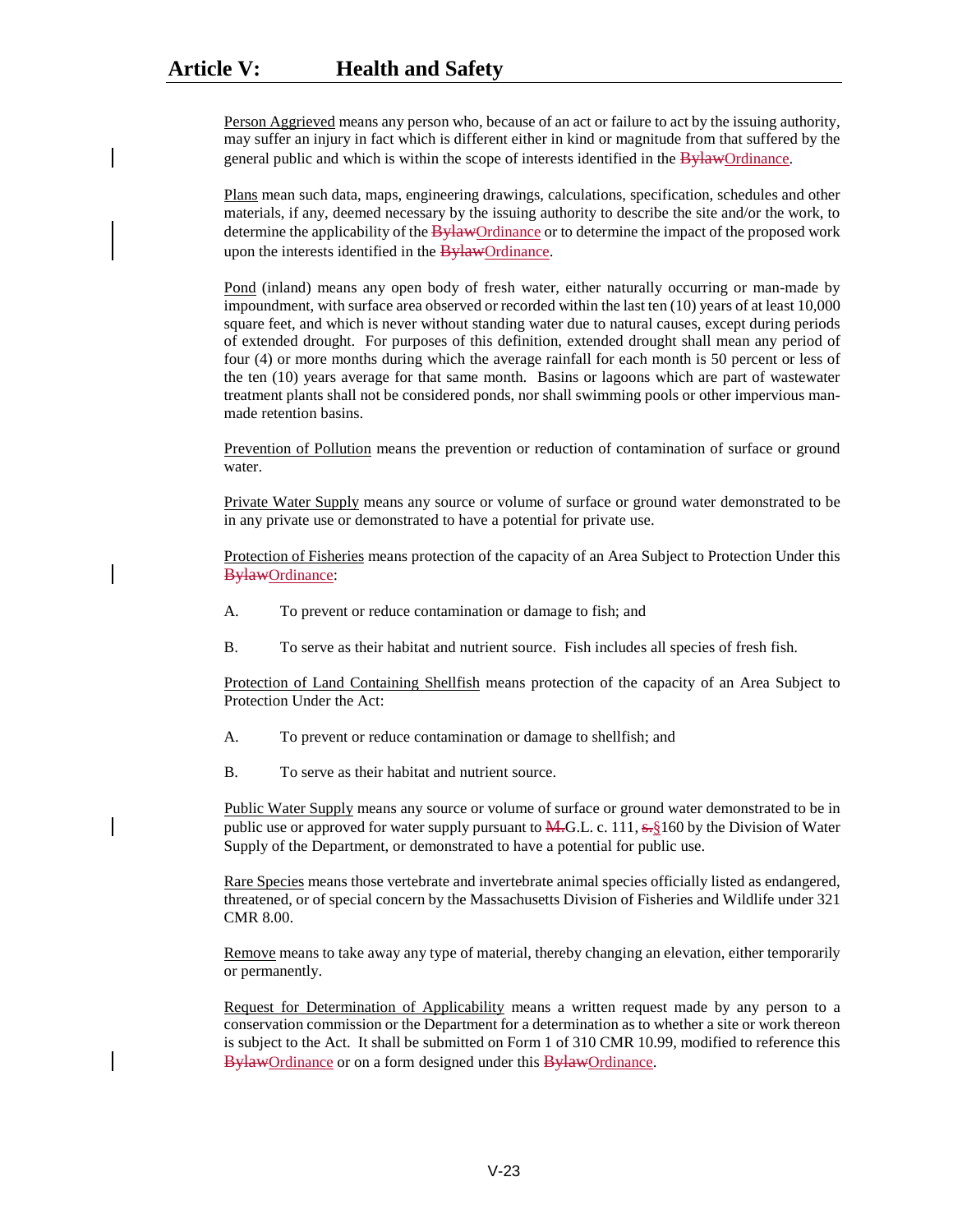Resource Area means any of the areas specified in this **Bylaw**Ordinance. It is used synonymously with Area Subject to Protection Under this  $\frac{B\psi\text{ law}}{B\psi\text{diam}}$  each one of which is enumerated in Para. 18.2, Jurisdiction.

River means a natural flowing body of water that empties to any ocean, lake or other river and which flows throughout the year.

Riverfront Area is the area of land between a river's mean annual high water line and a parallel line measured horizontally for 200 feet on both sides of the River. The Riverfront area may include or overlap other resource areas or their buffer zones.

Shelter means protection from the elements or predators.

Significant means plays a role. A resource area is significant to an interest identified in the Act when it plays a role in the provision or protection, as appropriate, of that interest.

State-listed Species means the same as rare species, as defined in this section.

Storm Damage Prevention means the prevention of damage caused by water from storms including, but not limited to, erosion and sedimentation, damage to vegetation, property or buildings, or damage caused by flooding, water-borne debris or water-borne ice.

Stream means a body of water, including brooks and creeks, which move in a definite channel in the ground due to hydraulic gradient, and which flows within, into or out of an Area Subject to Protection Under the Act. A portion of a stream may flow through a culvert or beneath a bridge. Such a body of running water which does not flow throughout the year (i.e., which is intermittent) is a stream except for that portion upgradient of all bogs, swamps, wet meadows and marshes.

Superseding Order means a document issued by the Department containing conditions which regulate or prohibit an activity. It shall be made on Form 5 of 310 CMR 10.99.

Swamp is defined in M.G.L. c.131, s.40, para. 8.

Vernal Pool Habitat means confined basin depressions which, at least in most years, hold water for a minimum of two continuous months, and which are free of adult fish populations, as well as the area within 125 feet of the mean annual boundaries of such depressions. These areas are essential breeding habitat, and provide other extremely important wildlife habitat functions during nonbreeding season as well, for a variety of amphibian species such as wood frog (Rana sylvatica) and the spotted salamander (Ambystoma macultum), and are important habitat for other wildlife species.

Water-dependent uses means those uses and facilities which require direct access to, or location in inland waters and which therefore cannot be located away from said waters, including but not limited to: marinas, public recreational uses, navigational and commercial fishing and boating facilities, water-based recreational uses, navigation aids, basins, channels, industrial uses dependent on waterborne transportation or requiring large volumes of cooling or process water which cannot reasonably be located or operated at an upland site, crossing over or under water bodies or waterways (but limited to railroad and public roadway bridges, tunnels, culverts, as well as railroad tracks and public roadways connecting thereto which are generally perpendicular to the water body or waterway), and any other uses and facilities as may further hereafter be defined as waterdependent in 310 CMR 9.00.

Wildlife means all mammals, birds, reptiles and amphibians and, for the purposes of 310 CMR 10.37 and 10.59, all vertebrate and invertebrate animal species which are officially listed by the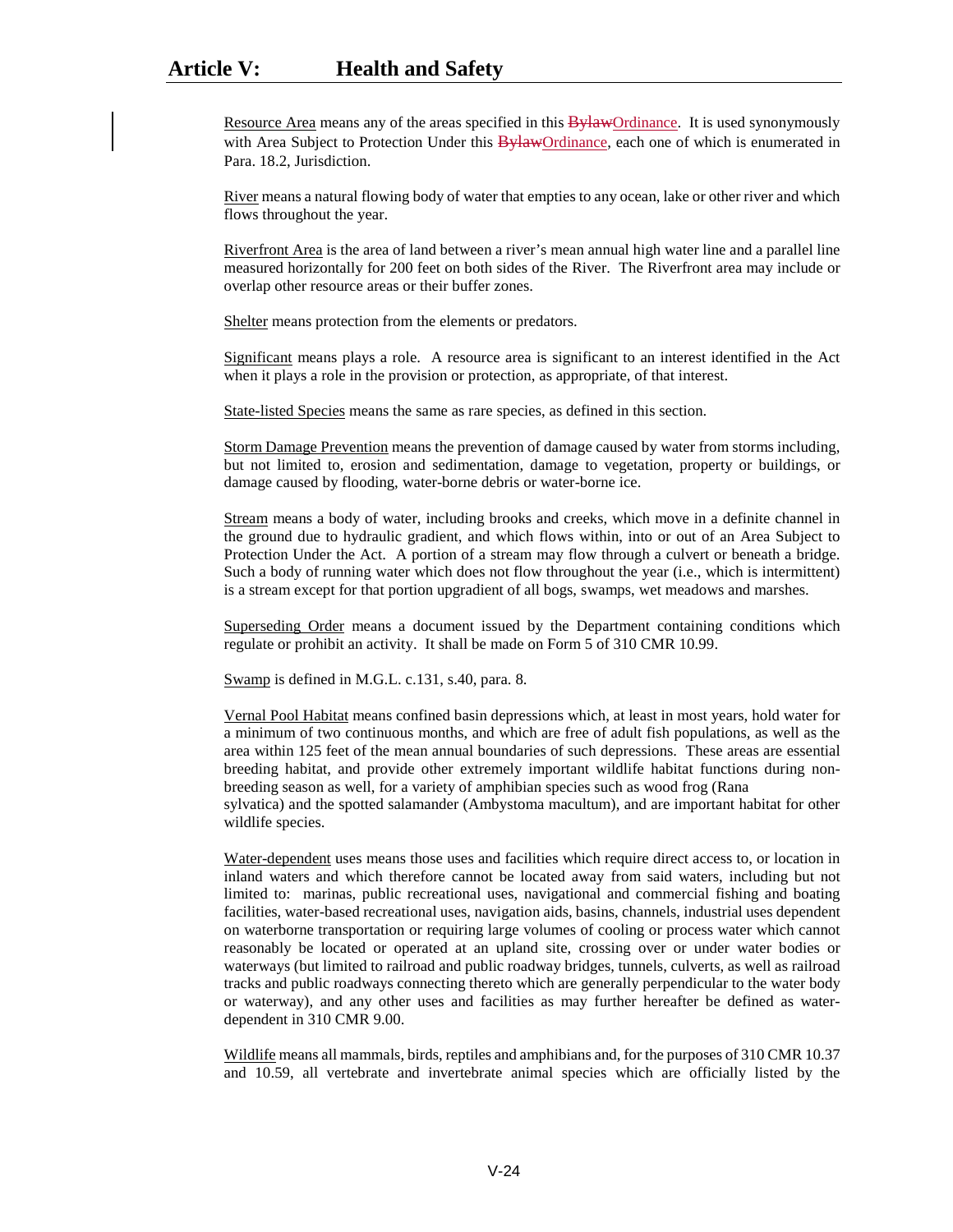Massachusetts Division of Fisheries and Wildlife under 321 CMR 8.00 as endangered, threatened, or of special concern.

Wildlife habitat is defined in paragraph 13 of the Wetlands Protection Act, M.G.L. Ch. 131, Section 40.

Work means the same as activity.

#### **18.10 Security**

As part of a permit issued under this **bylaw**Ordinance, in addition to any security required by any other municipal or state board, agency, or official, the Conservation Commission may require that the performance and observation of the conditions imposed hereunder be secured wholly or in part by one or more of the methods described below:

- A. By a proper bond or deposit of money or other negotiable securities or other undertaking of financial responsibility sufficient in the opinion of the Conservation Commission;
- B. By a conservation restriction, easement or other covenant enforceable in a court of law, executed and duly recorded by the owner of record, running with the land to the benefit of the TownCity of Framingham whereby the permit conditions shall be performed and observed before any lot may be conveyed other than by mortgage deed.

# **18.11 Enforcement**

The Conservation Commission, its agents, officers, and employees shall, after proper notification to the owner, have authority to enter upon privately owned land for the purpose of performing their duties under this **bylaw**Ordinance and may make or cause to be made such examinations, surveys or sampling as the Conservation Commission deems necessary.

The Conservation Commission shall have the authority to enforce this **bylaw**Ordinance, its regulation, and permits issued thereunder by violation notices, administrative order, and civil and criminal court actions. Upon request of the Conservation Commission, the Board of SelectmenMayor and the Town CounselCity Solicitor shall take legal action for enforcement under civil law. Upon request of the Conservation Commission, the Chief of Police shall take legal action for enforcement under criminal law.

Municipal board and officers, including any police officer or other officers having police powers, shall have the authority to assist the Conservation Commission in enforcement.

Any person who violates any provision of this  $\frac{b}{v}$  and  $\frac{b}{v}$  or permits issued thereunder, shall be punished by a fine of not more than three hundred dollars (\$300) each day or portion thereof during which a violation continues shall constitute a separate offense, and each provision of the bylawOrdinance, or permit violated shall constitute a separate offense. As the alternative to criminal prosecution, the Conservation Commission may elect to utilize the non-criminal disposition procedure set forth in M.G.L. Ch. 40, s.21D.

## **18.12 Burden of Proof**

The applicant for a permit shall have the burden of proof by a preponderance of credible evidence that the work proposed in the application will not have a significant effect upon the wetland values protected by this bylawOrdinance. Failure to provide adequate evidence to the Conservation Commission supporting this burden shall be sufficient cause for the Conservation Commission to deny a permit or grant a permit with conditions.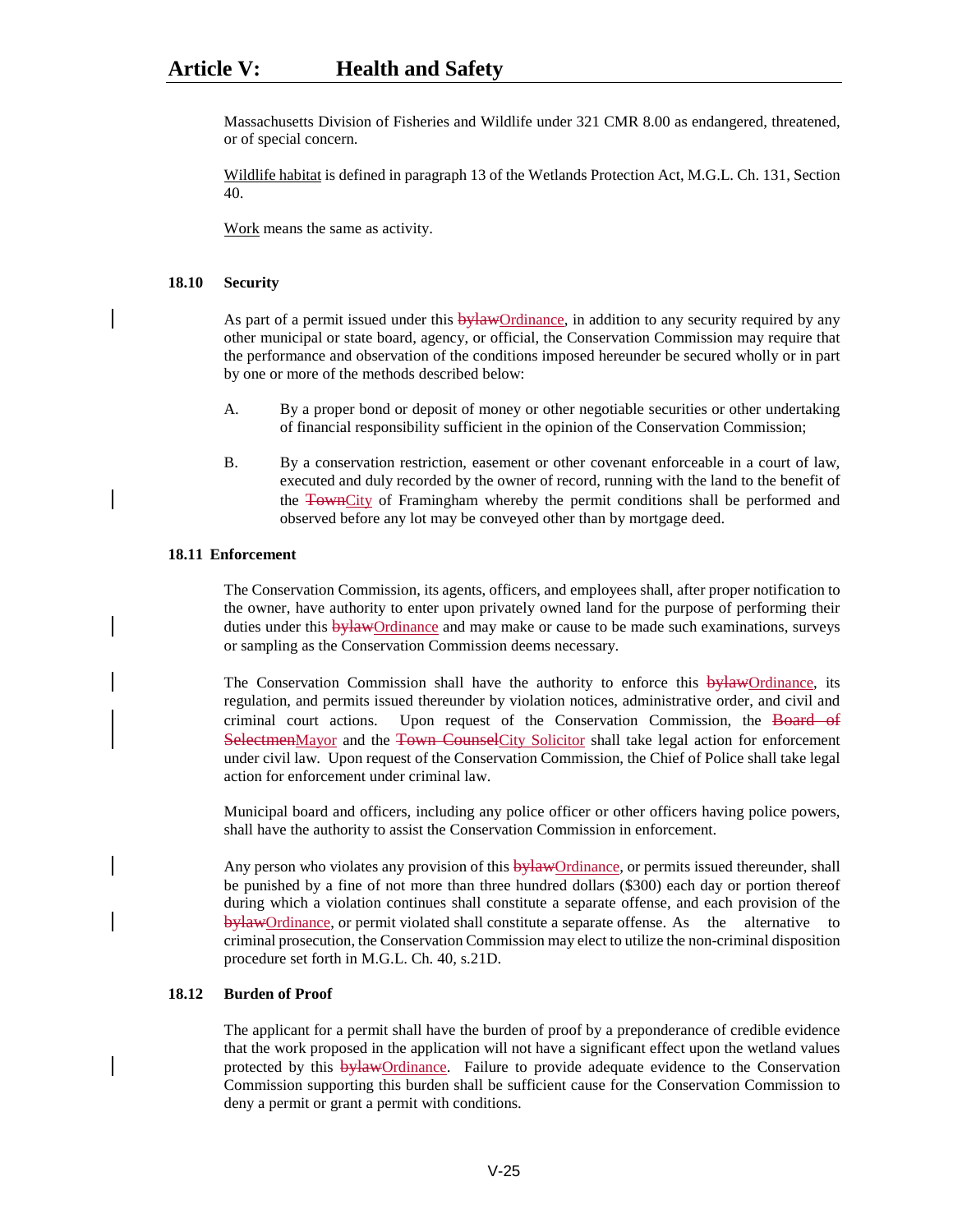#### **18.13 Relation to the Wetlands Protection Act**

This **bylaw**Ordinance is adopted under the Home Rule Amendment of the Massachusetts Constitution and the Home Rule statutes, independent of the Wetlands Protection Act, M.G.L. Ch. 131, s.40, and regulations thereunder.

### **18.14 Appeals**

A decision of the Conservation Commission is reviewable in Superior Court in accordance with M.G.L. Ch. 249, Sec. 4.

#### **Section 19. Use of Ways by Pedestrians**

Pedestrians shall obey the lawful directions of Police Officers. Whenever there is an officer directing traffic, a traffic control signal or a marked crosswalk, no such pedestrian shall cross the following road except within the limits of a marked crosswalk.

Route 126 (Concord St./Hollis St.) ............... From Everitt Ave. to Winthrop St.

Union Ave..................................................... From Walnut St. to Concord St.

Lincoln Street................................................ From Union Ave. to Concord St.

Waverly Street .............................................. From Cedar St. to South St.

Irving Street .................................................. From Arlington St. to Burkis Square

The above area to be referred to as the Downtown Business District. Any person who violates this bylawOrdinance shall be punished as follows:

First Offense..................................................Written Warning

Second and Subsequent Offense ...................Twenty Dollar (\$20) Fine

Any violator of this **bylaw**Ordinance who refuses to give their name to a police officer shall be subject to arrest under M.G.L., Ch. 90, s. 18A.

#### **Section 20. Brownfields Tax Abatement Agreements**

#### **20.1 Purpose**

Pursuant to the provisions of M.G.L., Ch. 59, s. 59A, it is the intent of the town to offer tax abatements to encourage the continued environmental cleanup and redevelopment of sites zoned for industrial and commercial use from or at which there has been a release of oil or hazardous material.

#### **20.2 Subject Properties**

Property which may be the subject of tax abatement agreements pursuant to this bylawOrdinance must: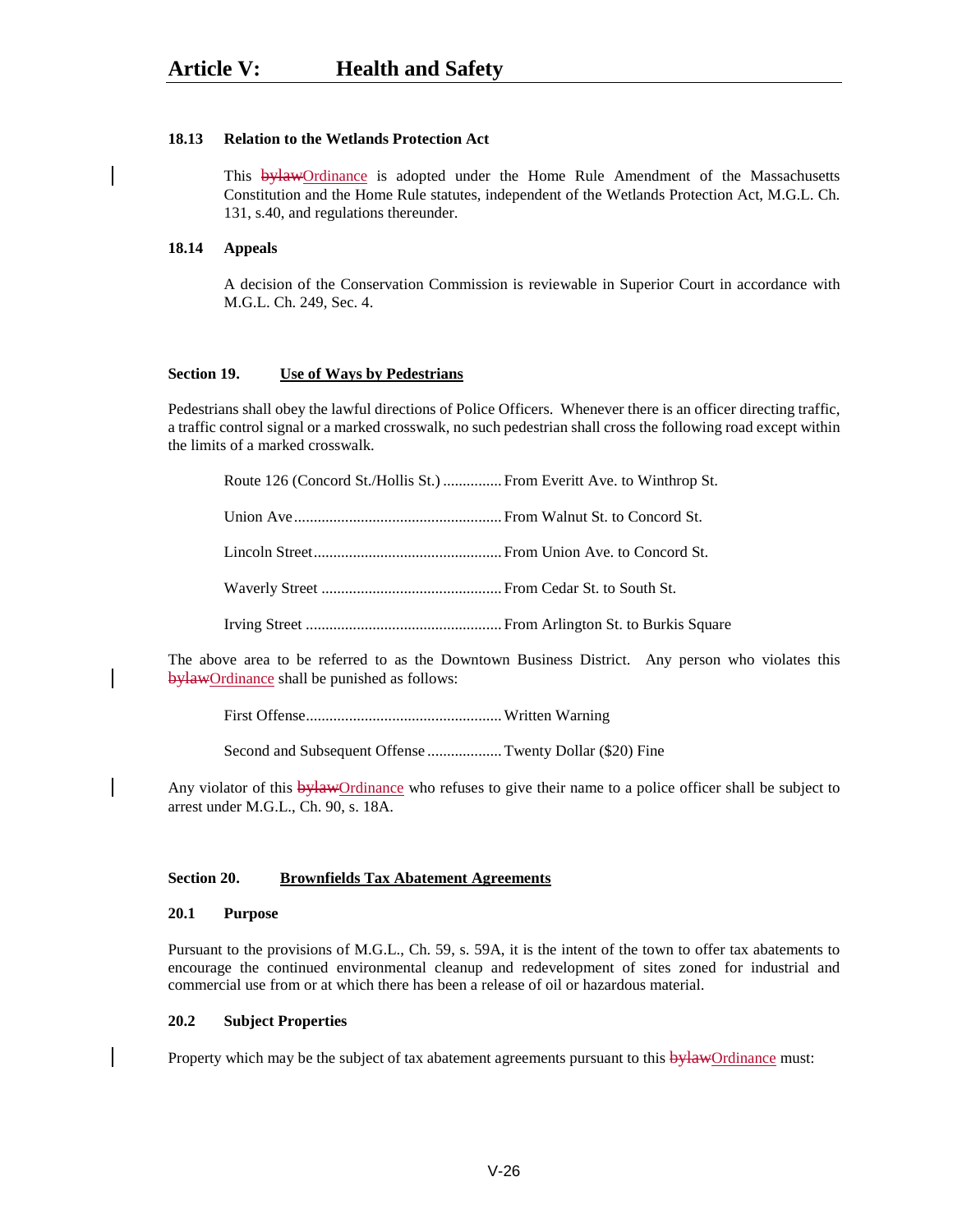- **(a)** Be a site or portion of a site from or at which there has been a release of oil or hazardous material;
- **(b)** Be owned by an eligible person, as that term is defined in M.G.L., Ch 21E, s. 2;
- **(c)** Be zoned for commercial or industrial use.

#### **20.3 Abatement Agreements**

- **20.3.1** The Chief Financial Officer is hereby authorized to negotiate agreements from the abatement of real estate taxes (hereinafter, "Abatement Agreements") with owners of eligible properties, the terms of which Abatement Agreements shall be subject to approval by the Board of Selectmen for abatements not exceeding \$250,000. Abatements above this amount shall also be subject to approval of Town MeetingCity Council.
- **20.3.2** Abatement Agreements may allow for reductions in outstanding taxes, interest, and/or penalties.
- **20.3.3** Abatement Agreements shall include, but not be limited to:
	- (a) The amount of outstanding real estate taxes;
	- (b) The percent of interest to accrue if determined applicable by the Chief Financial Officer and the property owner;
	- (c) The description of quantifiable monthly payments;
	- (d) The inception date of monthly payments;
	- (e) The date of the final payment;
	- (f) The late penalties to be imposed; and
	- (g) Any and all other contractual terms as arranged between the Chief Financial Officer and the property owner.
- **20.3.4** All Abatement Agreements shall be signed by the Chairman of the Board of SelectmenMayor and the property owner, whose signatures shall be notarized, and attested to by the TownCity Clerk.
- **20.3.5** Copies of all Abatement Agreements shall be provided to the Massachusetts Department of Environmental Protection, the United States Environmental Protection Agency, the Massachusetts Commissioner of Revenue, the Board of SelectmenMayor, and the property owner.

# **Section 21. Demolition Delay BylawOrdinance for Historically or Architecturally Significant Buildings in the TownCity of Framingham, MA.**

#### **21.1 Intent and Purpose**

This bylawOrdinance is enacted for the purpose of protecting and preserving significant buildings within the TownCity outside the Framingham Center Common Historic District (Local) and the Jonathan Maynard Historic District (Local) which constitute or reflect distinctive features of the architectural or historical resources of the TownCity, and to encourage owners of such buildings to seek out alternative options to preserve, rehabilitate or restore such buildings rather than to demolish them, thereby promoting the public welfare and preserving the cultural heritage of the TownCity. To achieve these purposes the Framingham Historical Commission is authorized to advise the Building Commissioner with respect to the issuance of permits for the demolition of significant buildings. The issuance of demolition permits for significant buildings is regulated as provided by this **bylaw**Ordinance.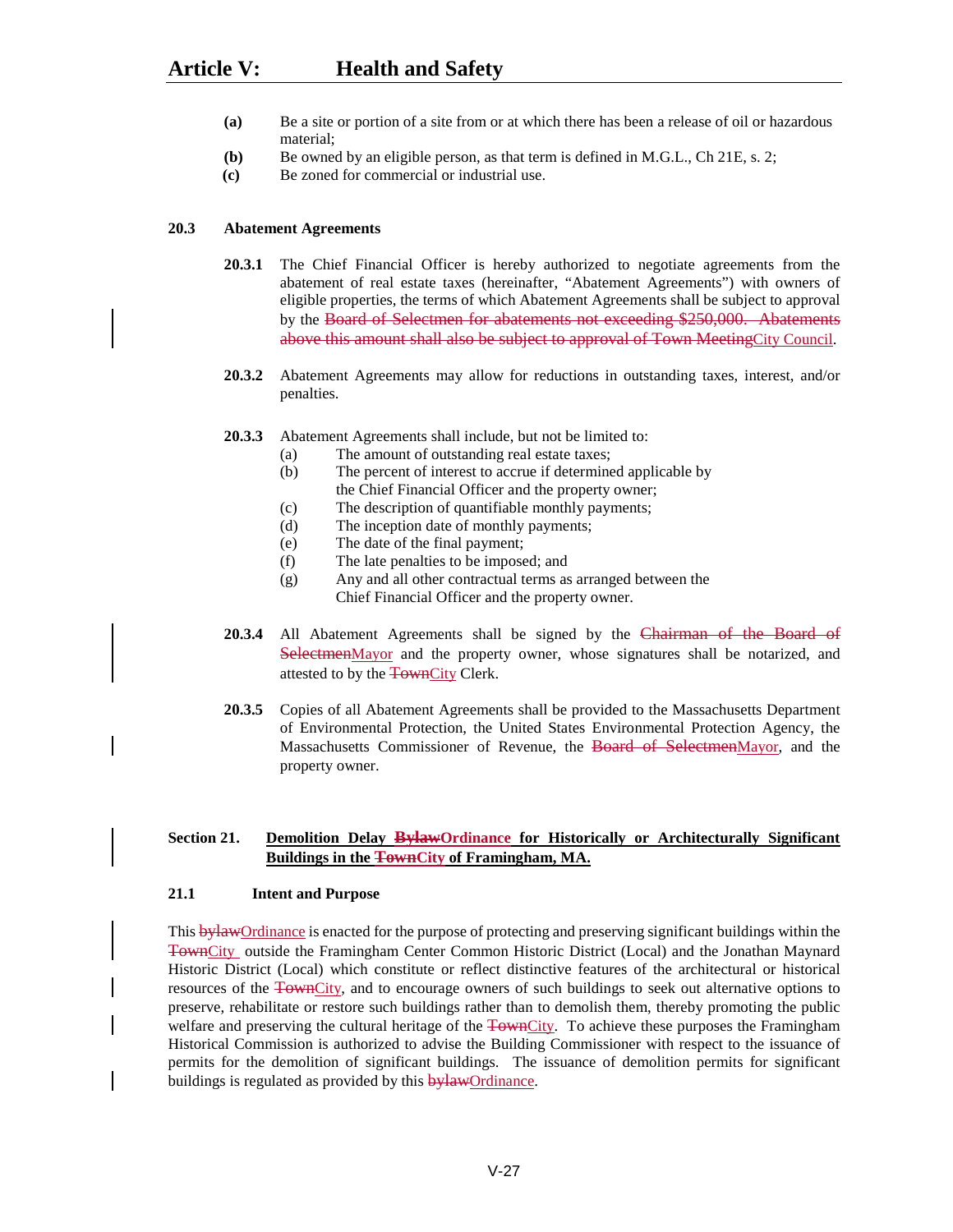- **21.2.1** "Building" Any combination of materials forming a shelter for persons, animals, or property.
- **21.2.2** "Demolition" Any act of pulling down, destroying, removing or razing a building or commencing the work of total or substantial destruction with the intent of completing the same.
- **21.2.3** "Building Commissioner" The person occupying the office of Building Commissioner or otherwise authorized to issue demolition permits.
- **21.2.4** "Commission" The Framingham Historical Commission.
- **21.2.5** "Demolition Permit" The permit issued by the Building Commissioner as required by the State Building Code for a demolition, substantial demolition or removal of a building.
- **21.2.6** "Historically or Architecturally Significant Building" Any building, in whole or in part, which is at least seventy five (75) years old and:
	- (a) which is listed on, or is a contributing building within an area listed on the National Register of Historic places, or which is the subject of a pending application for such listing, or is eligible for such listing; or
	- (b) is included in the Cultural Resources Inventory prepared by the Commission; or
	- (c) has been determined by vote of the Commission to be a significant building after a finding by the Commission that a building either:
		- (i) is importantly associated with one or more historic persons or events, or with the broad architectural, cultural, political, economic or social history of the TownCity, or the Commonwealth, or
		- (ii) is historically or architecturally significant (in terms of period, style, method of building construction or association with a recognized architect or builder) either by itself or in the context of a group of buildings.
- **21.2.7** "Preferentially Preserved" Any historically or architecturally significant building which the Commission determines is in the public interest to be preserved or rehabilitated rather than to be demolished.

**21. 3 Procedure**

**21.3.1** No permit for the demolition of a building which is in whole or in part seventy five (75) years or more old shall be issued other than in conformity with the provisions of this **bylawOrdinance**, as well as in conformity with the provisions of other laws and ordinances applicable to the demolition of buildings and the issuance of permits generally.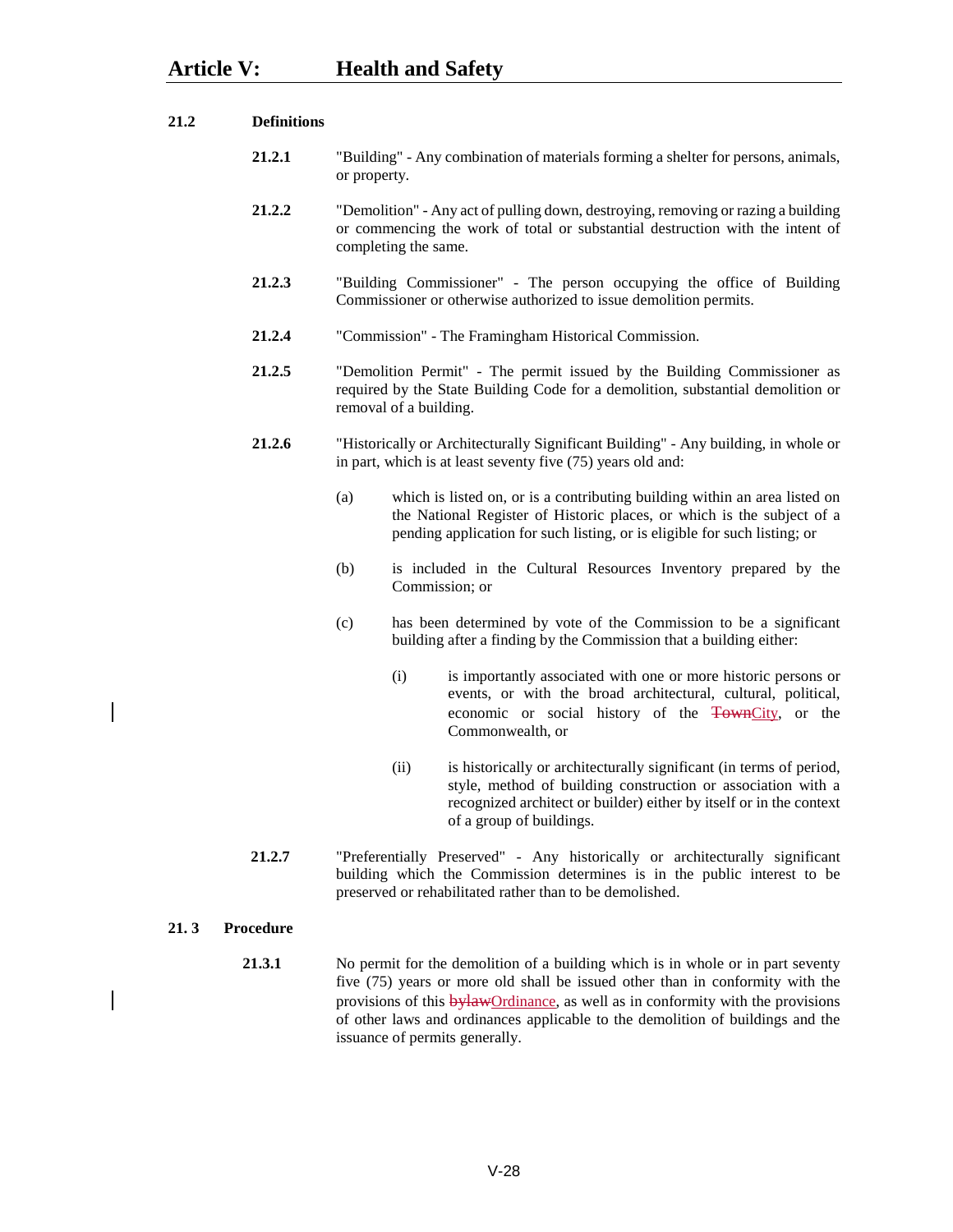**21.3.2** Application contents: Every application for a demolition permit for a building at least seventy five (75) years old shall be filled with the Building Commissioner and shall contain the following information:

- (i) the address of the building to be demolished
- (ii) the owner's name, address and telephone number
- (iii) a brief description of the type of building and the condition requiring issuance of the permit
- (iv) date of building as established by the Board of Assessors, deed or documentation verifying year of construction and
- (v) a brief description of the proposed reuse, reconstruction or replacement on the premises upon which the building is located.
- **21.3.3** Within seven (7) working days from receipt of an application for a demolition permit of a building seventy five (75) years or older, the Building Commissioner shall forward a copy to the Commission. No demolition permit shall be issued during this time.
- **21.3.4** Within ten (10) working days after receipt of the application for demolition permit by the Commission, the Commission shall make a Determination of Architectural and/or Historical Significance. Upon determination by the Commission that the building is not architecturally and/or historically significant, the Commission shall so notify the Building Commissioner in writing. Upon receipt of such notification, or after the expiration of fifteen (15) working days from the date of submission to the Commission, if the Building Commissioner has not received notification from the Commission, the Building Commissioner may issue the demolition permit.
- **21.3.5** Upon determination by the Commission that the building is historically and/or architecturally significant, the Building Commissioner and applicant shall be so notified in writing, and a demolition permit shall not be issued. The Commission shall hold a public hearing within fifteen (15) working days of the Determination of Significance to determine whether the building should be preferentially preserved. Public notice of the time, place and purpose of the hearing shall be published by the Building Department at the expense of the applicant in a newspaper of general circulation in the TownCity not less than seven (7) days before the day of said hearing and shall be posted in a conspicuous place in the TownCity Hall for a period of not less than seven (7) days before the day of said hearing.
- **21.3.6** If after a public hearing the Commission determines that the significant building should not be preferentially preserved, the Commission shall notify the Building Commissioner, in writing within five (5) working days of the hearing and the Building Commissioner may issue a demolition permit upon receipt of the written decision.
- **21.3.7** If after a public hearing the Commission determines that the significant building should be preferentially preserved, the Commission shall so notify the Building Commissioner in writing within five (5) working days of the hearing, and no demolition permit may be issued until six (6) months after the date of the determination by the Commission.
	- a. For any building on the Cultural Resources Inventory that the Commission has determined should be preferentially preserved, no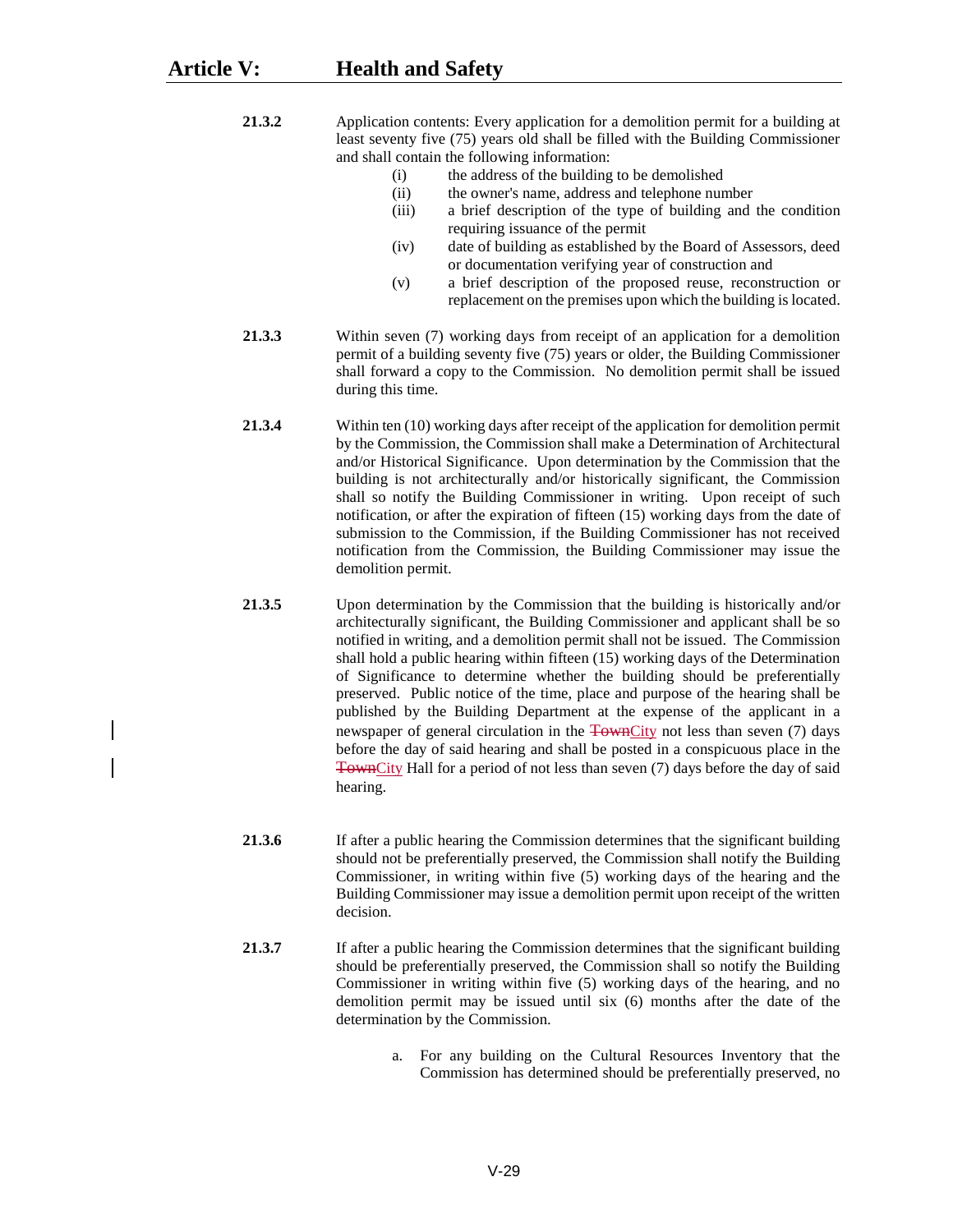demolition permit may be issued until twelve (12) months after the date of determination by the Commission.

- b. Provided however, until a building has been listed on the Cultural Resources Inventory for a period of twelve (12) months, a demolition delay may not exceed six (6) months.
- **21.3.8** Notwithstanding anything contained in paragraph 3.7, the Building Commissioner may issue a demolition permit for a preferably preserved building at any time after receipt of written advice from the Commission to the effect that either:
	- (i) the Commission is satisfied that there is no reasonable likelihood that either the owner or some other person or group is willing to purchase, preserve, rehabilitate or restore such building, or
	- (ii) the Commission is satisfied that during the demolition delay period the owner has made continuing, bona fide and reasonable efforts to locate a purchaser to preserve, rehabilitate or restore the subject building, and that such efforts have been unsuccessful.

# **21.4 Responsibility of Owners**

It shall be the responsibility of the owner of record or his designee to assist in the facilitation of the above process by providing information, allowing access to the property and securing the premises; for participating in the investigation of preservation options and for actively cooperating in seeking alternatives with the Commission and any interested parties.

# **21.5 Emergency Demolition**

Nothing in this **bylaw**Ordinance shall restrict the Building Commissioner from immediately ordering the demolition of any building in the event of imminent danger to the safety of the public.

# **21.6 Enforcement and Remedies**

The Commission and/or the Building Commissioner are each specifically authorized to institute any and all actions and proceedings, in law or equity, as they may deem necessary and appropriate to obtain compliance with the requirements of this bylawOrdinance or to prevent a threatened violation thereof. No building permit shall be issued with respect to any premises upon which a significant building has been voluntarily demolished in violation of this bylawOrdinance for a period of two (2) years after the date of the completion of such demolition. As used herein, "premises" refers to the parcel of land upon which the demolished significant building was located and all adjoining parcels of land under common ownership or control.

# **21.7 Historic District Act**

Nothing in this **bylaw**Ordinance shall be deemed to conflict with the provisions of the Historic District Act, Massachusetts General Laws Chapter 40C. If any of the provisions of this bylawOrdinance do so conflict, that act shall prevail.

# **Section 22. Nuisance BylawOrdinance**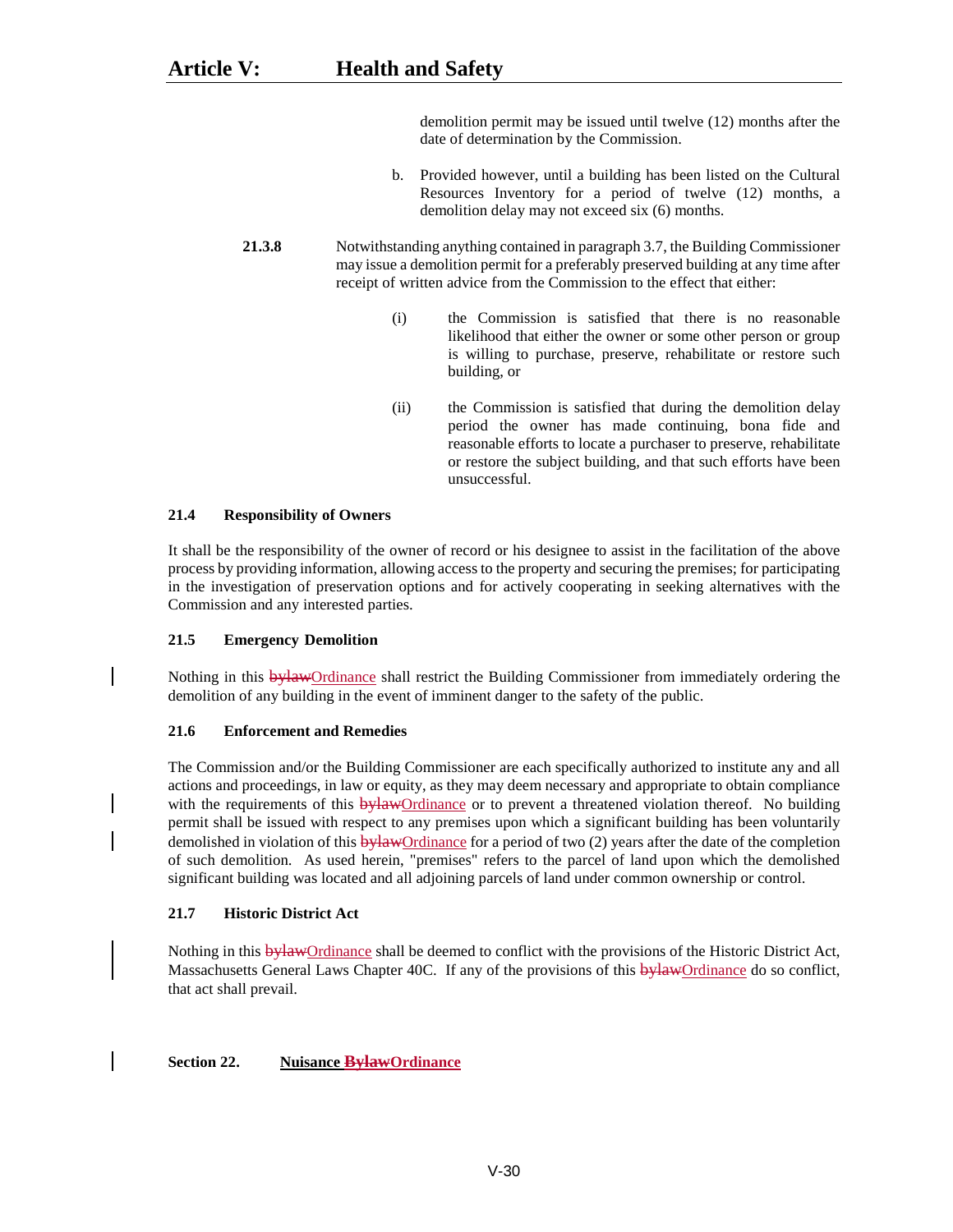# **22.1 Authority and Purpose**

Pursuant to the general powers granted to cities and towns by Article 89 of the Amendments to the Massachusetts Constitution, and the specific powers granted by M.G.L., Ch. 139, ss. 1-3A, this bylawOrdinance is adopted for the prevention of future nuisances and the removal of existing nuisances within the TownCity, which nuisances constitute a hazard of blight, or adversely affect property values.

#### **22.2 Definitions**

### **22.2.1 Blight**

Any condition that seriously impairs the value, condition, strength, durability, or appearance of real property, or is otherwise detrimental to property values or neighboring properties including real property owned or occupied by an Interested Party as defined in Section 22.2.5 below.

### **22.2.2 Building**

A structure, whether portable or fixed, with exterior walls or firewalls and a roof, built, erected or framed, of a combination of any materials, to form shelter for persons, animals, or property. See "structure" below.

### **22.2.3 Dilapidated**

A condition of decay or partial ruin due to neglect, misuse, or deterioration. The term includes, but is not limited to:

- (a) Property having deteriorated or ineffective waterproofing of exterior walls, roofs, foundations, or floors, including broken or inadequately secured windows or doors;
- (b) Property having defective weather protection (such as paint, stain, siding or tarpaulin) for exterior wall covering; deleterious weathering due to lack of such weather protection or other protective covering.
- (c) Personal property that is broken, rusted, worn, partially or wholly dismantled or otherwise due to deterioration is unsuitable for the purpose for which designed.
- (d) Property having a paved parking lot or a parking area in a deteriorated condition causing hazardous conditions to automobiles, bicycles, or pedestrians. Such conditions may include but are not limited to potholes, broken pavement, and/or insufficient drainage so as to cause flooding.

#### **22.2.4 Hazard**

A condition likely to expose persons to injury, or property to damage, loss or destruction.

# **22.2.5 Interested Parties**

In connection with the notification requirements of this bylawOrdinance Interested Parties are the Building Commissioner; owner(s) and/or occupants of property which is the subject of a hearing; owners and/or occupants of property directly opposite the subject property on any public or private street or way, owners and/or occupants of property abutting the subject property, and owners and/or occupants of abutting property that is within 300 feet of, the property line of the subject property. Other persons who own or occupy property and who demonstrate to the satisfaction of the Building Commissioner that they are affected by the condition of the property or building that is the subject of a hearing may be regarded as Interested Parties by the Building Commissioner.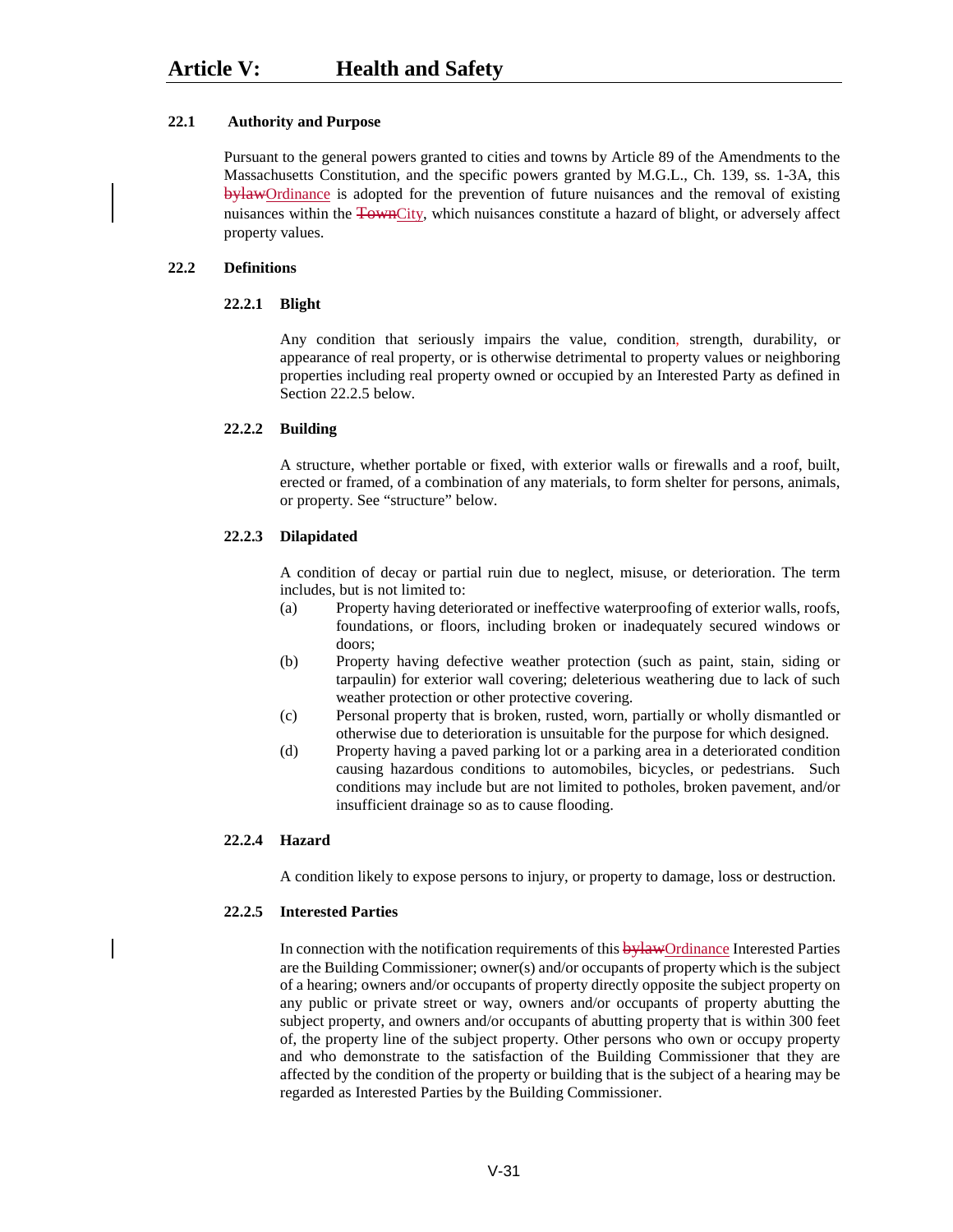#### **22.2.6 Nuisance**

Any substantial interference with the common interest of the general public in maintaining safe and sanitary structures and neighborhoods that are not dilapidated when such interference results from the hazardous or blighted condition of private property, land or buildings. The fact that a particular structure or use may be permitted under the zoning bylawOrdinance does not create an exemption from the application of this bylawOrdinance. The term includes but is not limited to:

- (a) burned structures not otherwise lawfully habitable or usable,
- (b) dilapidated real or personal property including but not limited to real or personal property containing graffiti, tagging or similar markings,
- (c) dilapidated real or personal property including parking lots or parking areas,
- (d) dangerous or unsafe structures or personal property,
- (e) overgrown vegetation which may harbor rats and vermin, conceal pools of stagnant water or other nuisances, or which is otherwise detrimental to neighboring properties or property values,
- (f) dead, decayed, diseased or hazardous trees,
- (g) personal property that is exposed to the elements without protection against deterioration, rust or dilapidation,
- (h) vehicles, machinery or mechanical equipment or parts thereof that are located on soil, grass or other porous surfaces that are likely to result in the destruction of vegetation or contamination of soil,
- (i) in any Residence District, keeping of more than one commercial vehicle, or of a tractor that exceeds a gross vehicle weight of three-quarters (3/4) of a ton for hauling a van or trailer as defined by the Registry of Motor Vehicles,
- (j) trash , debris or personal property, including but not limited to personal property marked "free" or "take" that has been placed for collection as rubbish or refuse in violation of Town of Framingham policies as approved by the Director of Public Works.

#### **22.2.7 Occupant**

A person who occupies real property with the consent of the owner as a lessee, tenant at will, licensee or otherwise. The singular use of the term includes the plural when the context so indicates.

#### **22.2.8 Owner**

Every person who alone or jointly or severally with others:

- (a) has legal title to any building, structure or property to this  $\frac{By lawOrd}_{}$
- (b) has care, charge, or control of any such building structure or property in any capacity including but not limited to agent, executor, executrix, administrator, administratrix, trustee or guardian of the estate of the holder of legal title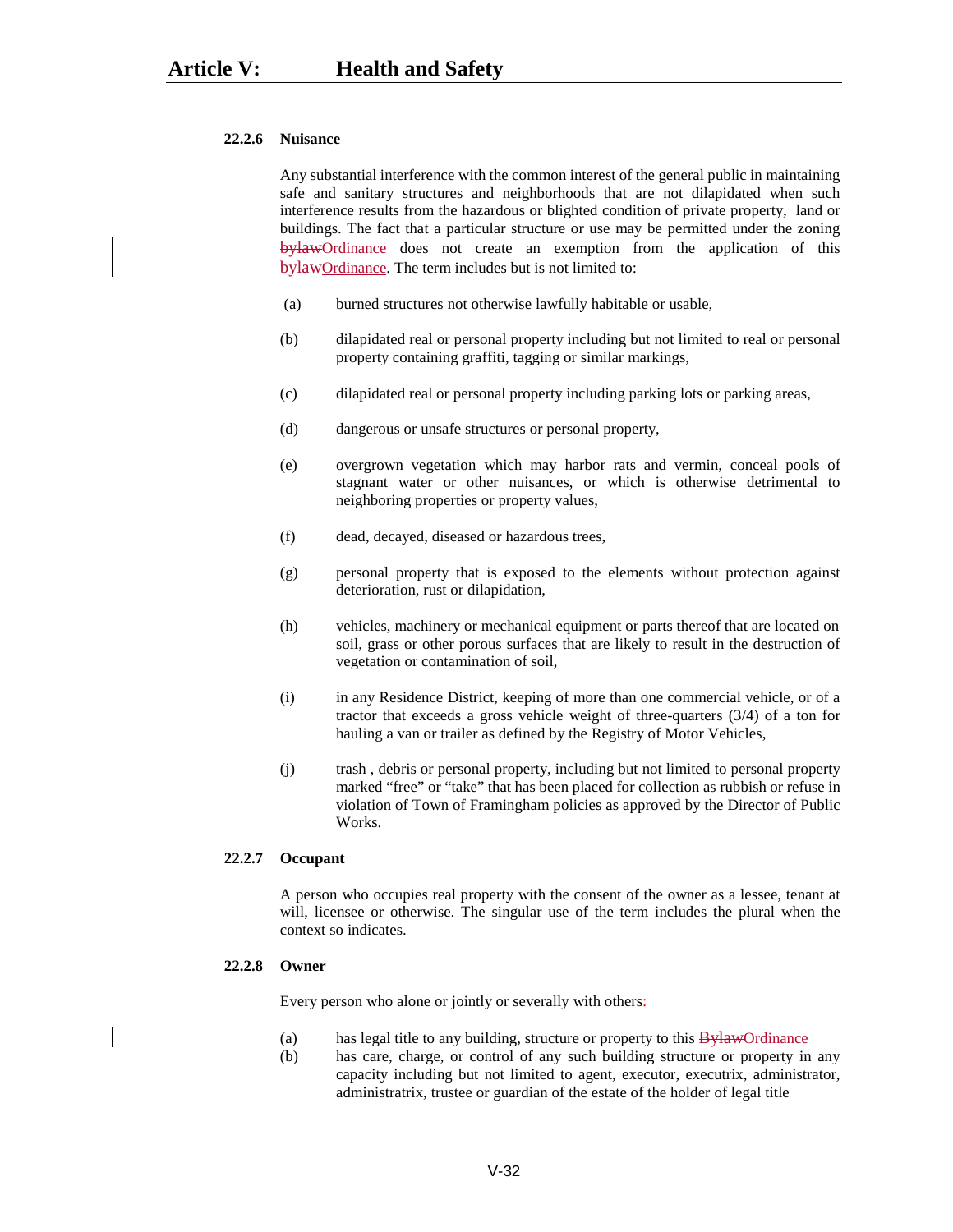- (c) is a lessee under a written letter agreement
- (d) has a mortgagee in possession
- (e) is an agent, trustee or other person appointed by the courts.

#### **22.2.9 Responsible Party**

The owner or occupant (in the case of real property) of property that is the subject of proceedings under this **bylaw**Ordinance. The singular use of the term includes the plural when the context so indicates.

# **22.2.10 Structure**

A combination of materials, whether wholly or partially level with, above or below the surface of the ground, whether permanent or temporary, assembled at a fixed location to give support, shelter or enclosure such as a building, (see above), framework, retaining wall, stand, platform, bin, fence (having a height at any point of six feet or greater above grade), parking area sign, flagpole, or mast for an antenna or the like.

# **22.3.1 Enforcement**

This BylawOrdinance shall be enforced by the Building Commissioner. If the Building Commissioner shall be informed or have reason to believe that any provision of this BylawOrdinance has been, is being, or is likely to be violated, he shall make or cause to be made an investigation of the facts, including an investigation of the property where the violation may exist. If he finds any violation he shall give immediate notice in writing to the Owner and to the Occupant of the premises to immediately cease such violation. In making such inspection, the Building Commissioner shall have such right of access to premises that may be lawfully exercised by him under the laws and constitution of the Commonwealth or of the United States.

If, after such notice and order, such violation continued, or if any Owner of Occupant fails to obey any lawful order of the Building Commissioner with respect to any violation of the provisions of the **BylawOrdinance**, the Building Commissioner may make complaint to the Superior Court or any court of competent jurisdiction for any injunction or order restraining any further use of the premises and the continuation of the violation and shall take such other action as is necessary to enforce the provisions of this **Bylaw**Ordinance.

In addition to the foregoing remedy, whoever violates any provision of this BylawOrdinance or fails to obey any lawful order issued by the Building Commissioner in enforcing this BylawOrdinance shall be liable to a fine of not more than three hundred dollars (\$300) for each violation. Each violation of this  $\frac{B \gamma law}{O}$  ordinance shall constitute a separate offense. Each day that any such violation continues shall constitute a separate offense.

The Building Commissioner may require disclosure to him/her of the identity of the person bringing a complaint of nuisance. The Building Commissioner may require that such complaint be made under oath or subject to the penalties of perjury. If the Building Commissioner determines that a reported condition may warrant immediate action, constitute a substantial violation of this **BylawOrdinance**, or adversely affect protected interests of others than the complainant, the Building Commissioner may commence action under this BylawOrdinance without requiring the disclosure of the identity of the complainant.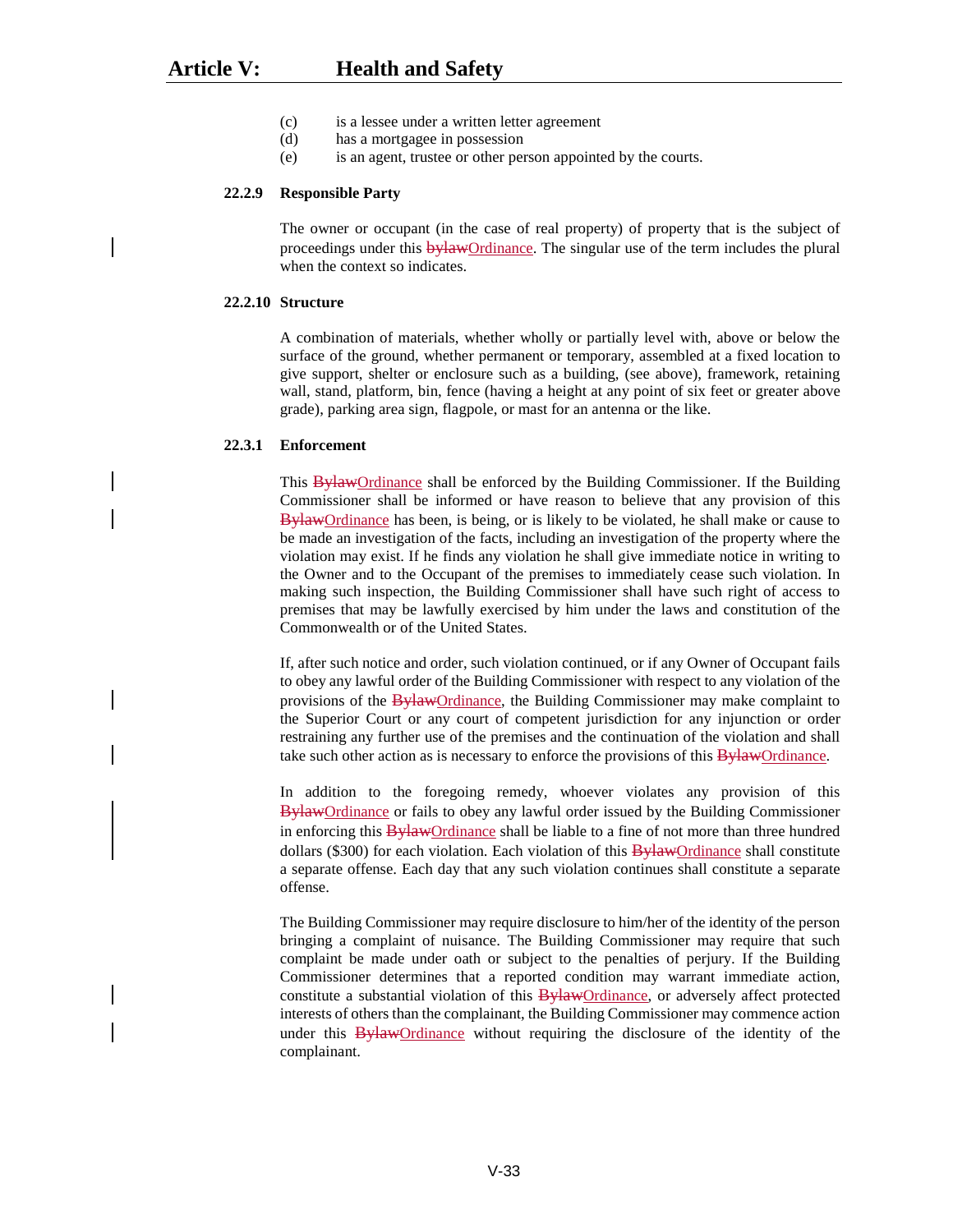If the Building Commissioner determines that the condition is subject to the jurisdiction of the Board of Health or is a violation of the State Sanitary Code or any health regulation, in addition to enforcing this **BylawOrdinance**, he shall refer the matter to the Director of Public Health of the town or other appropriate state or town officials for action.

During his investigation of the matter, the Building Commissioner may consult, but is not required to do so, with any Interested Party in an attempt to obtain voluntary compliance with this **BylawOrdinance** without the need to issue a notice of violation.

#### **22.3.2 Notice to Complainant**

In any matter in which a complaint has been made by a person other than the Building Commissioner, the Building Commissioner, if requested, shall promptly notify the complainant in advance of all conferences or proceedings concerning resolution of the nuisance complaint or of any enforcement action and the complainant shall be allowed to be present and to be heard.

#### **22.3.3 Removal of Nuisance by Selectmen**

**Deleted.** If the Responsible Party fails to remedy the nuisance upon notice from the Building Commissioner to do so, the Board of Selectmen may cause the nuisance to be removed as provided in M.G.L., Ch. 139.

#### **22.3.4 Review by the Town Manager Mayor**

Any Interested Party who has filed a written complaint of a nuisance with the Building Commissioner upon which complaint the Building Commissioner has determined that the condition is not a nuisance,  $\theta$  or has taken other action that the Interested Party claims is inadequate shall have a right to a review of the matter by the Town ManagerMayor. At the request of such an Interested Party, the Town ManagerMayor shall confer with the Building Commissioner and shall recommend appropriate action to the Building Commissioner and to the Board of Selectmen.

#### **22.3.5 Reports by Building Commissioner**

The Building Commissioner shall file with the Town ManagerMayor each month a report that shall include all complaints of nuisance made to him during the prior month; all proceedings begun by him under this **BylawOrdinance**; all pending complaints and all investigations and enforcement actions taken by him or referred to the Commissioner of Public Health. The report shall state the location of the premises, a summary of the nature of the complaint, the name of the Responsible Party(ies), and the disposition or the status of the matter.

#### **Section 23. (Deleted – October 21, 2014 Special Town Meeting, Art. 12)**

# **Section 24. BylawOrdinance Concerning Lodging Houses**

**24.1 Purpose**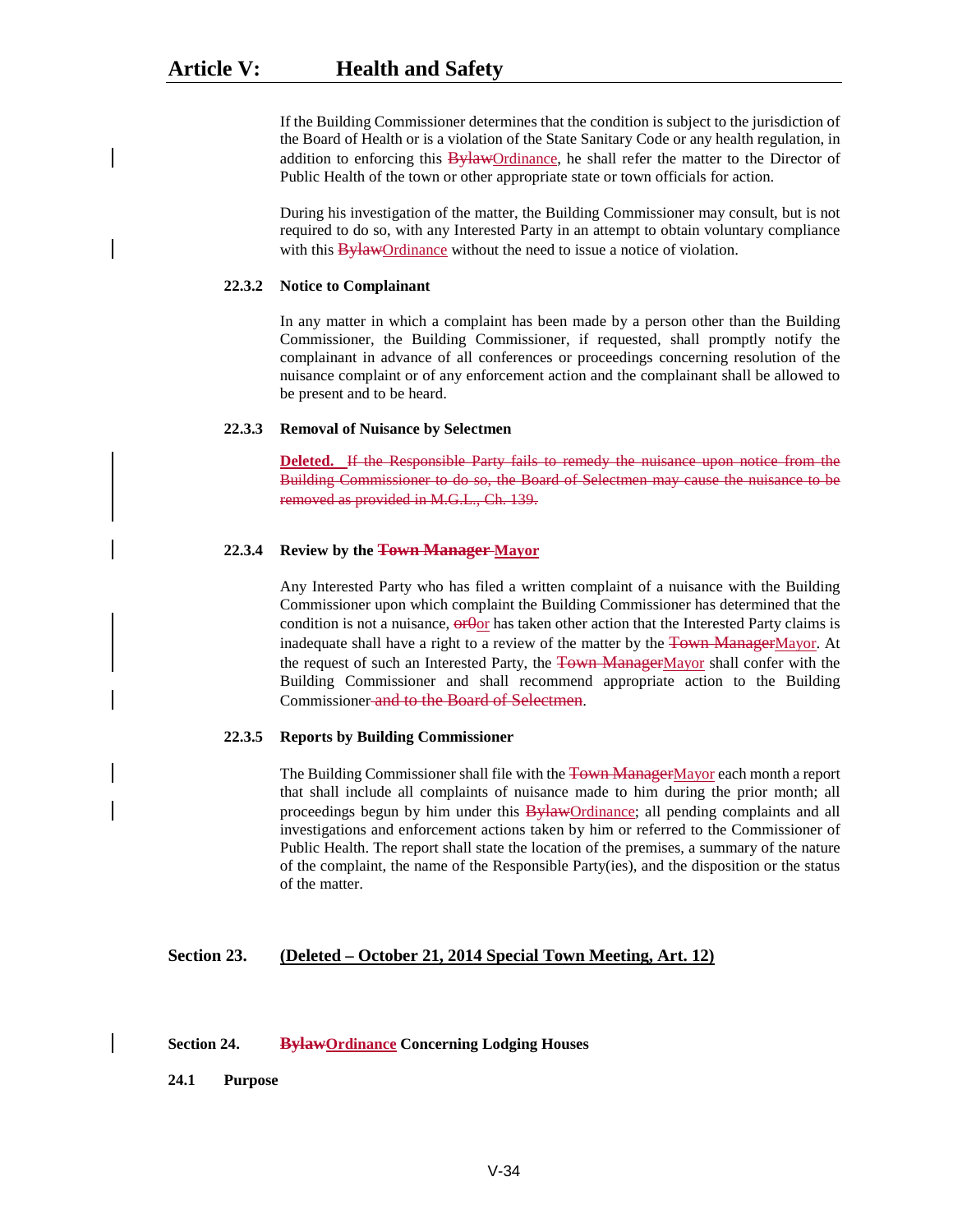This  $\frac{B\gamma A}{W}$  Ordinance is intended to supplement the provisions of G.L. c. 140, § 22, et seq., and all other statutes and State regulations pertaining to lodging houses, for the purpose of ensuring the maintenance and protection of the health, safety and welfare of all persons and the health, safety and general welfare of the public.

# **24.2 Definitions**

- 1) **Lodging House**: Every dwelling or part thereof which contains one or more rooming units in which space is let or sublet for compensation by the licensee, owner or operator to four or more persons not within the second degree of kindred to the person compensated. The term Lodging House shall include but not be limited to boarding houses, rooming houses, inns, bed and breakfast establishments, dormitories, fraternity houses, sober houses and other similar dwelling places, but shall not include dormitories of charitable or philanthropic institutions or convalescent or nursing homes licensed under section seventy-one of chapter one hundred and eleven or rest homes so licensed, or group residences licensed or regulated by agencies of the commonwealth.
- 2) **Lodger**: A lodger is any person residing in a rooming unit including any person listed as a lodger on any lease agreement for said unit.
- 3) **Rooming Unit**: The room or group of rooms let to an individual or household for use as living and sleeping quarters.
- 4) **Licensee**: That person (s) or entity listed on the lodging house license and the owner (s) of the land and building where the lodging house is operated.

### **24.3 Responsibilities of Licensee**

The licensee shall be responsible for the proper supervision, operation and maintenance of the lodging house in accordance with the requirements of this **Bylaw**Ordinance and of all other pertinent State laws, regulations and other Town By-lawsCity Ordinances. The appointment of an agent shall in no way relieve the licensee from responsibility for full compliance with all the foregoing laws and regulations. This **Bylaw**Ordinance and the penalties imposed by them shall apply with equal force to the keeper of any lodging house required to be licensed.

# **24.4 Agent (s)**

If the licensee, because of health, other employment, non-residence on the premises, frequent or extended absences from the premises or other reasons, is unable to exercise proper supervision of the premises, he/she shall designate one or more agent (s) to carry out all or part of his/her responsibilities. The owner of any lodging house that contains twelve (12) or more units shall be required to have an agent residing on the premises. Upon the recommendation of the Chief of Police for reasons of public safety, the BoardMayor may require the owner of a lodging house that contains less than twelve units to have an agent residing on the premises. Based on the qualifications of the agent(s) designated and the extent of their responsibilities, the  $\overline{Board}$ Mayor may require that more than one agent be provided. If, for any reason, an agent ceases to exercise his/her responsibilities, the licensee shall at once notify the Board of SelectmenMayor and take immediate steps to provide proper interim supervision and obtain a suitable replacement.

The agent (s) shall be available on a 24-hour basis and must post his/her telephone or beeper number in a conspicuous place inside the Lodging House. The agent must also notify the Selectmen'sMayor's Office, Police Department, Health Department, Fire Department and Building Department Of his/her beeper or telephone number.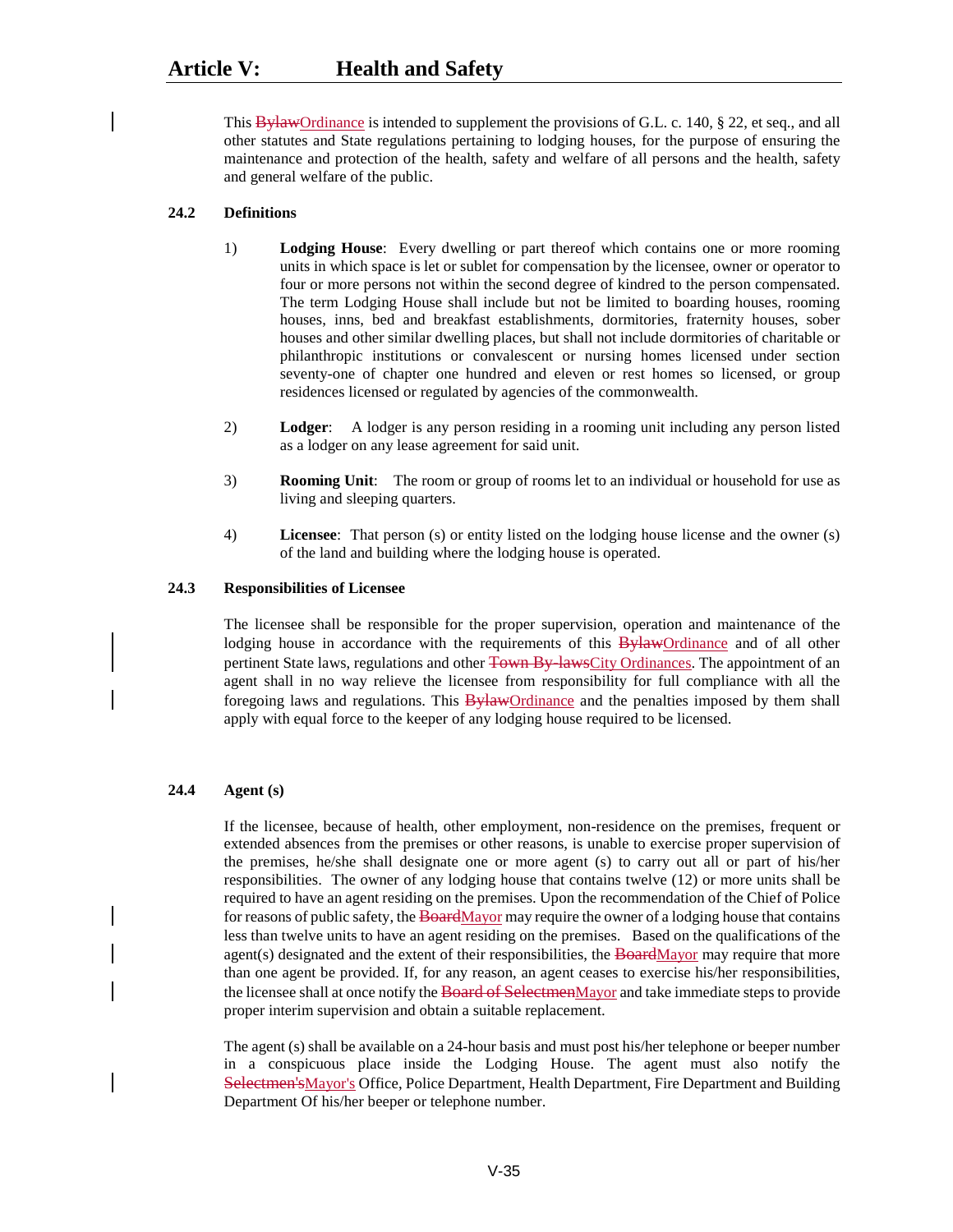#### **24.5 Registers, Card Files and Rosters**

The licensee of every lodging house shall keep or cause to be kept, in a permanent form, a register. Such register shall contain the true name or name in ordinary use and the last residence of every person engaging or occupying a private room together with a true and accurate record of the room assigned to such person and of the day and hour of check-in and checkout. The entry of the names of the person engaging a room and the lodgers of said room shall be made by said person engaging said room or by any lodger thereto.

Until the entry of such name and the record of the room have been made such person shall not be allowed to occupy privately any room upon licensed premises.

In addition, each licensee shall keep or cause to be kept a card file or database containing current information on each lodger including full name, date and time of registration, room number, former address, registration number, state of registration, and make of automobile, and the name and telephone number of the person to be notified in case of emergency. These cards should be kept for a minimum of one year after departure of the lodger. The register, card file, and roster required in this section shall be available for inspection at all times by the Board of SelectmenMayor, its agent(s), the Building Commissioner and his designee(s), the Director of Public Health and his designee(s), and any officer of the Framingham Police Department.

#### **24.6 Minimum Standards**

This BylawOrdinance sets forth the minimum standards intended for the maintenance and enforcement required for the protection of health, safety and welfare of all persons concerned. If there is any conflict with state or local law the stricter provision shall apply to the extent legally permissible.

All lodging houses shall comply with the requirements of Article II of the State Sanitary Code, Minimum Standards of Fitness for Human Habitation, and to the requirements of this BylawOrdinance, whenever they are in addition to or more stringent than the requirements of Article II of said code.

All lodging houses in which meals are served to lodges shall comply with the requirements of Article X of the State Sanitary Code, Minimum Sanitation Standards for Food Establishments, or to such additional standards as may be approved in writing by the Director of Public Health.

# **24.7 Bathroom Facilities**

Bathroom facilities, as required by the Sanitary Code, shall be located on the same floor as the individuals who are to use them.

#### **24.8 Lighting and Electrical Facilities**

The electrical service to the building shall conform with the rules and regulations issued by the Commonwealth of Massachusetts, Department of Public Safety, Board of Fire Prevention Regulations, known as the Massachusetts Electrical Code, which is incorporated herein by reference. Specific questions regarding the requirements of the Massachusetts Electrical Code may be directed to the Town of Framingham Electrical Inspector.

#### **24.9 House Rules & Supervision:**

Licensees and their agent (s) must:

1. Exercise due care in the selection of lodgers.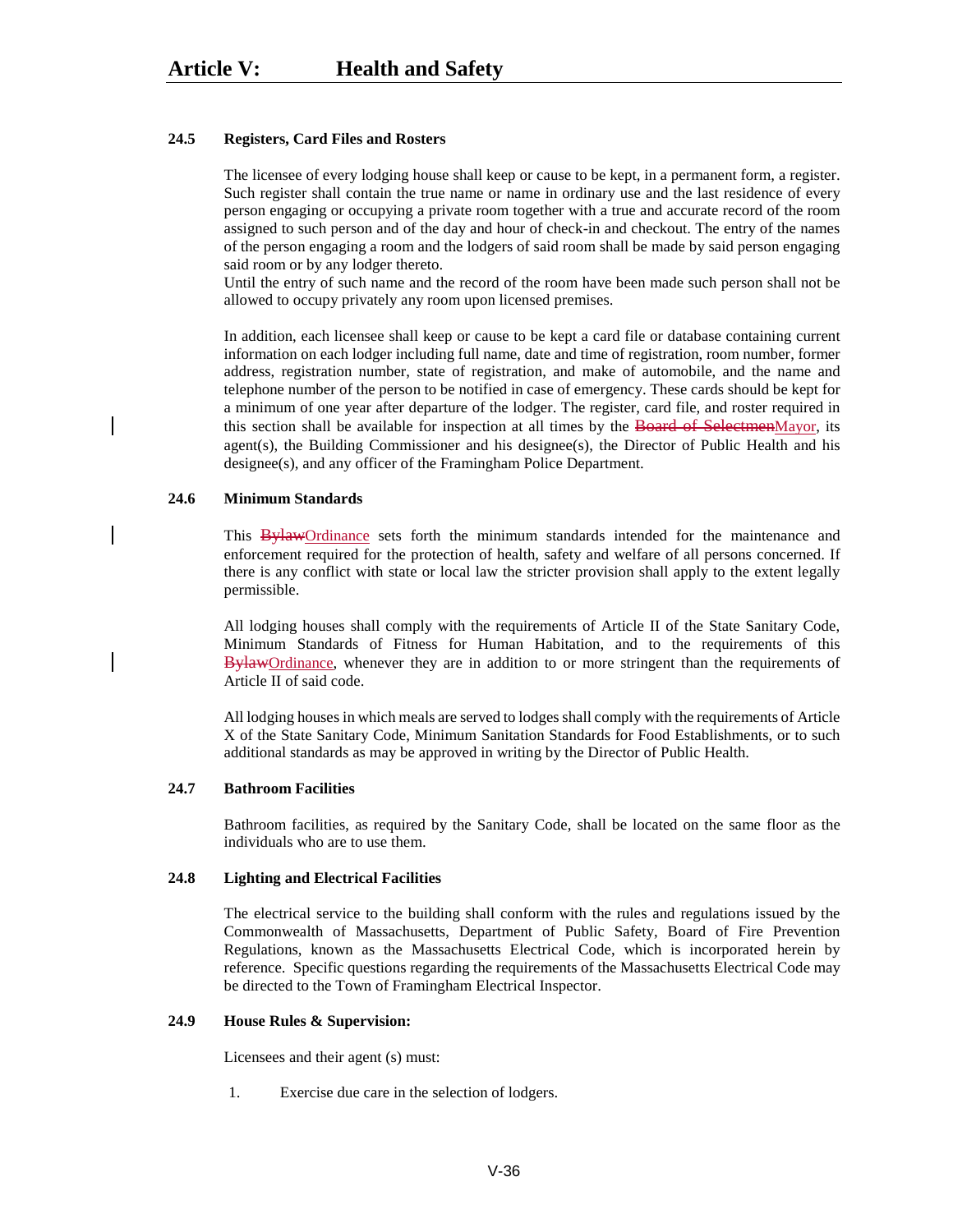|       | 2.           | Inspect all common areas at least daily and all occupied rooms at every change<br>of lodger to insure that all such areas are in a clean and orderly condition and<br>without violation of regulations pertaining to obstruction of egress, cooking in<br>rooms, and other health and safety hazards. A schedule of inspections must be<br>posted at least forty-eight hours prior to said inspection. Posting of the schedule<br>for inspections shall not apply in the case of an emergency. |  |
|-------|--------------|------------------------------------------------------------------------------------------------------------------------------------------------------------------------------------------------------------------------------------------------------------------------------------------------------------------------------------------------------------------------------------------------------------------------------------------------------------------------------------------------|--|
|       | 3.           | Institute and enforce such house rules as are necessary to prevent the lodging<br>house from being a cause of nuisance or annoyance to the neighborhood.                                                                                                                                                                                                                                                                                                                                       |  |
|       | 4.           | Ensure that House Rules are in writing and at a minimum contain rules adequate<br>to address the following matters:                                                                                                                                                                                                                                                                                                                                                                            |  |
|       |              | Noise Control including use of audio or other equipment which may<br>a.<br>disturb the peace-;                                                                                                                                                                                                                                                                                                                                                                                                 |  |
|       |              | b.<br>Disorderly behavior;                                                                                                                                                                                                                                                                                                                                                                                                                                                                     |  |
|       |              | Adherence to this <b>BylawOrdinance</b> and the consequences for repeated violations;<br>c.                                                                                                                                                                                                                                                                                                                                                                                                    |  |
|       |              | d.<br>Proper garbage disposal; and                                                                                                                                                                                                                                                                                                                                                                                                                                                             |  |
|       |              | Cleanliness of rooming units and common areas.<br>e.                                                                                                                                                                                                                                                                                                                                                                                                                                           |  |
|       | 5.           | File a copy of the House Rules with the Board of SelectmenMayor as part of the<br>Licensee's license application or renewal thereof.<br>Post a copy of the House Rules in a common area of the lodging house.<br>Provide every lodger who intends to remain for thirty (30) days or more with a copy of the<br>house rules.<br>Meet with the lodgers at least annually to discuss house rules.                                                                                                 |  |
|       | 6.           |                                                                                                                                                                                                                                                                                                                                                                                                                                                                                                |  |
|       | 7.           |                                                                                                                                                                                                                                                                                                                                                                                                                                                                                                |  |
|       | 8.           |                                                                                                                                                                                                                                                                                                                                                                                                                                                                                                |  |
|       | 9.           | Take whatever steps necessary to stop Lodger(s) from repeatedly violating<br>house rules or the requirements of this BylawOrdinance, up to and including eviction.                                                                                                                                                                                                                                                                                                                             |  |
| 24.10 | Housekeeping |                                                                                                                                                                                                                                                                                                                                                                                                                                                                                                |  |
|       |              | It shall be the duty of the licensee and/or his/her agent to provide or cause to be provided:                                                                                                                                                                                                                                                                                                                                                                                                  |  |
|       | 1.           | Daily cleaning of all common bathroom facilities and of community kitchen or<br>laundry facilities,                                                                                                                                                                                                                                                                                                                                                                                            |  |
|       |              | Cleaning of all coguniad reams and miusto bethroom facilities at the shapes of each ladger                                                                                                                                                                                                                                                                                                                                                                                                     |  |

- 2. Cleaning of all occupied rooms and private bathroom facilities at the change of each lodger or as otherwise necessary for sanitary purposes.
- 3. Cleaning, as necessary, of all other common areas.

# **24.11 Storage, Collection & Disposal of Waste**

The Licensee and his/her agent (s) shall comply with the TownCity of Framingham's Regulations Governing the Handling, Storage Collection and Disposal of Waste and all other state or local laws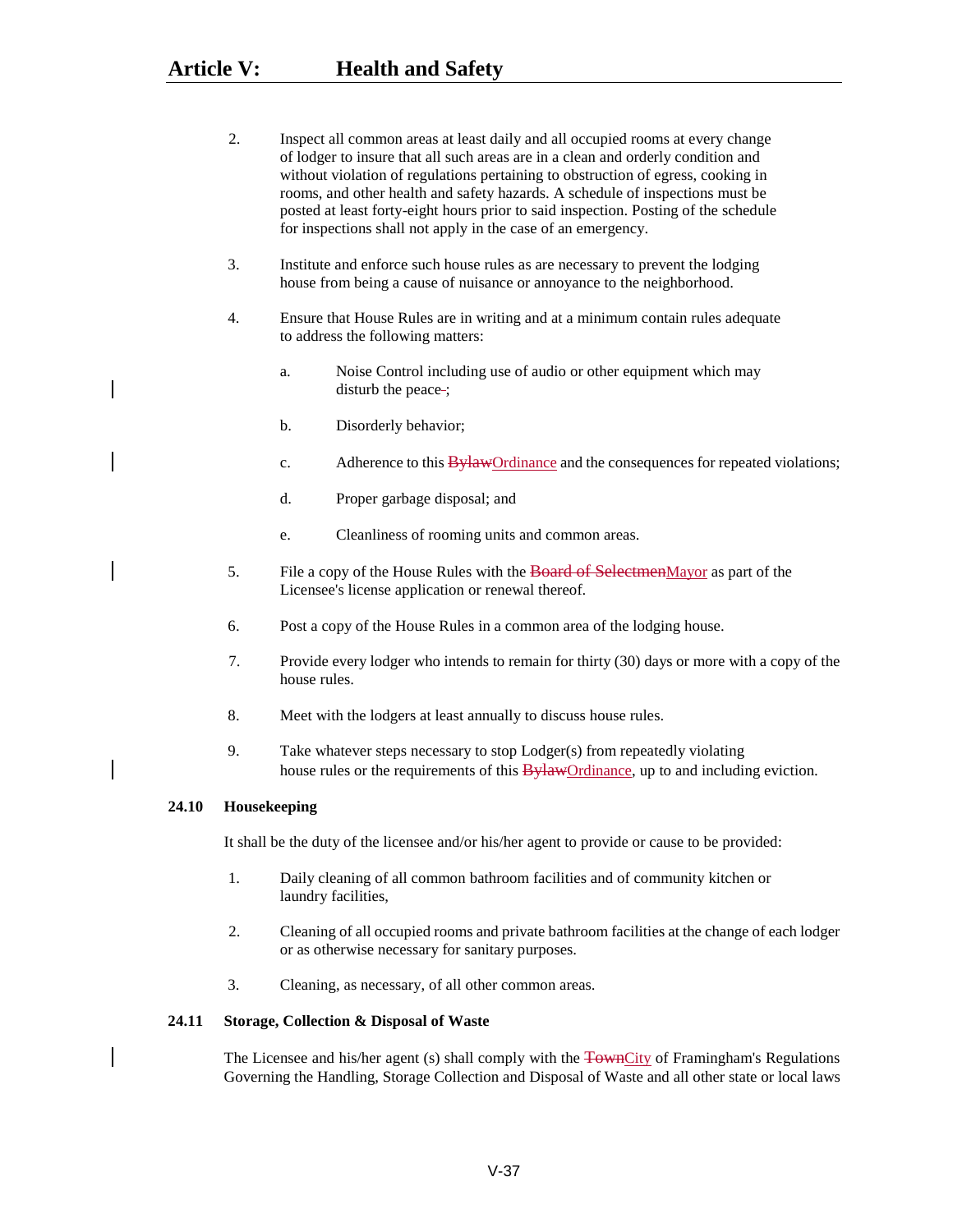pertaining to the proper storage, collection and disposal of waste. Responsibilities of the Licensee and Agent (s) include but are not limited to following:

- 1. Storing waste in watertight, rodent-proof receptacles with tight fitting covers.
- 2. Providing as many receptacles as are sufficient to contain accumulation of all waste before final collection.
- 3. Locating waste containers in an area where objectionable odors will not enter any dwellings, preferably in the rear of the building.
- 4. Informing all lodgers of the rules regarding proper storage, collection and disposal of waste.
- 5. Placing waste for collection in the designated location no earlier then 6:00 am on the day of the scheduled collection.
- 6. Removing all empty containers of any kind from the area of collection no later than midnight of the collection day.

### **24.12 Egress Facilities**

The egress shall allow every lodger to reach the outside at ground level by a second way of egress if the principal or customary egress is blocked by fire or smoke, or is otherwise obstructed.

### **24.13 (Deleted by the Attorney General, November 5, 2007)**

#### **24.14 Approved Fire Escape**

No obstruction shall be permitted in the path of egress to a fire escape. Fire escapes are to be used for emergency purposes only. Use of fire escapes for general access to rooms is strictly prohibited.

# **24.15 (Deleted by the Attorney General, November 5, 2007)**

### **24.16 Emergency Lighting**

Approved emergency lighting shall be provided along ways of egress. The number, type and location of emergency lighting units shall be as designated by the Building Commissioner.

#### **24.17 (Deleted by the Attorney General, November 5, 2007)**

#### **24.18 Portable Fire Extinguishers**

Portable fire extinguishers of a type and capacity approved by the Chief of the Fire Department, shall be provided for each story and basement, one for each 2500 square feet of the floor area or portion thereof and maintained in a fully charged and operable condition at all times and kept in their designated places when not being used.

Such fire extinguishers shall be inspected and serviced annually and after use in accordance with NFPA l0. Fire extinguishers shall be conspicuously located where they will be readily accessible and immediately available in the event of fire. Preferably they shall be located along normal paths of travel, including exits from areas. Fire extinguishers shall not be obstructed or obscured from view.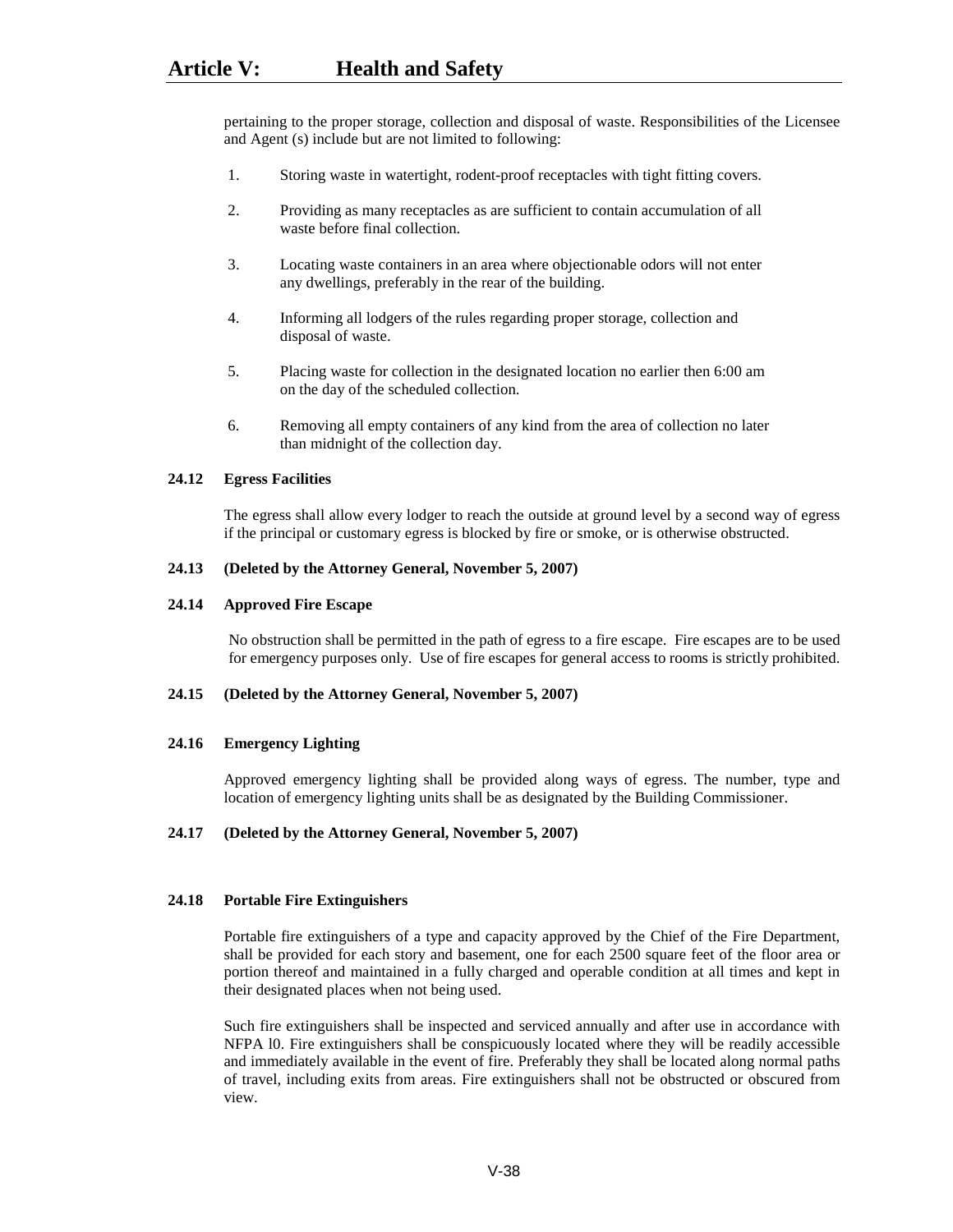Portable fire extinguishers other than wheeled types shall be securely installed on the hanger or in a bracket shall be securely and properly anchored in the bracket supplied, placed in cabinets or wall recesses. The hanger or bracket shall be securely and properly anchored to the mounting surface in accordance with the manufacturer's instructions.

### **24.19 (Deleted by the Attorney General, November 5, 2007)**

#### **24.20 Hazardous Areas and Combustible Storage**

The Building Commissioner or the Fire Chief may require that kitchens, work shops, heater rooms, storerooms containing combustible materials, or other areas constituting a special hazard be protected by additional approved portable fire extinguishing equipment, or other means as directed. Combustible or flammable material shall not be placed, stored or kept in any portion of an exit or elevator car or hoist way or at the bottom of a stairway, fire escape or other means of escape.

### **24.21 Cooking in Rooms**

The use of electric hot plates, gas plates, stoves using sterno or other fuel, electric percolators, grills, and toasters, are prohibited in any room other than a kitchen approved by the Building Commissioner.

Lodgers may use microwaves in their rooming units with the approval of the Licensee. The use of appliances for the preparing or serving of food shall not be permitted in rooms used for sleeping.

# **24.22 Portable Heaters**

The use of portable heaters is strictly prohibited.

#### **24.23 Heating Systems**

The owner shall provide and maintain in good operating condition the facilities for heating every habitable room and every room containing a toilet, shower or bathtub to such temperature as required by the State Health code.

Central heating systems shall be provided with all the safety devices required for new installations under all applicable laws,  $\frac{by\;lawsOrdinances}{}$ , and regulations of any authority having jurisdiction thereof. The heater should be located in an area suitably ventilated to ensure the safe operation of the heater or burner.

# **24.24 Maintenance**

- 1. The building and all parts thereof shall be kept in good general repair and properly maintained. All exterior surfaces shall be kept painted where necessary for the purposes of preservation of structural elements or appearance. Interior walls and ceilings shall be periodically refinished in order to maintain such surfaces free from stains, marks or visible foreign matter.
- 2. All outdoor areas not devoted to walks and drives or otherwise paved shall be landscaped and adequately maintained to prevent overgrowth of unsightly conditions.
- 3. Outdoor walks, drives and exterior ways of egress shall be kept unobstructed, free of litter, and clean. Accumulation of ice and snow shall be removed from such areas, including required ways of egress to provide safe walking surfaces and shall be removed.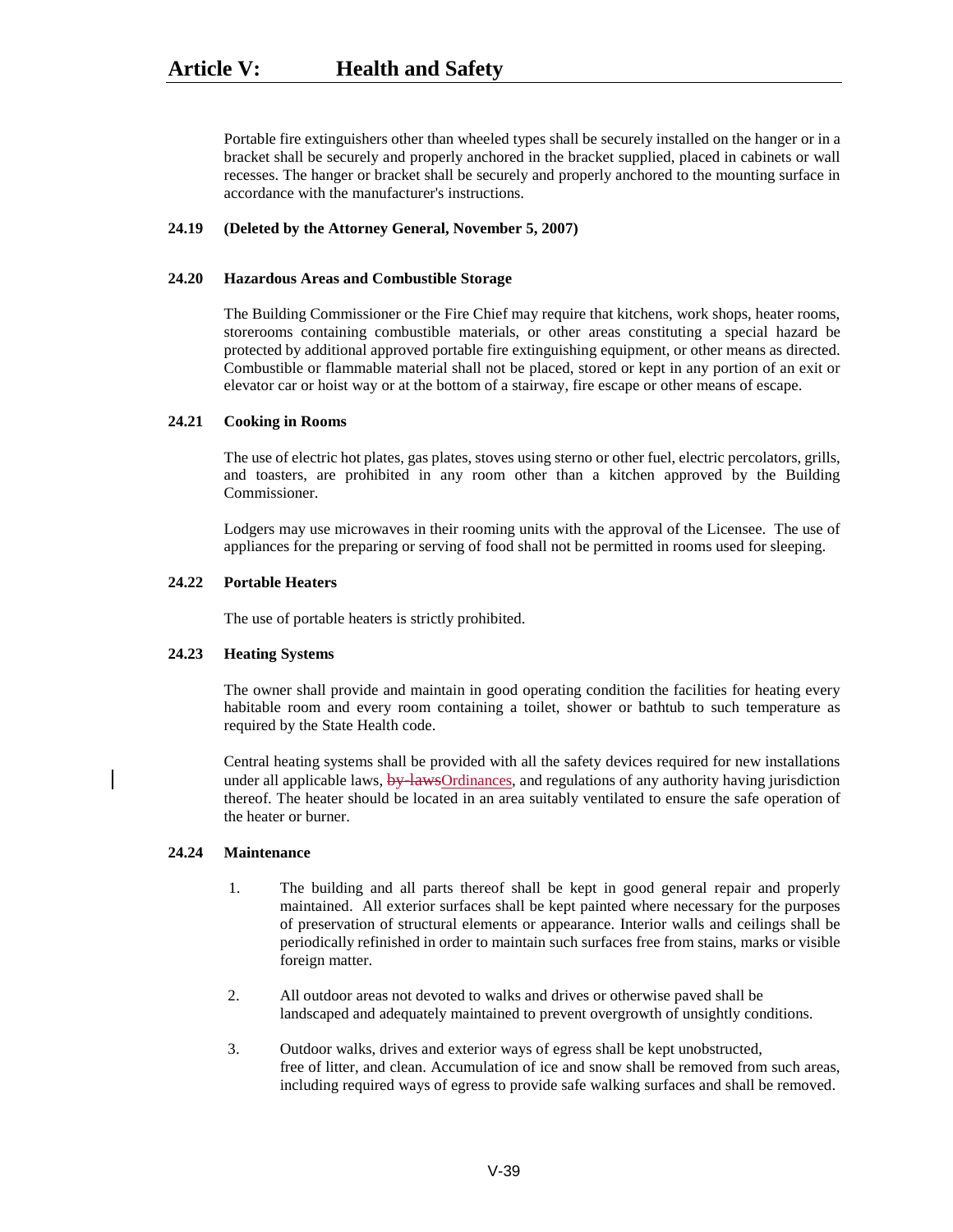4. The exterior front entrance will be provided with adequate illumination and the property address number will be maintained in a clear visible location on or near the front entrance.

#### **24.25 Automatic Fire Alarm System**

Fire protection systems shall not be disconnected or otherwise rendered unserviceable without first notifying the fire department. The design, installation and performance of required fire warning systems, pursuant to M.G.L. c.148, sec. 26C, shall be in accordance with NFPA 72.

# **24.26 Care and Maintenance of Fire Protection System**

The Licensee shall be responsible for the care and maintenance of all fire protection systems, including equipment and devices, to insure the safety the safety and welfare of the lodgers. If required fire protection systems are temporarily out-of service for maintenance or repair, the licensee or his/her agent (s) shall immediately advise the fire department and shall diligently restore the system to working order. Installation of, or modification to, any automatic fire protection system shall require a permit from the Chief of the Fire Department or his/her designee.

Aisles, floors, halls, stairways, fire escapes, doors and windows shall be kept in good repair and ready for use, and shall be kept properly lighted.

No person shall shut off, disconnect, obstruct, remove or destroy, or cause or permit to be shut off, disconnected, obstructed, removed or destroyed, any part of any sprinkler system, water main, hydrant or other device used for fire protection in any building owned, leased or occupied by such person under his control or supervision, without first procuring a written permit to do so from the Chief of the Fire Department or his/her designee.

#### **24.27 Egress From and Access to a Building**

Any obstacle, which may interfere with the means of egress or escape from any building or other premises, or with the access of any part of said building or premises by the fire department in the case of fire, shall be removed from aisles, floors, halls, stairways and fire escapes. Doors and windows designated as exits shall be kept clear at all times.

No person shall at any time place encumbrance of any kind before or upon any fire escape, balcony or ladder intended as a means of escape from fire. The means of egress from each part of the building, including stairways, egress doors, and any panic hardware installed thereon, aisles, corridors, passageways and similar elements of the means of egress, shall at all times be maintained in a safe condition and shall be available for immediate use and free of all obstructions.

All exterior bridges, steel or wooden stairways, fire escape and egress balconies shall be maintained in accordance with 780 CMR 1028.0 and shall be examined and or tested, and certified for structural adequacy and safety every five years, by a Massachusetts registered professional engineer, or others qualified and acceptable to the Building Commissioner or his/her designee. The engineer or other party shall after inspection submit an affidavit to the building department.

#### **24.28 Conflict With Other Laws or Regulations**

Whenever any provision of this  $\frac{By lawOrd}_2$  ordinance is in conflict with another law, by lawOrdinance or regulation, the more restrictive provision shall apply, unless a contrary intent is clearly stated.

#### **24.29 Certificates of Inspection**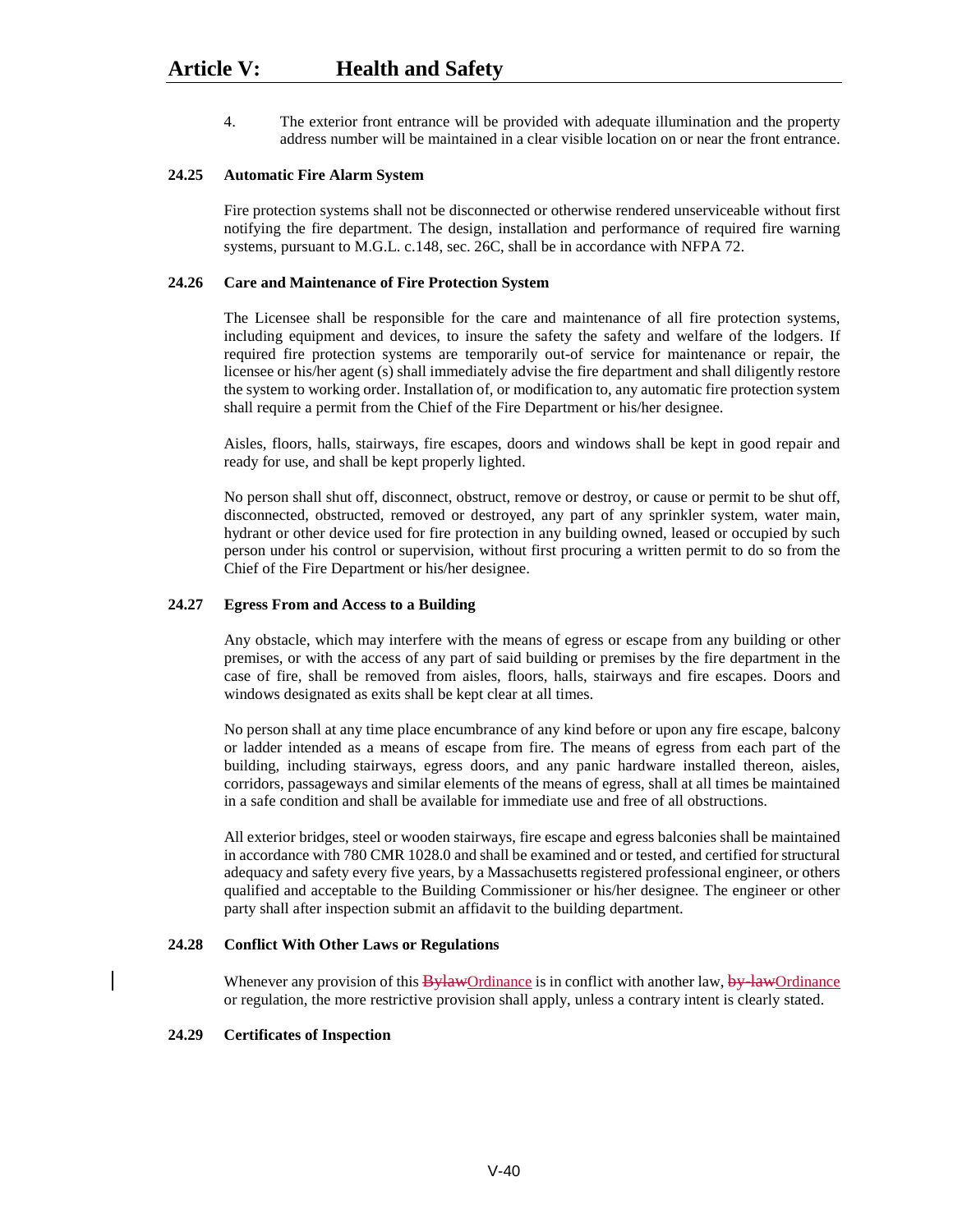The Board of SelectmenMayor may require certificates of inspection certifying compliance with the various requirements of this **BylawOrdinance**, in addition to the required minimum yearly inspection pursuant to 780 CMR Table 106.

## **24.30 Severability of Provisions**

The invalidity of any provision of this **Bylaw**Ordinance shall not affect the validity of the remaining sections of this **Bylaw**Ordinance, if so declared by a Court of competent jurisdiction.

#### **24.31 Penalty**

The Board of SelectmenMayor and its agents including any police officer of the TownCity of Framingham shall be charged with the authority to enforce the terms of this  $\frac{B \gamma H}{B \gamma H}$  ordinance, in addition to the authority provided to the Board of Selectmen pursuant to the provisions of G.L. c. 140, § 22, et seq. to award, restrict, revoke and otherwise regulate licenses to operate lodging houses.

Any person violating any provision of this **Bylaw**Ordinance shall be punished by a fine of three hundred dollars (\$300) per violation. Each day that the violation continues shall constitute a separate offense. As an alternative to initiating criminal proceedings, the Board of SelectmenMayor's Agent may elect to utilize the non-criminal disposition procedure set forth in M.G.L. Ch. 40,  $\S$  21D and Article X of the General BylawsOrdinances. For purposes of noncriminal disposition, the penalty shall be three hundred dollars (\$300) for each offense.

#### **Section 25. Right to Farm**

#### **25.1 Legislative Purpose and Intent**

- 25.1.1 The purpose and intent of this **Bylaw**Ordinance is to state with emphasis the Right to Farm accorded to all citizens of the Commonwealth under the Constitution and all state statutes and regulations.
- 25.1.2 This **Bylaw**Ordinance encourages the pursuit of agriculture, promotes agriculturebased economic opportunities, and protects farmlands within the TownCity of Framingham by allowing agricultural uses and related activities to function with minimal conflict with abutters and TownCity agencies. This bylawOrdinance shall apply to all jurisdictional areas within the TownCity.

#### **25.2 Definitions**

- 25.2.1 The word "farm" shall include any parcel or contiguous parcels of land or water bodies used for the primary purpose of commercial agriculture, or accessory thereto.
- 25.2.2 The words "farming" or "agriculture" or their derivatives shall include, but not be limited to the following:
	- (a) farming in all its branches and the cultivation and tillage of the soil.
	- (b) dairying;
	- (c) production, cultivation, growing, and harvesting of any agricultural, aquacultural, floricultural, viticultural, or horticultural commodities;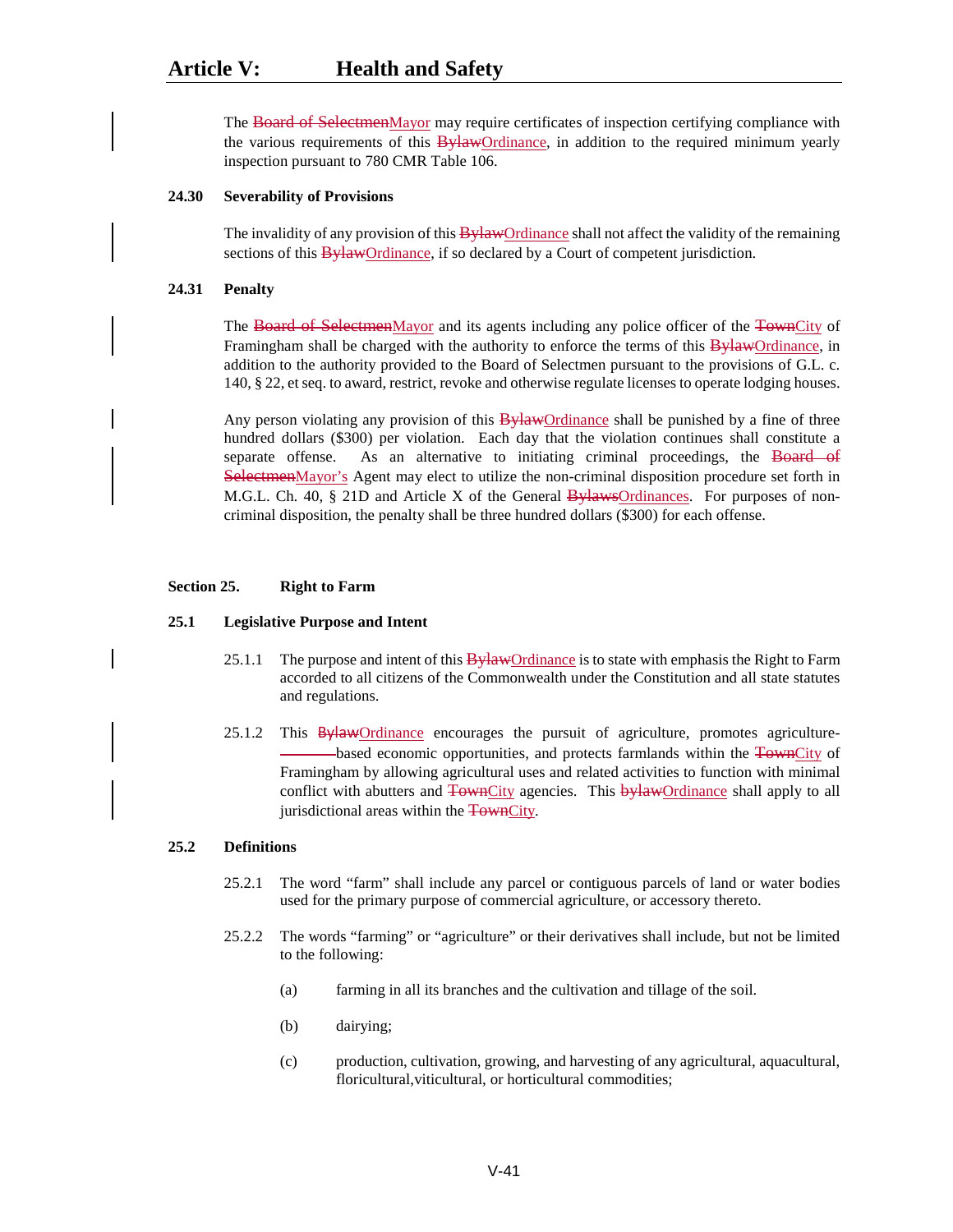- (d) growing and harvesting of forest products upon forest land, and any other forestry or lumbering operations;
- (e) raising of livestock including horses;
- (f) keeping of horses as a commercial enterprise; and keeping and raising of poultry, swine, cattle, bovine, ratites (such as emus, ostriches and rheas) and camelids (such as llamas and camels), and other domesticated animals for food and other agricultural purposes including bees and fur-bearing animals.
- 25.2.3 "Farming" shall encompass activities including, but not limited to, the following:
	- (a) operation and transportation of slow-moving farm equipment over roads within the town;
	- (b) control of pests, including, but not limited to, insect, weeds, predators and disease organism of plants and animals;
	- (c) application of manure, fertilizers and pesticides;
	- (d) conducting agriculture-related educational and farm based recreational activities including agri-tourism, provided that the activities are related to marketing the agricultural output or services of the farm;
	- (e) processing and packaging of the agricultural output of the farm and the operation of a farmer's market or farm stand including signage thereto;
	- (f) maintenance, repair, or storage of seasonal equipment, or apparatus owned or leased by the farm owner or manager used expressly for the purpose of propagation, processing, management, or sale of the agricultural products; and
	- (g) on-farm relocation of earth and the clearing of ground for farming operations.

### **25.3 Right To Farm Declaration**

The Right to Farm is hereby recognized to exist within the TownCity of Framingham. The abovedescribed agricultural activities may occur on holidays, weekdays, and weekends by night or day and shall include the attendant incidental noise, odors, dust, and fumes associated with normally accepted agricultural practices. It is hereby determined that whatever impact may be caused to others through the normal practice of agriculture is more than offset by the benefits of farming to the neighborhood, community, and society in general. The benefits and protections of this by law Ordinance are intended to apply exclusively to those commercial agricultural and farming operations and activities conducted in accordance with generally accepted agricultural practices. Moreover, nothing in this Right To Farm **Bylaw**Ordinance shall be deemed as acquiring any interest in land, or as imposing any land use regulation, which is properly the subject of state statute, regulation, or local zoning law.

# **25.4 Disclosure Notification**

# 25.4.1 Within 30 days after this Bylaw becomes effective, the Board of SelectmenThe Mayor shall prominently post in the Town Hall and make available for distribution the following -disclosure:

"It is the policy of this community to conserve, protect and encourage the maintenance and improvement of agricultural land for the production of food, and other agricultural products, and also for its natural and ecological value. This disclosure notification is to inform buyers or occupants that the property they are about to acquire or occupy lies within a town where farming activities occur. Such farming activities may include, but are not limited to, activities that cause noise, dust and odors. Buyers or occupants are also informed that the location of property within the Town may be impacted by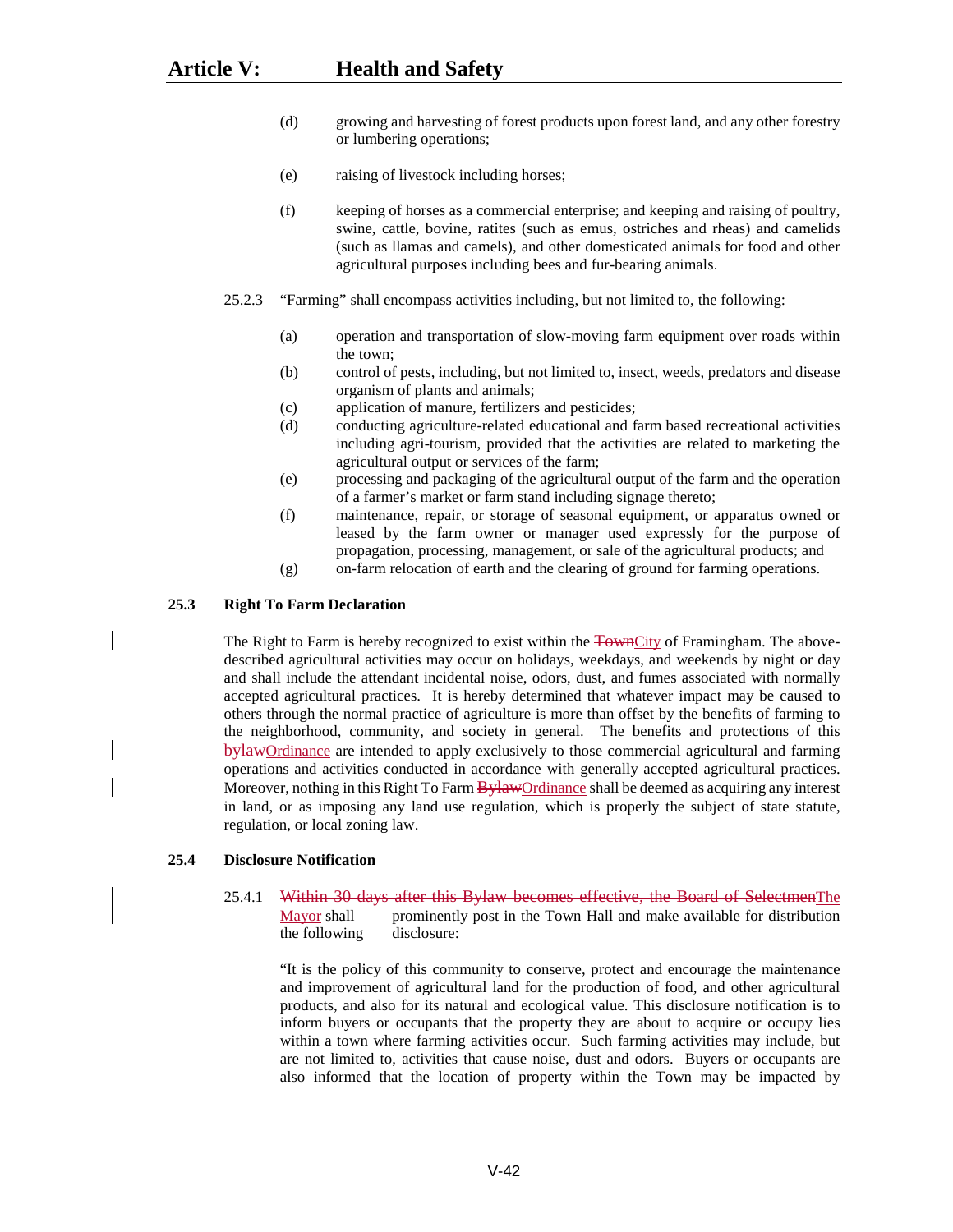commercial agricultural operations including the ability to access water services for such property under certain circumstances."

25.4.2 In addition to the above, a copy of this disclosure notification shall be available in a public area at Town Hall and periodically provided by the Town to landowners by mail.

### **25.5 Resolution of Disputes**

- 25.5.1 Any person who seeks to complain about the operation of a farm may, notwithstanding pursuing any other available remedy, file a grievance with the Board of SelectmenMayor, the — Zoning Enforcement Officer, or the Board of Health, depending upon the nature of the ----grievance. The filing of the grievance does not suspend the time within which to pursue —any other available remedies that the aggrieved may have. The Zoning Enforcement ——Officer or Board of SelectmenMayor may forward a copy of the grievance to the Agricultural —Advisory Committee or its agent, which shall review and facilitate the resolution of the -grievance, and report its recommendations to the referring **TownCity** authority within an — agreed upon time frame.
- 25.5.2 The Board of Health, except in cases of imminent danger or public health risk, may forward a copy of the grievance to the Agricultural Advisory Committee or its agent, which shall review and facilitate the resolution of the grievance, and report its recommendations to the Board of Health within an agreed upon timeframe.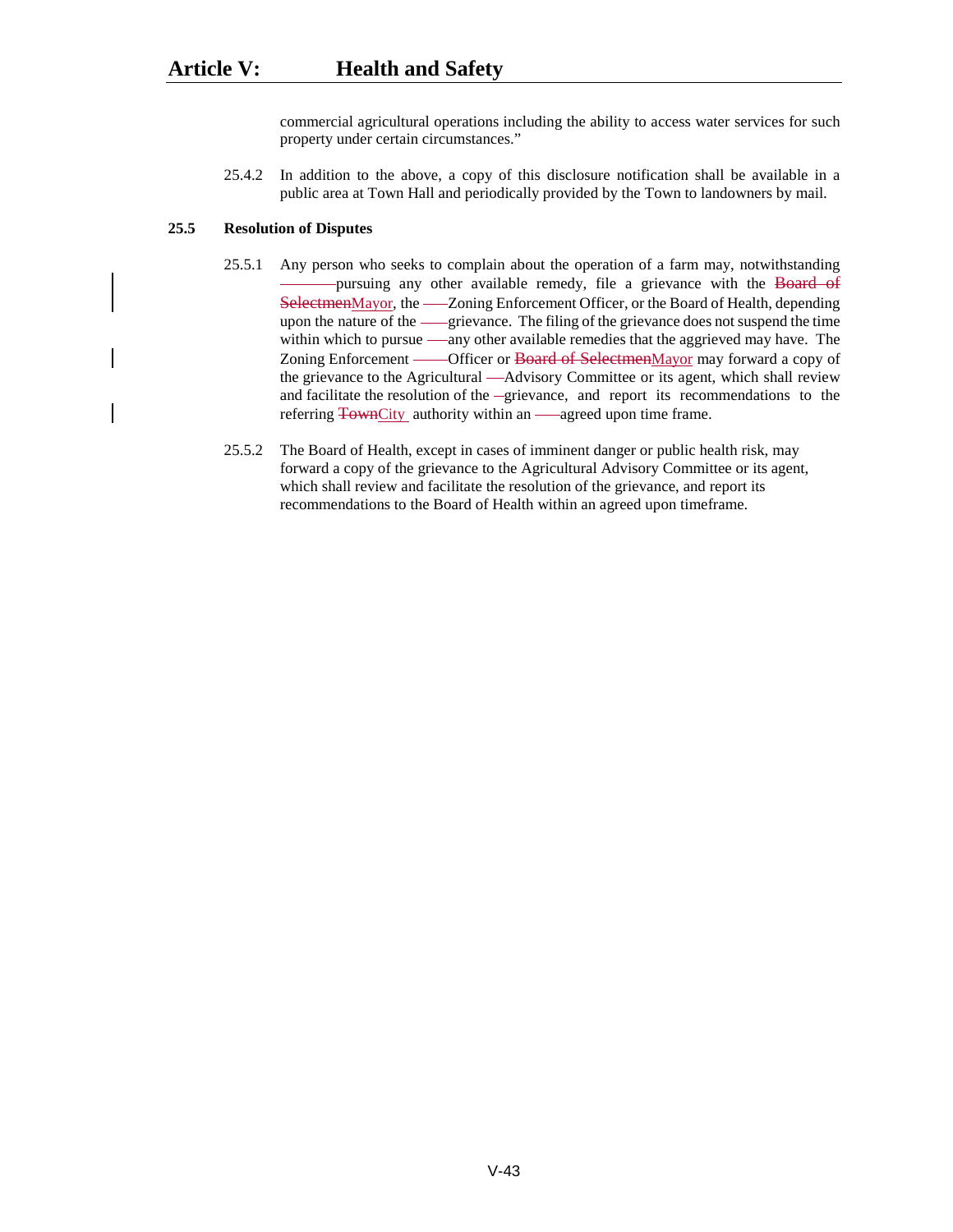# **Section 26. Illicit Discharges to Municipal Separate Storm Sewer System**

# **26.1 Purpose**

The purpose of the bylawOrdinance is to eliminate non-stormwater discharges to the TownCity of Framingham's municipal separate storm sewer system. Non-stormwater discharges contain contaminants and supply additional flows to the Town'sCity's storm drain system. Both increased and contaminated stormwater runoff are major causes of:

- (1) impairment of water quality and flow in lakes, ponds, streams, rivers, wetlands and groundwater;
- (2) contamination of drinking water supplies;
- (3) alteration or destruction of aquatic and wildlife habitat; and
- (4) flooding.

Regulation of illicit connections and discharges to the municipal separate storm sewer system is necessary for the protection of the TownCity of Framingham's natural resources, municipal facilities, and to safeguard the public health, safety, welfare and the environment.

The objectives of the **bylaw**Ordinance are:

- (1) To prevent pollutants from entering the  $\frac{1}{4}$  Town's City's municipal separate storm sewer system (MS4);
- (2) To prohibit illicit connections and unauthorized discharges to the MS4;
- (3) To require the removal of all such illicit connections;
- (4) To comply with state and federal statutes and regulations relating to stormwater discharges; and
- (5) To establish the legal authority to ensure compliance with the provisions of the bylawOrdinance through inspection, monitoring, and enforcement.

# **26.2 Definitions**

Unless a different definition is indicated in other sections of this **bylawOrdinance**, the following definitions and provisions shall apply throughout this article, also referred to in this article, as this  $\frac{b \cdot \text{H}}{d}$  ordinance.

Applicable Authority: The employees and/or agents of the Department of Public Works, Department of Conservation, Department of Building Inspection, and Board of Health designated to enforce this bylawOrdinance.

Best Management Practice (BMP): An activity, procedure, restraint, or structural improvement that helps to reduce the quantity or improve the quality of stormwater runoff.

Clean Water Act: The Federal Water Pollution Control Act (33 U.S.C. sec. 1251 et seq.) as hereafter amended.

Discharge of Pollutants: The addition from any source of any pollutant or combination of pollutants into the municipal storm drain system or into the Wetland Resource Areas from any source.

Discharger: A person or persons who discharge any pollutant or combination of pollutants into the municipal storm drain system or into the Wetland Resource Areas from any source.

Groundwater: Water beneath the surface of the ground.

Illicit Connection: A surface or subsurface drain or conveyance, which allows an illicit discharge into the municipal storm drain system, including without limitation sewage, process wastewater, or wash water and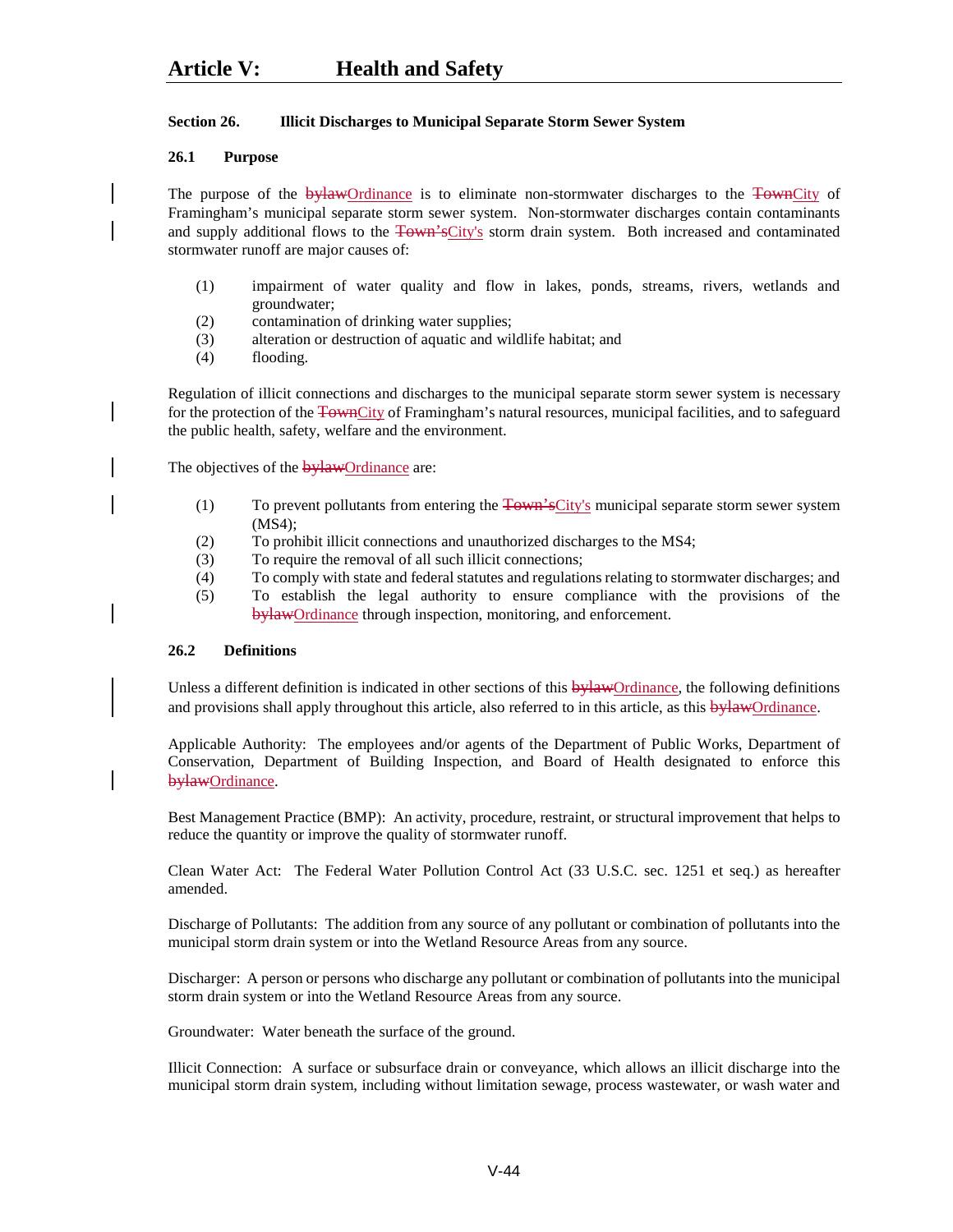any connections from indoor drains, sinks, or toilets, regardless of whether said connection was previously allowed or approved before the effective date of this **bylaw**Ordinance.

Illicit Discharge: Direct or indirect discharge to the municipal storm drain system that is not composed entirely of stormwater except as exempted herein.

Illicit Discharge Detection and Elimination (IDDE): One of six Minimum Control Measures regulated under the Town'sCity's NPDES Phase II MS4 Permit. The federal regulation governing implementation of the IDDE program under this permit is Section (b)(3) of CFR 122.34, "Storm Water Phase II Regulations."

Impervious Surface: Any material or structure on or above the ground that prevents water infiltrating the underlying soil. Impervious surface includes without limitation roads, paved parking lots, sidewalks and roof tops.

Municipal Separate Storm Sewer System (MS4) or Municipal Storm Drain System: The system of conveyances designed or used for collecting or conveying stormwater, including any road with a drainage system, street, gutter, curb, inlet, piped storm drain, pumping facility, retention or detention basin, natural or man-made or altered drainage channel, reservoir, and other drainage structure that together comprise the storm drainage system owned or operated by the **TownCity** of Framingham.

National Pollutant Discharge Elimination System (NPDES) Storm Water Discharge Permit: A permit issued by United States Environmental Protection Agency or jointly with the Commonwealth of Massachusetts that authorizes and regulates the discharge of pollutants to waters of the United States.

Non-Stormwater Discharge: Discharge to the municipal storm drain system not composed entirely of stormwater.

Notice of Violation: A written notice given to a person by the Applicable Authority that states that said person has violated this **bylawOrdinance** on any specified occasion.

Person: An individual, partnership, association, firm, company, trust, corporation, agency, authority, department or political subdivision of the Commonwealth or the federal government, to the extent permitted by law, and any officer, employee, or agent of such person.

Pollutant: Any element or property of sewage, agricultural, industrial or commercial waste, runoff, leachate, heated effluent, or other matter whether originating at a point or nonpoint source, that is or may be introduced into any Wetland Resource Areas. Effluent waters from dewatering operations are adequately regulated under NPDES. Pollutants shall include without limitation:

- (1) paints, varnishes, and solvents;
- (2) oil and other automotive fluids;
- (3) non-hazardous liquid and solid wastes and yard wastes;
- (4) refuse, rubbish, garbage, litter, or other discarded or abandoned objects, ordnances, accumulations and floatables;
- (5) pesticides, herbicides, and fertilizers;
- (6) hazardous materials and wastes;
- (7) sewage, fecal coliform and pathogens;
- (8) dissolved and particulate metals;
- (9) animal wastes;
- (10) rock, sand, salt soils;
- (11) construction wastes and residues; and
- (12) noxious or offensive matter of any kind
- (13) vegetable oil and waste vegetable oil.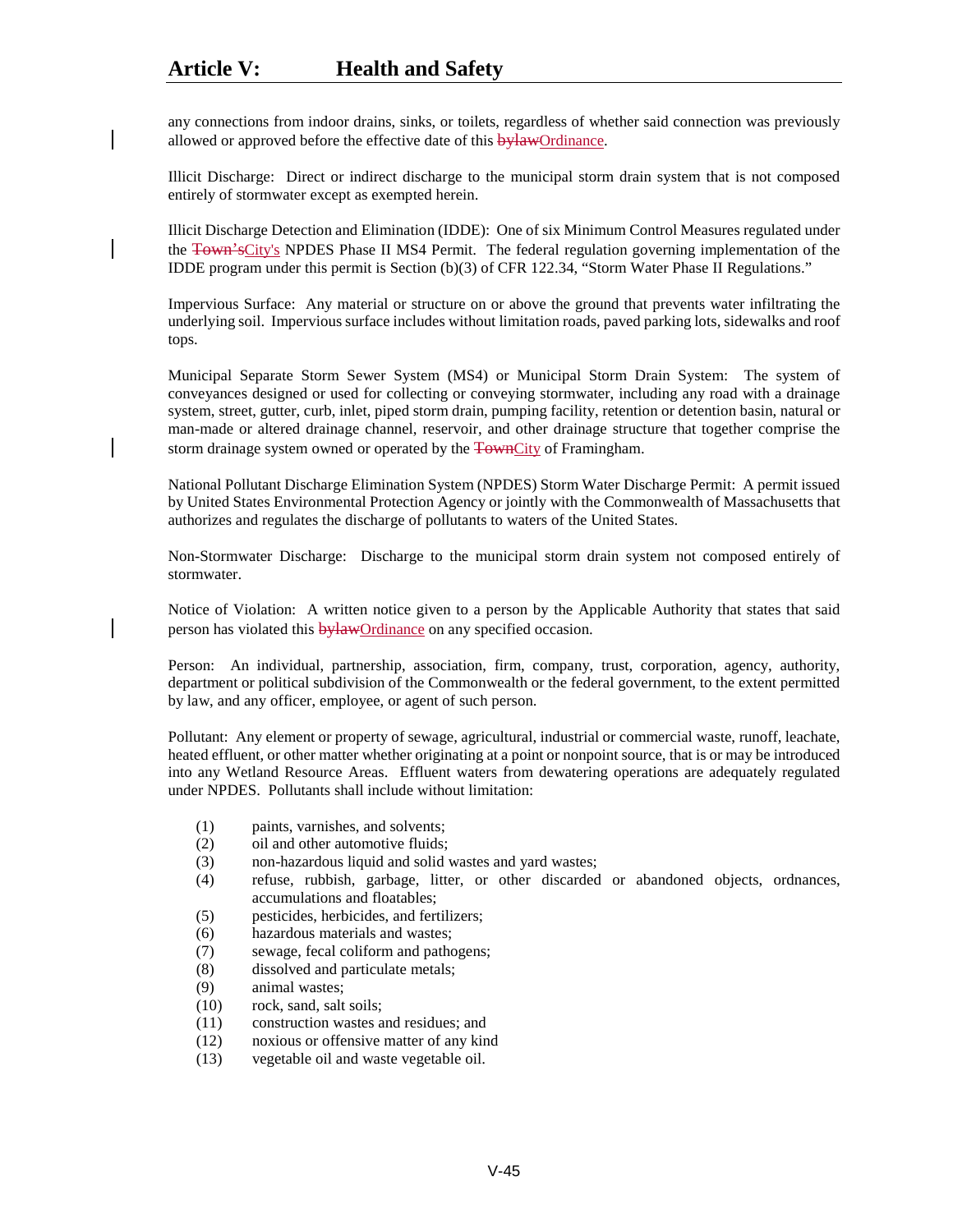Process Wastewater: Water which, during manufacturing or processing, comes into direct contact with or results from the production or use of any material, intermediate product, finished product, or waste product.

Recharge: The process by which groundwater is replenished by precipitation through the percolation of runoff and surface water through the soil.

Stormwater: Runoff from precipitation or snow melt.

Toxic or Hazardous Material or Waste: Any material, which because of its quantity, concentration, chemical, corrosive, flammable, reactive, toxic, infectious or radioactive characteristics, either separately or in combination with any substance or substances, constitutes a present or potential threat to human health, safety, welfare, or to the environment as defined under G.L. Ch. 21C and Ch. 21E, and the regulations at 310 CMR 30.000 and 310 CMR 40.0000. Toxic or hazardous materials include any synthetic organic chemical, petroleum product, heavy metal, radioactive or infectious waste, acid and alkali, and any substance defined as Toxic or Hazardous under these laws and regulations.

Watercourse: A natural or man-made channel through which water flows or a stream of water, including a river, brook or underground stream.

Wetland Resource Areas: All wetlands and watercourses protected under the Massachusetts Wetlands Protection Act and the Framingham Wetlands Protection **BylawOrdinance**.

Wastewater: Any sanitary waste, sludge, or septic tank or cesspool overflow, and water that during manufacturing, cleaning or processing, come into direct contact with or results from the production or use of any raw material, intermediate product, finished product, byproduct or waste product.

# **26.3 Applicability**

This **bylawOrdinance** shall apply to flows entering the municipally owned storm drainage system, a watercourse, and any Wetland Resource Areas located within the boundaries of the TownCity of Framingham.

#### **26.4 Authority**

This bylawOrdinance is adopted under authority granted by the Home Rule Amendment of the Massachusetts Constitution, the Home Rule statutes, and the regulations of the federal Clean Water Act found at 40 CFR 122.34.

#### **26.5 Responsibility for Administration**

The Applicable Authority shall administer, implement and enforce this bylawOrdinance.

# **26.6 Regulations**

The Applicable Authority may promulgate rules and regulations to effectuate the purposes of this bylawOrdinance. Failure by the Applicable Authority to promulgate such rules and regulations shall not have the effect of suspending or invalidating this **bylaw**Ordinance.

# **26.7 Prohibited Activities**

Illicit Discharges. No person shall dump, discharge, cause or allow to be discharged any pollutant or nonstormwater discharge into the municipal separate storm sewer system (MS4), into a watercourse, or into the Wetland Resource Areas.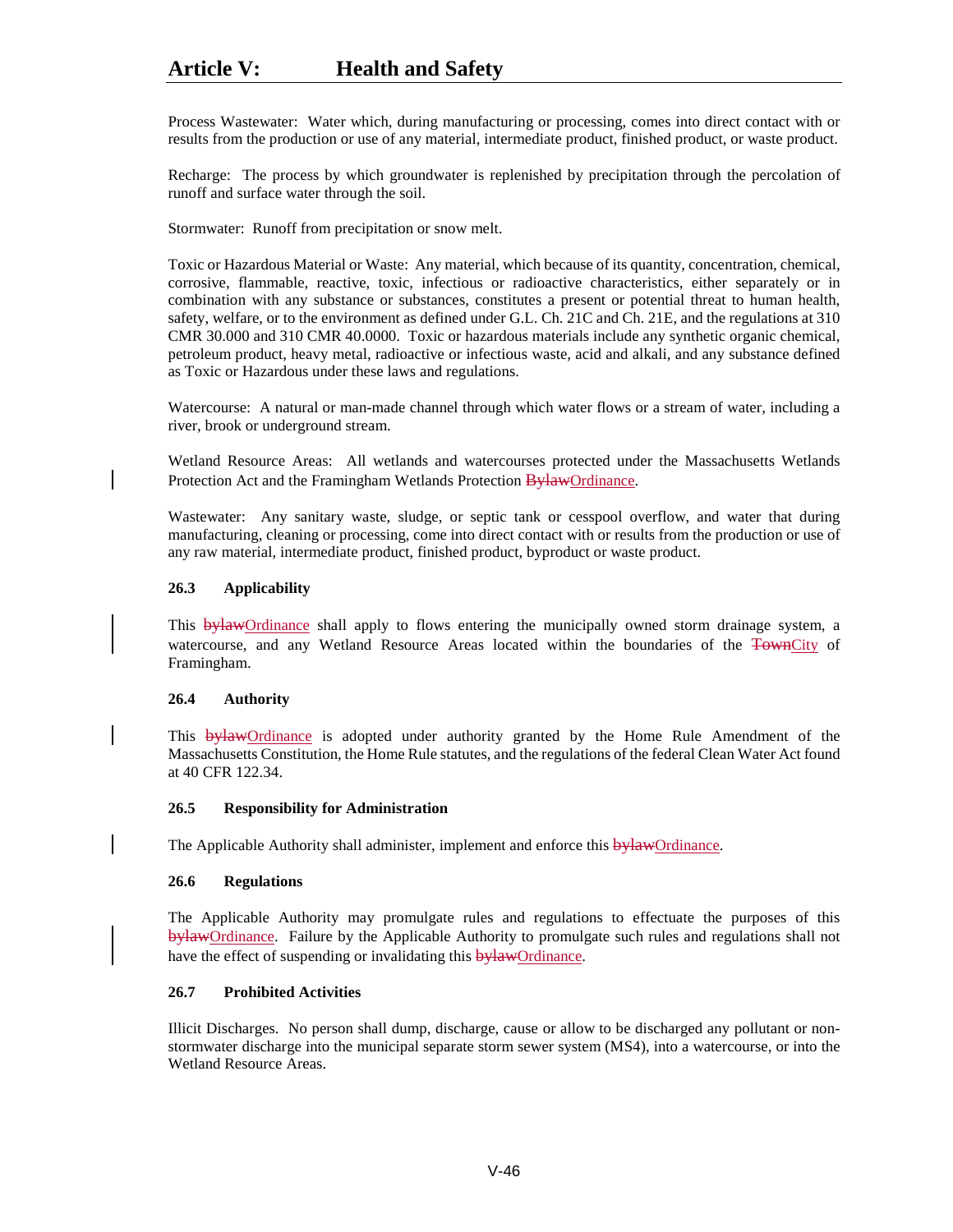Illicit Connections: No person shall construct, use, allow, maintain or continue any illicit connection to the municipal storm drain system, regardless or whether the connection was permissible under applicable law, regulation or custom at the time of connection.

Obstruction of Municipal Storm Drain System (MS4). No person shall obstruct or interfere with the normal flow of stormwater into or out of the MS4 without prior consent from the Applicable Authority. No person shall dump or dispose of yard waste (leaves, grass clippings, etc.) into the open watercourses (swales, brooks and streams) that make up the MS4.

Other Prohibited Activities.

- (1) No person shall discharge, or cause to be discharged, water or any other liquid, on to the streets, sidewalks, or ways of the TownCity in such a manner as to cause an obstruction of traffic or to endanger travel by freezing or otherwise.
- (2) Drains No one shall tie any pump, cellar, yard, roof or area drain directly into the storm water drainage system without approval from the Applicable Authority.
- (3) Catch Basins No person shall directly or indirectly pump, discharge or cause or allow to be discharged into any catchbasin, any solid waste, construction debris, paint or paint product, antifreeze, hazardous waste, oil, gasoline, grease and all other automotive and petroleum products, solvents and degreasers, drain cleaners, commercial and household cleaners, soap, detergent, ammonia, food and food waste, grease or yard waste, animal feces, dirt, sand gravel or other pollutant. Any person determined by the Applicable Authority to be responsible for the discharge of any of the above substances to a catchbasin and any other portions of the storm water system impacted according to TownCity standards and requirements or paying the cost for such cleaning. In addition, the person shall be responsible for paying any penalties assessed by the **Town**City.
- (4) Septage No person shall discharge or cause or allow to be discharged any septage, or septage tank or cesspool overflow into the **Town's**City's storm water drainage system.
- (5) Storage & Disposal of Hazardous Material No one shall dispose of anything other than clear water into the Town'sCity's storm drainage system. The disposal of waste, gasoline or any other hazardous material into the storm drainage system is strictly prohibited and is in violation of state and federal pollution laws.
- (6) Private Drainage Systems It is prohibited for anyone with a private drainage system from tying into the public storm water disposal system without written approval from the Applicable Authority. The maintenance of any and all private drainage systems shall be the responsibility or the owners.

# **26.8 Exemptions**

Discharges or flows resulting from *fire fightingfirefighting* activities or other authorized hydrant use are exempt.

The following non-stormwater discharges or flows are exempt from the prohibitions of this **bylaw**Ordinance provided that the source is not a significant contributor of a pollutant to the municipal storm drain system:

- (1) Waterline flushing;
- (2) Water from exterior foundation drains, footing drains (not including active groundwater dewatering systems), crawl space pumps, or air conditioning condensation;
- (3) Discharge from landscape irrigation or lawn watering;
- (4) Water from individual residential car washing;
- (5) Discharge from dechlorinated swimming pool water (less than one ppm chlorine) provided the water is allowed to stand for one week following last chlorination prior to draining and the pool is drained in such a way as not to cause a nuisance;
- (6) Discharge from street sweeping;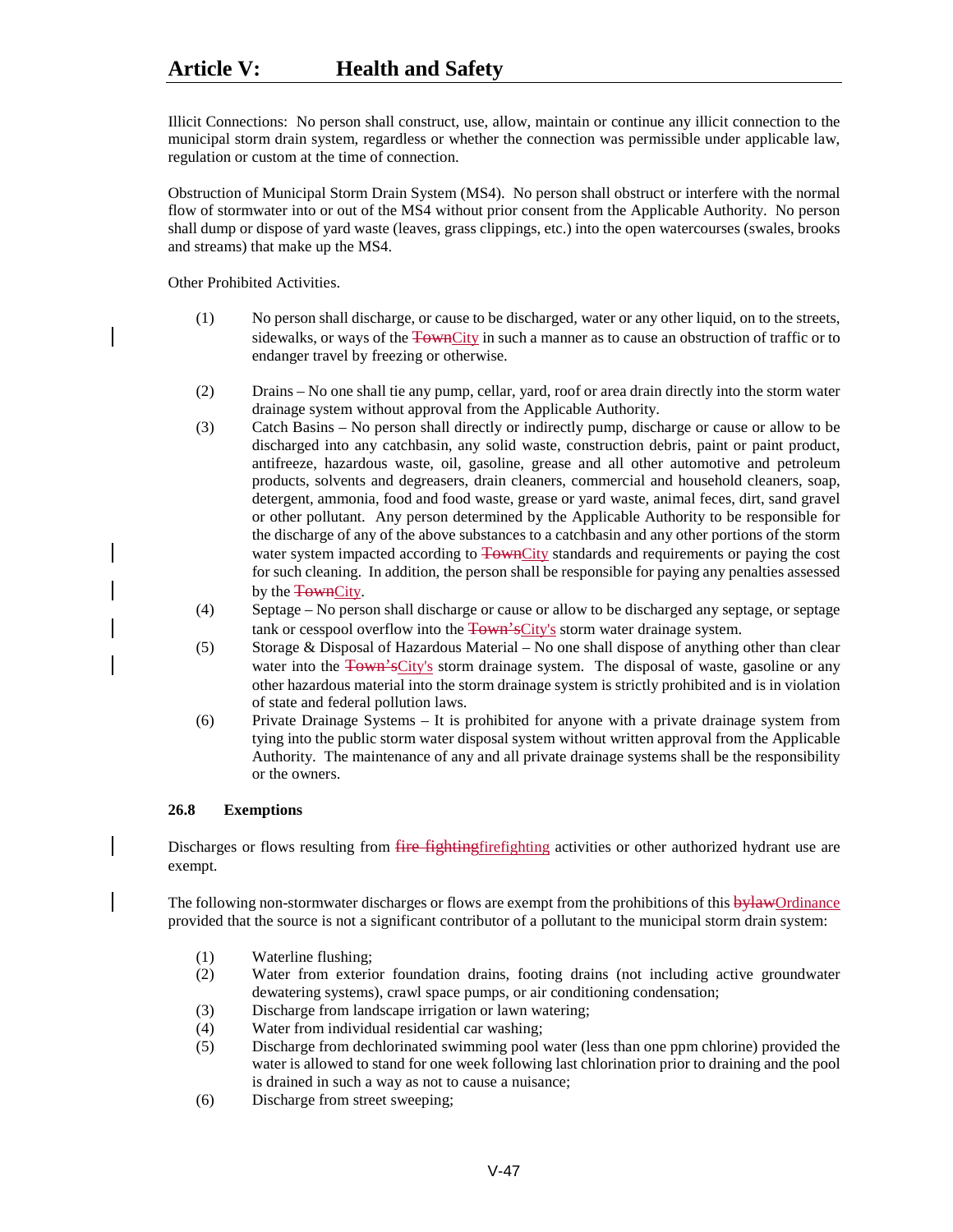- (7) Flow from potable water sources;
- (8) Springs;
- (9) Natural flow from riparian habitats and wetlands;
- (10) Diverted stream flow;
- (11) Rising groundwater;
- (12) Uncontaminated groundwater infiltration as defined in 40 CFR 35.2005(20), or uncontaminated pumped groundwater (e.g. sump pump), provided that the operator seeks written approval fro the Applicable Authority prior to discharge, and thereafter discharges in accordance with the applicable laws and regulations to be issued by the Applicable Authority;
- (13) Dye testing, provided verbal notification is given to the Applicable Authority prior to the time of the test;
- (14) Non-stormwater discharge permitted under an NPDES permit, waiver, or waste discharge order administered under the authority of the United States Environmental Protection Agency, provided that the discharge is in full compliance with the requirements of the written approval, waiver, or order and applicable laws and regulations; and
- (15) Discharge for which advanced written approval is received from the Applicable Authority as necessary to protect the public interest.

### **26.9 Emergency Suspension of Storm Drainage System Access**

The Applicable Authority may suspend municipal storm drain system access to any person or property without prior written notice when such suspension is necessary to stop an actual or threatened discharge of pollutants that presents imminent risk or harm to the public health, safety, welfare or the environment. In the event any person fails to comply with an emergency suspension order, the Applicable Authority ma take all reasonable steps to prevent or minimize harm to the public health, safety, welfare or the environment.

A person commits an offense if the person reinstates water service, sanitary sewer service, and or MS4 access to premises terminated pursuant to this bylawOrdinance, without the prior written approval of the Applicable Authority.

#### **26.10 Industrial or Construction Activity Discharges**

#### **NPDES Stormwater Permit**

Any person subject to an industrial or construction activity NPDES storm water discharge permit shall comply with all provisions of such permit. Proof of compliance with said permit may be required in a form acceptable to the Applicable Authority prior to the allowing of discharges to the MS4.

#### **Monitoring of Discharges**

Upon notice of an alleged illicit discharge or connection, the Applicable Authority have the right to investigate any facility that has storm water discharges associated with industrial activity, including construction activity. The exercise of this right does not constitute a replacement or substitution for enforcement by federal or state agencies for facilities that are adequately regulated either under a NPDES permit or, if a violation is determined to have occurred, under 310 CMR 40.00, the Massachusetts Contingency Plan.

#### **Watercourse Protection**

Every person owning property through which a watercourse passes, or such person's lessee, shall keep and maintain that part of the watercourse within the property free of trash, debris, and other obstacles that would pollute, contaminate, or significantly retard the flow of water through the watercourse. In addition, the owner or lessee shall maintain existing privately owned structures within or adjacent to a watercourse so that such structures will not become a hazard to the use, function, or physical integrity of the watercourse.

Failure by the property owner to maintain the watercourse does not constitute an obligation on the part of the TownCity to assume this responsibility.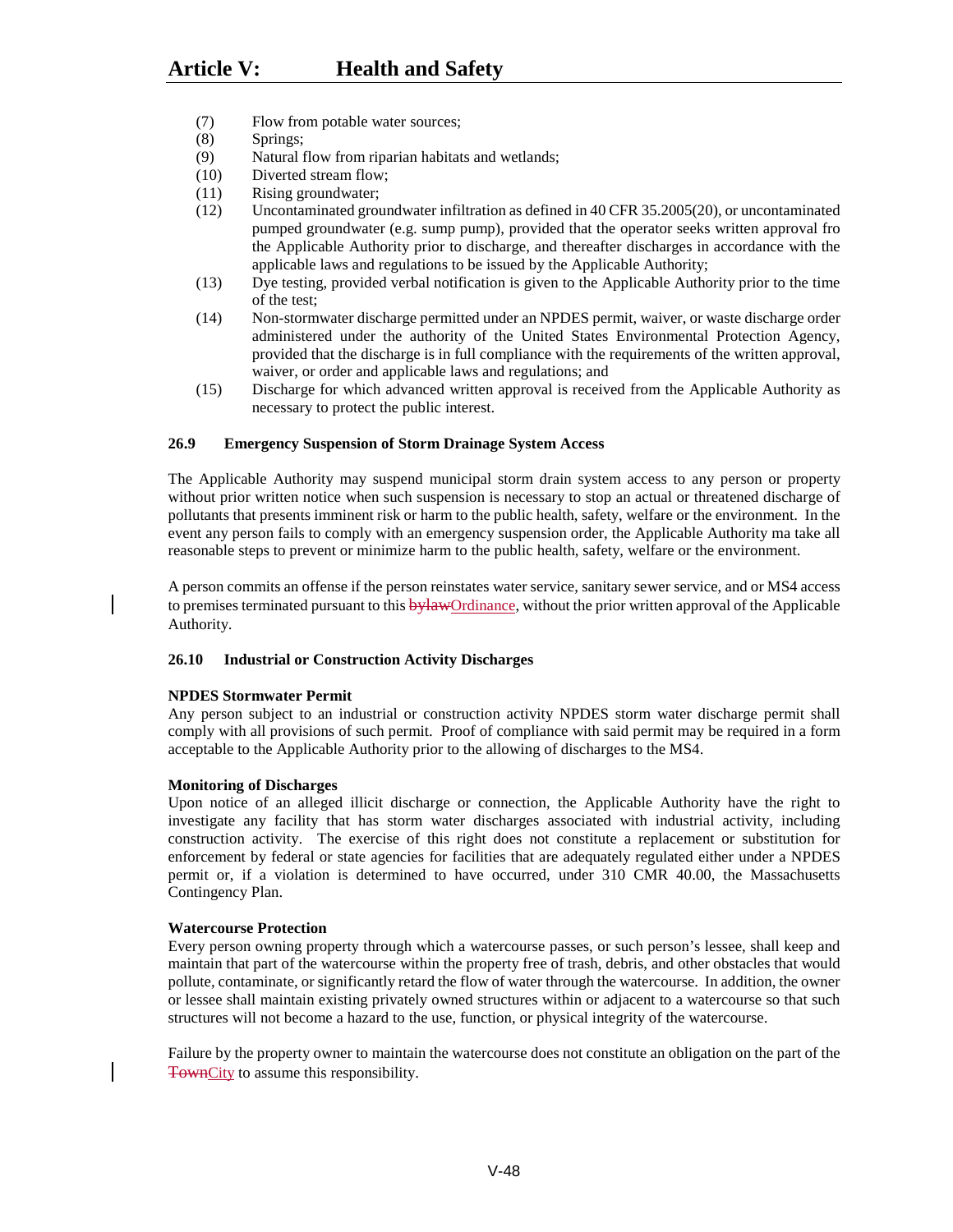# **26.11 Notification of Spills**

Notwithstanding other requirements of local, state or federal law, as soon as a person responsible for a facility or operation, or responsible for emergency response for a facility or operation has information of or suspects a release of materials at that facility or operation resulting in or which may result in discharge of pollutants to the municipal drainage system or Wetland Resource Areas, the person shall take all necessary steps to ensure containment, and cleanup of the release. In the event of a release of oil or hazardous materials, the person shall immediately notify the municipal fire and police departments. In the event of a release of nonhazardous materials, the reporting person shall notify the Applicable Authority not later than the next business day. The reporting person shall provide to the Applicable Authority written confirmation of all telephone, facsimile or in-person notifications within three business days thereafter. If the discharge of prohibited materials is from a commercial or industrial facility, the facility owner or operator of the facility shall retain on-site a written record of the discharge and the actions taken to prevent its recurrence. Such records shall be retained for at least three years.

# **26.12 Enforcement**

The Applicable Authority or an authorized agent of the Applicable Authority shall enforce this bylawOrdinance, regulations, orders, violation notices, and enforcement orders, and may pursue all civil and criminal remedies for such violations.

# **26.13 Entry to Perform Duties**

To the extent permitted by state law, or if authorized by the owner or other party in control of the property, the Applicable Authority may enter upon privately owned property for the purpose of performing their duties under these regulations and may make or cause to be made such examinations, surveys or sampling as the Applicable Authority deems reasonably necessary.

# **26.14 Civil Relief**

If a person violates the provisions of this bylawOrdinance, regulations, written approval, notice or order issued thereunder, the Applicable Authority may seek injunctive relief in a court of competent jurisdiction restraining the person from activities which would create further violations or compelling the person to perform abatement or remediation of the violation.

# **26.15 Orders**

The Applicable Authority may issue a written order to enforce the provisions of this bylawOrdinance or the regulations thereunder, which may include: (a) elimination of illicit connections or discharges to the MS4; (b) performance of monitoring, analyses, and reporting; (c) that unlawful discharges, practices, or operations shall cease and desist; (d) remediation of

contamination in connection therewith; and (e) implementation of source control or treatment BMPs.

If the enforcing person determines that abatement or remediation of contamination is required, the order shall set forth a deadline by which such abatement or remediation must be completed. Said order shall further advise that, should the violator or property owner fail to abate or perform remediation within the specified deadline, the TownCity may, at its option, undertake such work, and expenses thereof shall be charged to the violator.

Within thirty (30) days after completing all measures necessary to abet the violation or to perform remediation, the violator and the property owner will be notified of the costs incurred by the TownCity, including administrative costs. The violator or property owner may file a written protest objecting to the amount or basis of costs with the Applicable Authority within thirty (30) days of receipt of the notification of the costs incurred. If the amount due is not received by the expiration of the time in which to file a protest or within thirty (30) days following a decision of the Applicable Authority affirming or reducing the costs,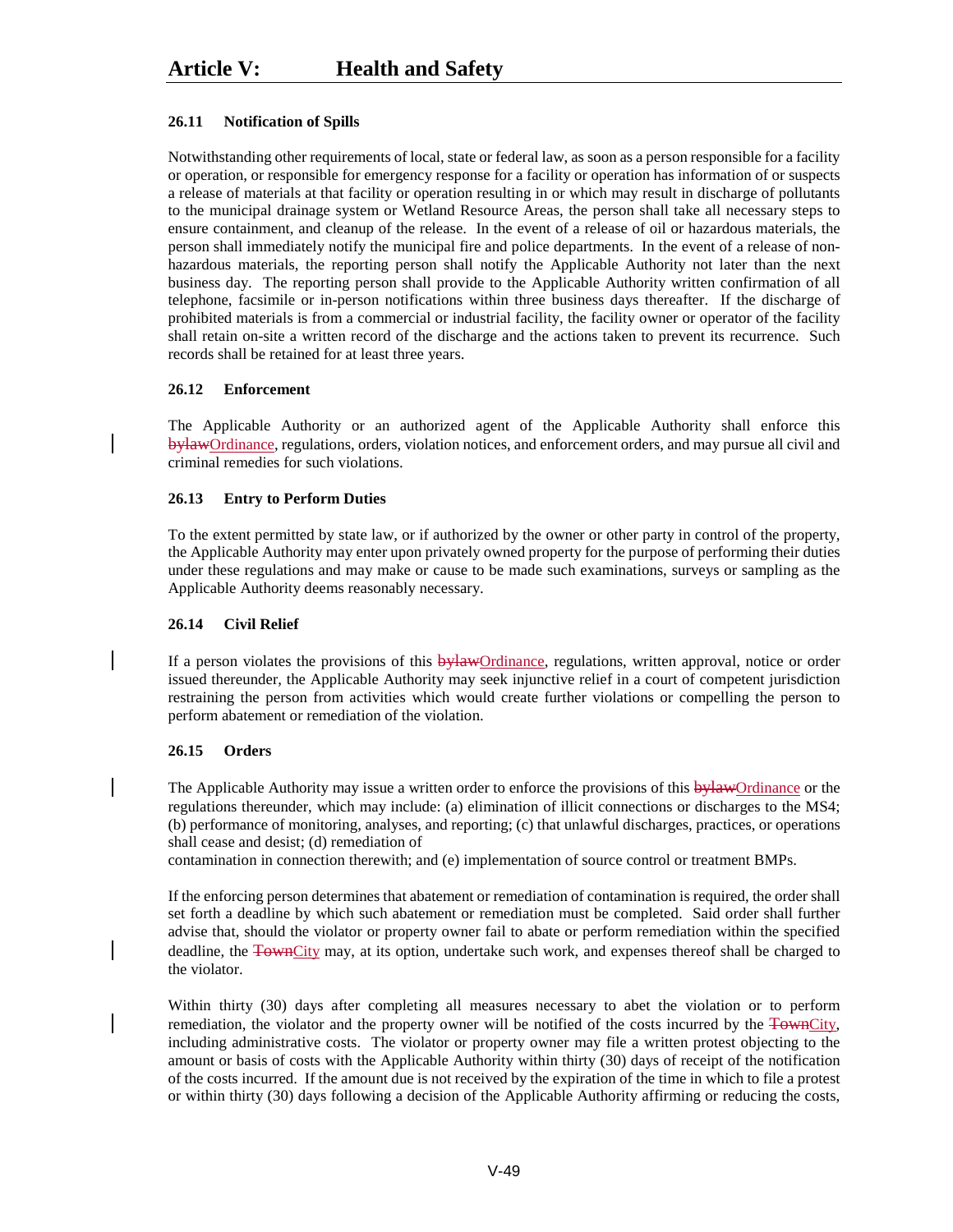or from a final decision of a court of competent jurisdiction, the costs shall become a special assessment against the property owner and shall constitute a lien on the owner's property for the amount of said costs. Interest shall being to accrue on any unpaid costs at the statutory rate provided in G.L. Ch. 59, Sec. 57 after the thirty-first day at which the costs first become due.

# **26.16 Non-Criminal Disposition**

As an alternative to criminal prosecution or civil action, the TownCity may elect to utilize the non-criminal disposition procedure set forth in G.L. Ch. 40, sec. 21D in which case the Applicable Authority shall be the enforcing person. For non-criminal disposition, the penalty for the first violation shall be one hundred dollars (\$100), the penalty for the second violation shall be two hundred dollars (\$200), and the penalty for the third and subsequent violations shall be three hundred dollars (\$300). Each day or part thereof that such violation occurs or continues shall constitute a separate offense.

### **26.17 Criminal Penalty**

Any person who violates any provision of this bylawOrdinance, regulation, order or written approval issued thereunder, shall be punished by a fine not to exceed three hundred dollars (\$300) per violation. Each day or part thereof that such violation occurs or continues shall constitute a separate offense.

# **26.18 Appeals**

The decisions or orders of the Applicable Authority shall be final. Further relief shall be to a court of competent jurisdiction.

### **26.19 Remedies Not Exclusive**

The remedies listed in this bylawOrdinance are not exclusive of any other remedies available under any applicable federal, state or local law.

# **26.20 Severability**

The provisions of this **bylaw**Ordinance are hereby declared to be severable. If any provision, paragraph, sentence, or clause, of this **bylaw**Ordinance or the application thereof to any person, establishment, or circumstances shall be held invalid, such invalidity shall not affect the other provisions or application of this bylawOrdinance.

Residential property owners shall have 90 days from the effective date of the bylawOrdinance to comply with its provisions provided good cause is shown for the failure to comply with the bylawOrdinance during that period.

# **Section 27. Prohibition of Floor Drains**

# **27.1 Purpose of BylawOrdinance**

The purpose of this by-lawOrdinance is to protect groundwater used as the source of a public drinking water supply in conformity with requirements detailed in the Commonwealth's Drinking Water Regulations (310 CMR 22.00).

Whereas: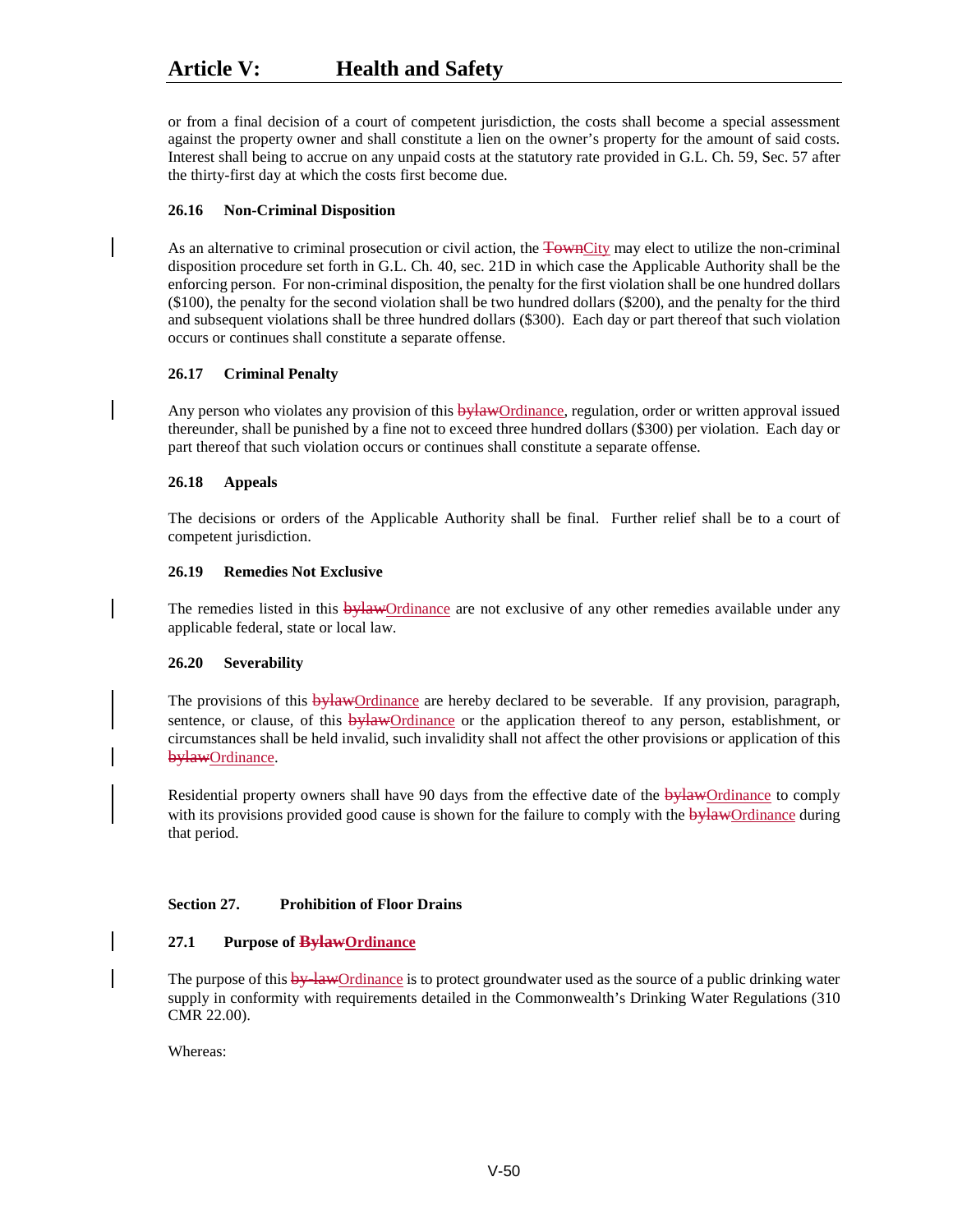- floor drains in industrial and commercial facilities are often tied to a system leading to a leaching structure (e.g. dry well, cesspool, leach field) or a septic system; and
- poor management practices and accidental and/or intentional discharges may lead petroleum and other toxic or hazardous materials into these drainage systems in facilities managing these products; and
- improper maintenance or inappropriate use of these systems may allow the passage of contaminants or pollutants entering the drain to discharge from the leaching structure or septic system to the ground; and
- discharges of hazardous wastes and other pollutants to floor drains leading to leaching structures and septic systems have repeatedly threatened surface and ground water quality throughout Massachusetts; and
- surface and ground water resources in the TownCity of Framingham contribute to the town'scity's drinking water supplies;

The TownCity of Framingham adopts this by lawOrdinance, under its authority as specified in Section 27.2, as a preventative measure for the purposes of:

- preserving and protecting the TownCity of Framingham's drinking water resources from discharges of pollutants to the ground via floor drains, and
- minimizing the threat of economic losses to the TownCity due to such discharges.

# **27.2 Scope of Authority**

This By-lawOrdinance is adopted under authority granted by the Home Rule Amendment of the Massachusetts Constitution<sub>7</sub>. This by law Ordinance shall apply, as specified herein, to all applicable facilities, existing and new, within the Groundwater Protection District defined in The Town'sCity's Zoning  $\overline{By}\overline{Law}S$ Ordinances Section III (N)(4) – Establishment and Delineation of the Groundwater Protection District.

# **27.3 Definitions**

For the purposes of this  $\frac{b}{v}$ -law-Ordinance, the following words and phrases shall have the following meanings:

Applicable Authority: The employees and/or agents of the Department of Public Works designated to enforce this **By-lawOrdinance**.

Commercial and Industrial Facility: A public or private establishment where the principal use is the supply, sale, and/or manufacture of services, products, or information, including but not limited to: manufacturing, processing, or other industrial operations; service or retail establishments; printing or publishing establishments; research and development facilities; small or large quantity generators of hazardous waste; laboratories; hospitals.

Department: The Massachusetts Department of Environmental Protection.

Discharge: The accidental or intentional disposal, deposit, injection, dumping, spilling, leaking, incineration, or placing of toxic or hazardous material or waste upon or into any land or water so that such hazardous waste or any constituent thereof may enter the land or waters of the Commonwealth. Discharge includes, without limitation, leakage of such materials from failed or discarded containers or storage systems and disposal of such materials into any on-site leaching structure or sewage disposal system.

Floor Drain: An intended drainage point on a floor constructed to be otherwise impervious which serves as the point of entry into any subsurface drainage, treatment, disposal, containment, or other plumbing system.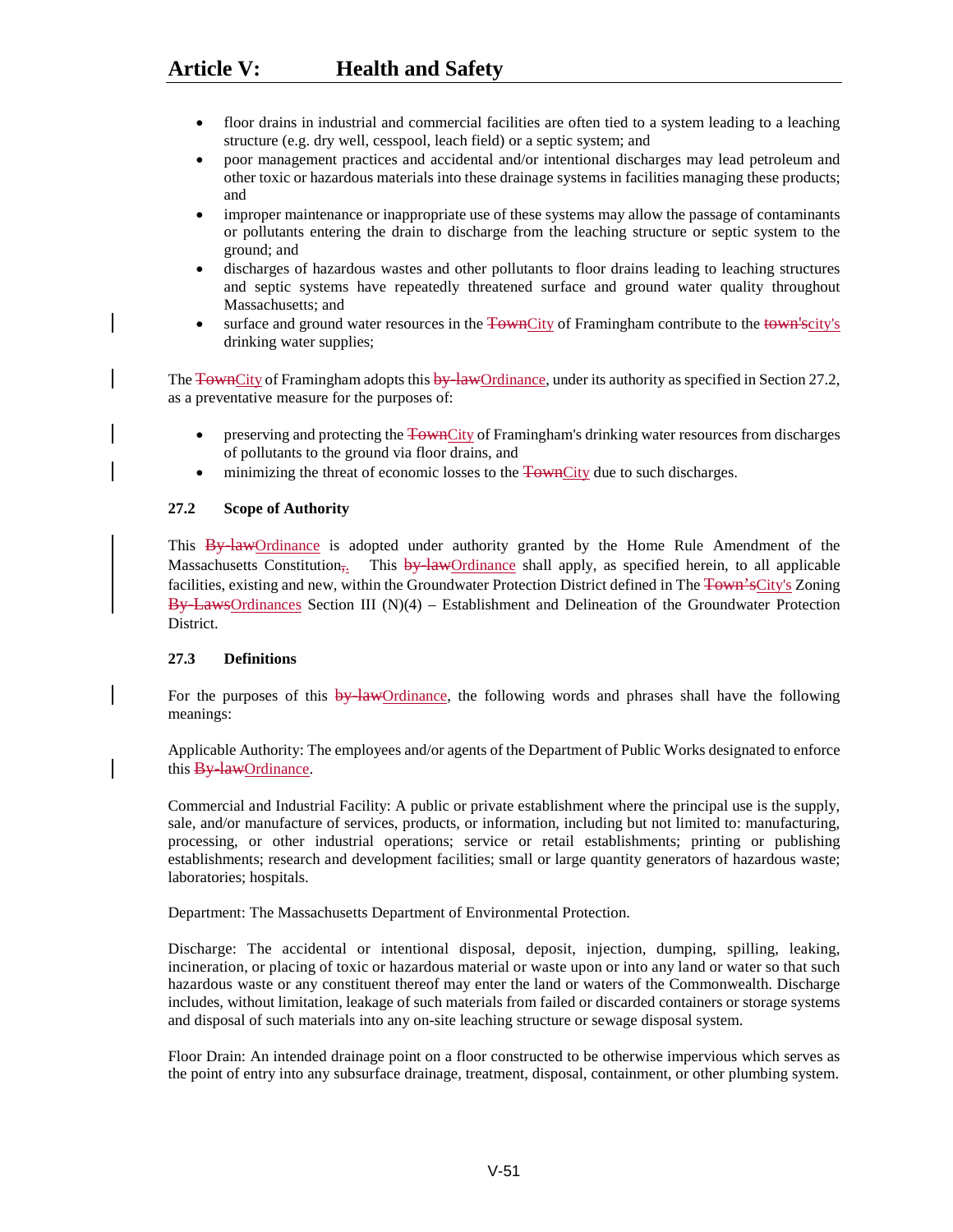Leaching Structure: Any subsurface structure through which a fluid that is introduced will pass and enter the environment, including, but not limited to, dry wells, leaching catch basins, cesspools, leach fields, and oil/water separators that are not water-tight.

Oil/Water Separator: A device designed and installed so as to separate and retain petroleum based oil or grease, flammable wastes as well as sand and particles from normal wastes while permitting normal sewage or liquid wastes to discharge into the drainage system by gravity. Other common names for such systems include MDC traps, gasoline and sand traps, grit and oil separators, grease traps, and interceptors.

Toxic or Hazardous Material: Any substance or mixture of physical, chemical, or infectious characteristics posing a significant, actual, or potential hazard to water supplies or other hazards to human health if such substance or mixture were discharged to land or water of the TownCity of Framingham. Toxic or hazardous materials include, without limitation, synthetic organic chemicals, petroleum products, heavy metals, radioactive or infectious wastes, acids and alkalis, and all substances defined as Toxic or Hazardous under Massachusetts General Laws (MGL) Chapter 2 1C and 2 1E or Massachusetts Hazardous Waste regulations (310 CMR 30.000), and also include such products as solvents, thinners, and pesticides in quantities greater than normal household use.

Use of Toxic or Hazardous Material: The handling, generation, treatment, storage, or management of toxic or hazardous materials.

### **27.4 Prohibitions**

With the exception of discharges that have received a Department issued permit prior to the effective date of this by-lawOrdinance, no floor drain(s) shall be allowed to discharge, with or without pretreatment (such as an oil/water separator), to the ground, a leaching structure, or septic system in any industrial or commercial facility if such floor drain is located in either:

- A. an industrial or commercial process area,
- B. a toxic or hazardous materials and/or waste storage area, or
- C. a leased facility without either A or B of this section, but in which the potential for a change of use of the property to a use which does have either A or B is, in the opinion of the Applicable Authority or its agent, sufficient to warrant the elimination of the ground discharge at the present.

# **27.5 Requirements for Existing Facilities**

- 27.5.1 The owner of a facility in operation prior to the effective date of this by-lawOrdinance with a prohibited (as defined under Section 27.4) floor drain system shall:
	- a. Disconnect and plug all applicable inlets to and outlets from (where possible) applicable leaching structures, oil/water separators, and/or septic systems;
	- b. Remove all existing sludge in oil/water separators, septic systems, and where accessible, leaching structures. Any sludge determined to be a hazardous waste shall be disposed of in accordance with state hazardous waste regulations (310 CMR 30.000). Remedial activity involving any excavation and/or soil or groundwater sampling must be performed in accordance with appropriate Department policies;
	- c. Alter the floor drain system so that the floor drain shall be either:
		- 1. connected to a holding tank that meets all applicable requirements of Department policies and regulations, with hauling records submitted to the Applicable Authority at the time of hauling;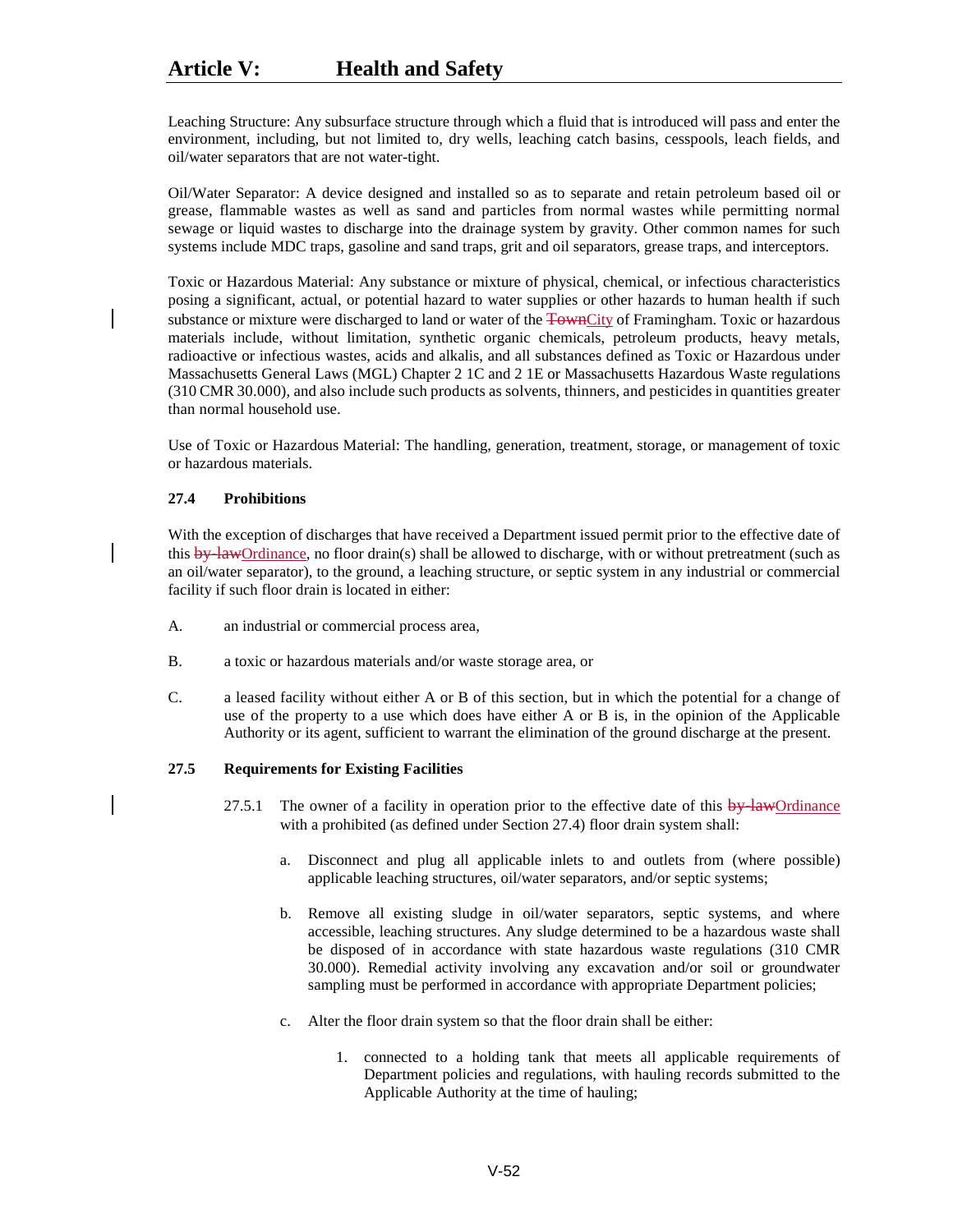- 2. connected to a municipal sanitary sewer line, if available, with all applicable Department and local permits; or
- 3. permanently sealed. Any facility sealing a drain shall be required to submit for approval to the Applicable Authority a hazardous waste management plan detailing the means of collecting, storing, and disposing of any hazardous waste generated by the facility, including any spill or other discharge of hazardous materials or wastes.
- 27.5.2 Any oil/water separator remaining in use shall be monitored weekly, cleaned not less than every 90 days, and restored to proper conditions after cleaning so as to ensure proper functioning. Records of the hauling of the removed contents of the separator shall be submitted to the Applicable Authority at the time of hauling.
- 27.5.3 Compliance with all provisions of this  $\frac{by\text{-}\mathrm{lawOrdinance}}{by\text{-}\mathrm{lawOrdinance}}$  must be accomplished in a manner consistent with Massachusetts Plumbing, Building, and Fire code requirements.
- 27.5.4 Upon complying with one of the options listed under Section 27.5.A.3., the owner/operator of the facility shall notify the Department of the closure of said system by filing the Department's UIC Pre-Closure Form BRP WS-06d with the Department, and sending a copy to the Framingham Department of Public Works.

# **27.6 Effective Dates for All Facilities**

- 27.6.1 Existing Facilities:
	- a. Owners/Operators of a facility affected by this  $\frac{by\text{-}lawOrdinance}{b}$  shall comply with all of its provisions within 120 days of the effective date;
	- b. All applicable discharges to the leaching structures and septic systems shall be discontinued immediately through temporary isolation or sealing of the floor drain.
- 27.6.2 New Facilities:
	- a. As of the effective date of this  $\frac{by\text{-}\mathrm{lawOrdinance}}{b}$ , all new construction and/or applicable change of use within the TownCity of Framingham shall comply with the provisions of this **by-law**Ordinance.
	- b. Certification of conformance with the provisions of this  $\frac{by\text{-}lawOrdinance}{by\text{-}limence}$ Applicable Authority shall be required prior to issuance of construction and occupancy permits.
	- c. The use of any new oil/water separator shall comply with the same requirements as for existing systems, as specified above in Section 27.5.B.

#### **27.7 Penalties**

Failure to comply with provisions of this by-lawOrdinance will result in a fine not to exceed three hundred dollars (\$300). Each day's failure to comply with the provisions of this by-lawOrdinance shall constitute a separate violation.

The Applicable Authority or an authorized agent of the Applicable Authority shall enforce this bylawOrdinance, regulations, orders, violation notices, and enforcement orders, and may pursue all civil and criminal remedies for such violations.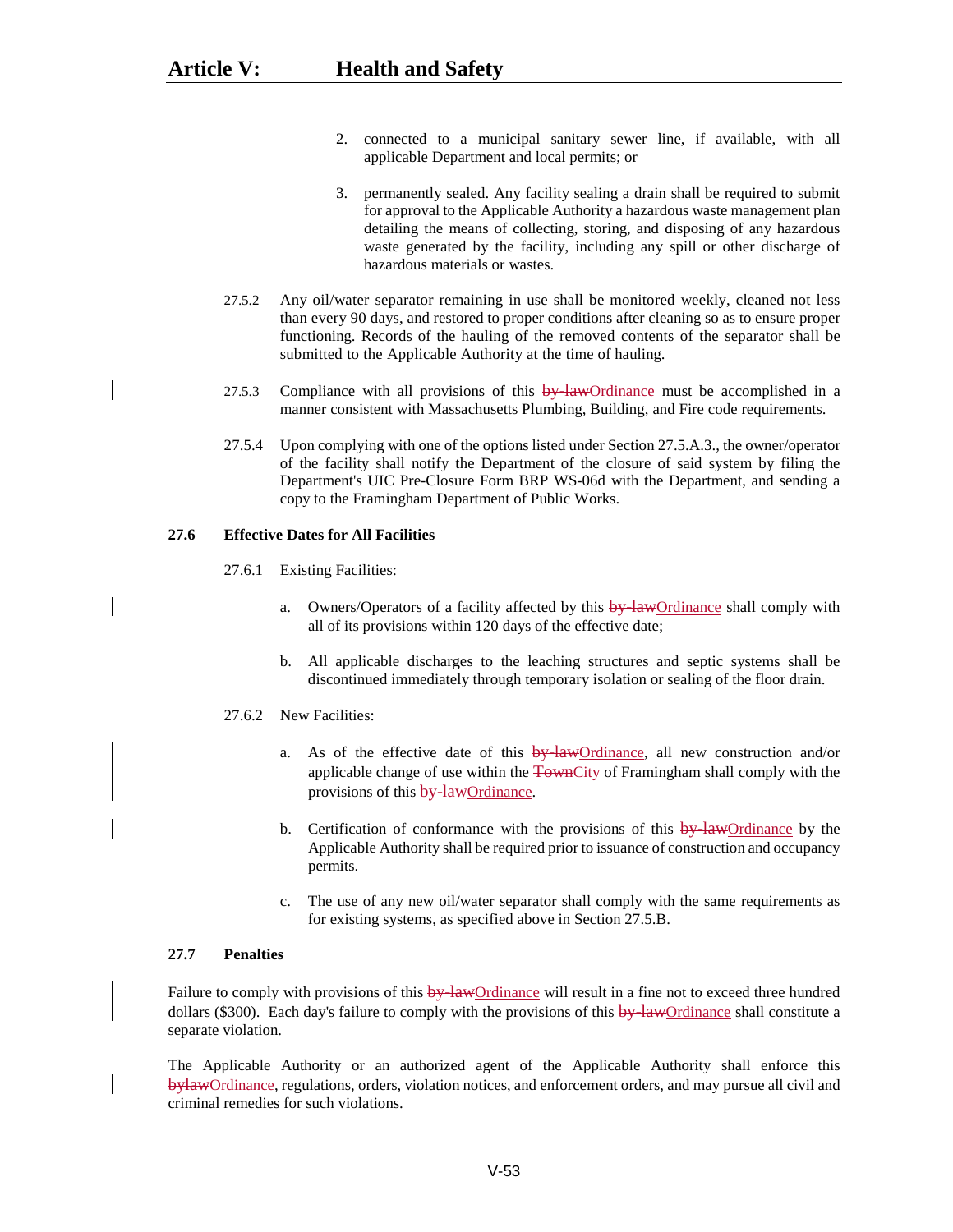#### **Section 28. Tax Title Payment Agreements**

#### **28.1 Purpose**

Pursuant to M.G.L. c. 60, §62A and the terms set forth in this Article V, Section 28 of the General Bylaws, Ordinances, the TownCity is authorized but not required to offer tax title payment agreements to persons entitled to redeem parcels in tax title.

#### **28.2 Subject Properties**

Property which may be the subject of tax title payment agreements pursuant to this section must:

- (a) Be a site or portion of a site from or at which there has been a release of oil or hazardous material;
- (b) Be owned by a person not otherwise eligible to utilize Article V, Section 20 of the General BylawsOrdinances related to Brownfields Tax Abatement Agreements;
- (c) Be zoned for commercial or industrial use; and
- (d) Be the subject of a clean-up and remediation plan that at a minimum complies with M.G.L. c. 21E and the Massachusetts Contingency Plan, 310 CMR 40.0000 (the "MCP") and which allows for the continued use of the property for commercial or industrial uses. The compliance of said clean-up and remediation plan shall be ascertained by the Town'sCity's Licensed Site Professional or equivalent paid for by the property owner, and shall be confirmed in writing by the Town ManagerMayor or his/her designee.

#### **28.3 Payment Agreements**

28.3.1 The Treasurer or Chief Financial Officer if is hereby authorized to negotiate agreements for the reduction of interest that has accrued on the amount of the tax title account (hereinafter, "Payment Agreements") with owners of eligible properties, the terms of which Payment Agreements shall be subject to approval by the Board of SelectmenMayor, and for reductions not exceeding \$500,000. Reductions above this amount shall also be subject to approval of Town Meeting, by the City Council as well.

28.3.2 Payment Agreements may allow for the reduction of not more than thirty-five percent (35%) of the interest that has accrued on the tax title account.

28.3.3 Such Payment Agreements shall be for a maximum term of no more than three (3) years and require a minimum payment at the inception of the agreement of twenty-five percent (25%) of the total amount needed to redeem the parcel.

28.3.4 During the term of the Payment Agreement, the Treasurer or Chief Financial Officer may not bring an action to foreclose the tax title unless payments are not made in accordance with the schedule set out in the Payment Agreement or timely payments are not made on other amounts due to the **TownCity** relative to the same parcel.

28.3.5 Payment Agreements shall include, but not be limited to:

(a) The amount of outstanding real estate taxes;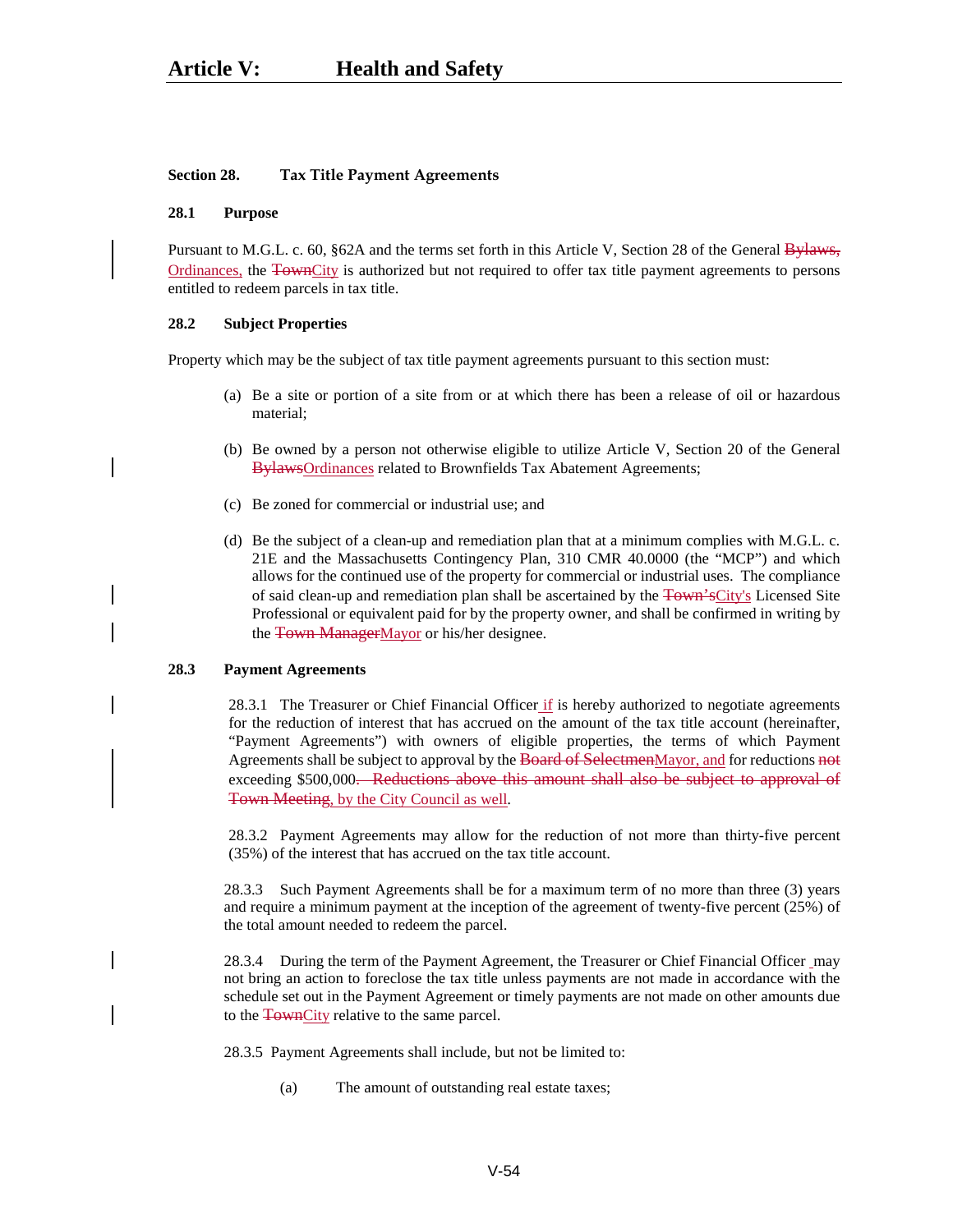- (b) The statutory interest to accrue;
- (c) The description of quantifiable monthly payments;
- (d) The inception date of monthly payments;
- (e) The date of the final payment;
- (f) Contractual late fees to be imposed;
- (g) The amount and percentage of the reduction of interest (not to exceed 35%) that will occur provided that the recipient complies with all terms of the Payment Agreement;
- (h) A statement that any reduction in the interest authorized by this subsection shall be contingent upon the recipient's fulfillment of all terms of the Payment Agreement, including making all payments required by such Payment Agreement in a timely manner;
- (i) Such Payment Agreement shall further provide that all interest and penalties will become due in full should the recipient fail to comply with all terms of the Payment Agreement;
- (j) A requirement that the property owner will provide the  $\frac{1}{\text{Fown} \text{City}}$  with a copy of all reports submitted to the Massachusetts Department of Environmental Protection within seven (7) days of receipt;
- (k) A requirement that the property owner will pay for the services of a Licensed Site Professional ("LSP") or equivalent, retained by the Town to assist the TownCity in evaluating whether the clean-up and remediation plan for the property at a minimum complies with M.G.L. c. 21E and the Massachusetts Contingency Plan, 310 CMR 40.0000 (the "MCP") and which allows for the continued use of the entire property for commercial or industrial uses. The amount of such payment shall be agreed upon between the **TownCity** and the property owner; and
- (1) Any and all other contractual terms as arranged between the Treasurer or Chief Financial OfficerMayor and the property owner<del>, and as approved by the</del> Board of Selectmen and Town Meeting as set forth in Section 28.3.1 herein.
- 28.4 All Payment Agreements shall be signed by the Chairman of the Board of SelectmenMayor and the <u>property</u> owner, whose signatures shall be notarized.
- 28.5 Copies of all Payment Agreements shall be provided to the Board of SelectmenMayor and the property owner.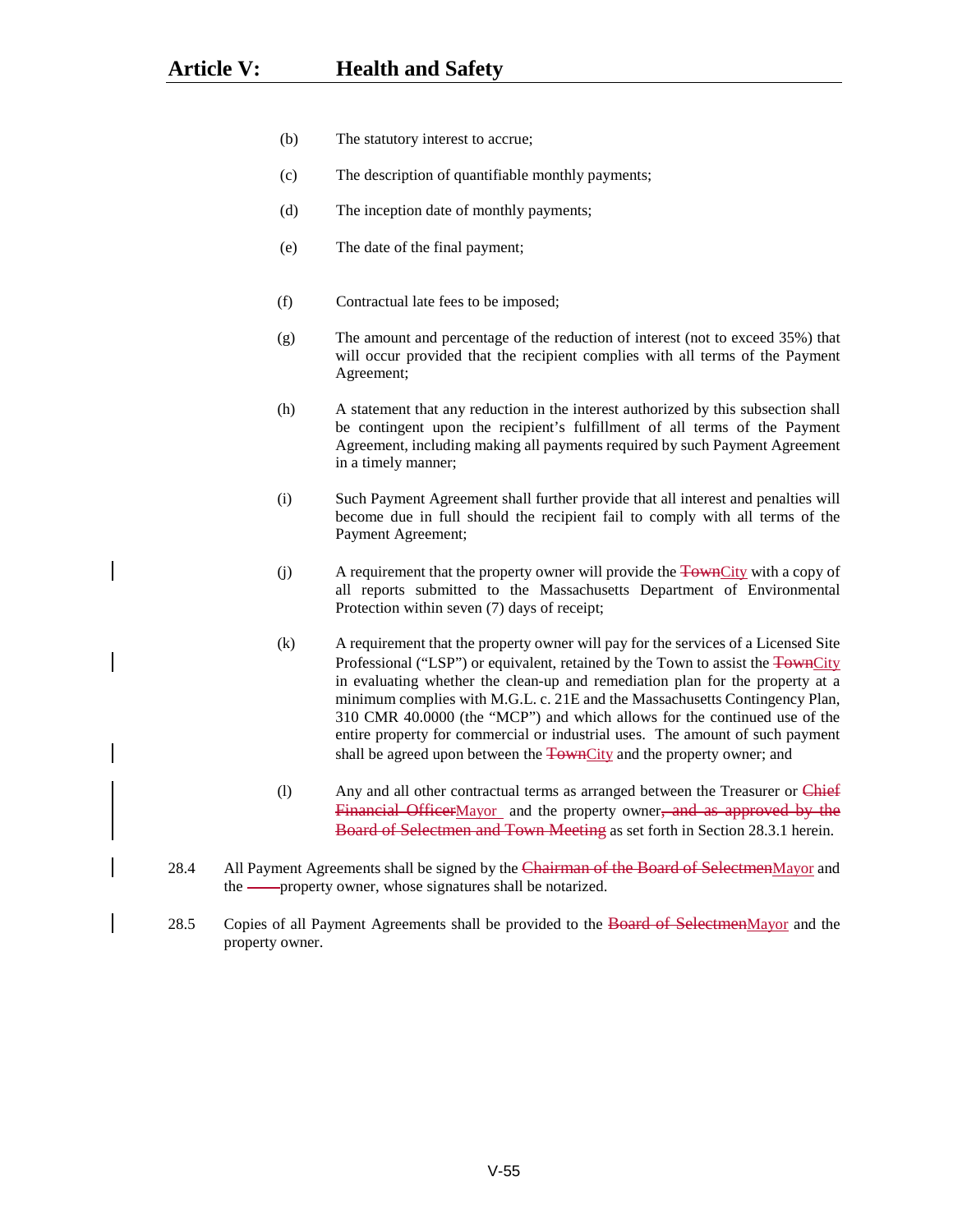**Section 29.** (Deleted: April 26, 2016 Town Meeting, Article 43)

# **Section 30. Registration and Maintenance of Foreclosed Properties**

### **30.1 Purpose; Enforcement Authority**

- (1) Unsecured and un-maintained foreclosed properties present a danger to the safety and health of the public, occupants, abutters, neighbors, and public safety officers. It is the purpose and intent of this bylawOrdinance to protect and preserve public safety, health, welfare and security, and the quiet enjoyment of occupants, abutters and neighbors, and to minimize hazards to public safety personnel inspecting or entering such properties by:
	- a. requiring all residential, commercial, and industrial property owners, including lenders, trustees and service companies, to register and maintain foreclosed properties with the TownCity of Framingham; and by
	- b. regulating the maintenance and security of foreclosed properties to help prevent blighted and unsecured properties.
- (2) The Building Commissioner of the TownCity of Framingham is empowered to enforce this bylawOrdinance.

### **30.2 Definitions**

When used in this **bylaw**Ordinance, the following terms shall have the following meanings, unless a contrary intention clearly appears:

(1) "Vacant" means a residential, commercial or industrial property which has not been actively used or occupied within the preceding sixty days. This definition does not include property that is unoccupied while undergoing renovations, or while undergoing repairs due to fire or other casualty, or to residential property that is temporarily vacant due to seasonal absences.

(2) "TownCity" means the TownCity of Framingham

(3) "Commissioner" means the Building Commissioner of the TownCity of Framingham or his/her designee.

(4) "Days" means consecutive calendar days.

(5) "Foreclosed" means a residential, commercial or industrial property, placed as security for a real estate loan, as to which all rights of the mortgagor or his grantee in the property have been terminated as a result of a default of the loan.

(6) "Foreclosing" means the process by which a property, placed as security for a real estate loan, is prepared for sale to satisfy the debt if the borrower defaults.

(7) "Local" means within twenty miles of the property in question.

(8) "Mortgagee" means the creditor, including but not limited to service companies, lenders in a mortgage agreement, or any successor in interest and/or assignee of the mortgagee's rights, interests or obligations under the mortgage agreement.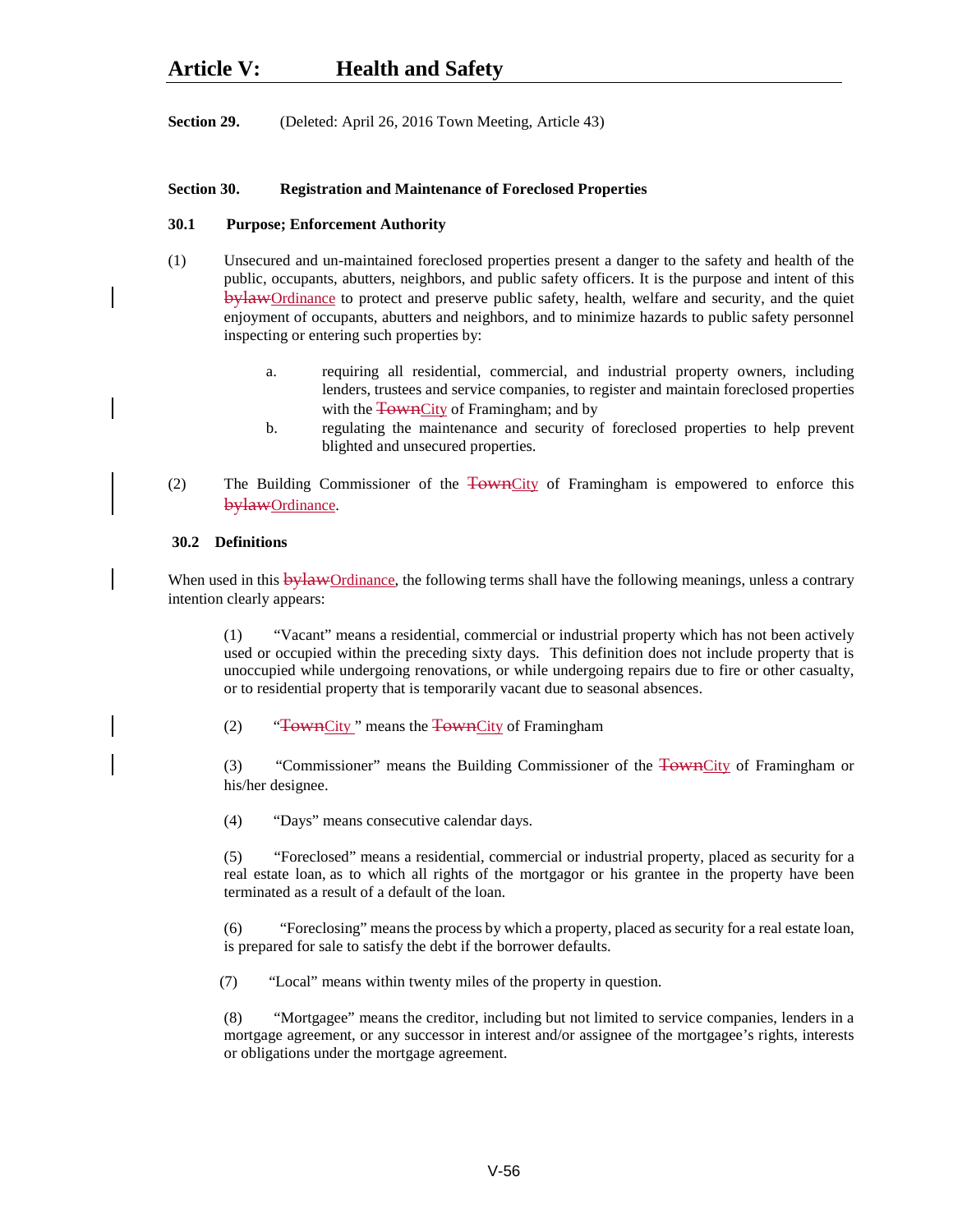(9) "Owner" means every person, entity, service company, property manager or real estate broker who alone or severally with others has legal or equitable title to any property or has care, charge or control of any property in any capacity, including but not limited to agent, executor, executrix, administrator, administratrix, trustee or guardian of the estate of the holder of legal title; or mortgagee in possession of any such property; or is an agent, trustee or other person appointed by the courts and vested with possession or control of any such property; or is an officer or trustee of the association of unit owners of a condominium. Each such person is bound to comply with the provisions of these minimum standards as if he/she were the owner. However, this **bylaw**Ordinance shall not apply to a condominium association created pursuant to M.G.L. c. 183A to the extent that such association forecloses on or initiates the foreclosure process for unpaid assessments due or owing to the association. "Owner" also means every person who operates a rooming house or is a trustee who holds, owns or controls mortgage loans for mortgage-backed securities transactions and has initiated the foreclosure process.

(10) "Property" means any residential, commercial or industrial property or portion thereof, located in the TownCity of Framingham, including but not limited to buildings and structures situated on the property; excepted from this definition is any and all property owned by the Town, the state, or the federal government.

(11) "Residential Property" means any property that contains one or more units used, intended, or designed to be occupied for living purposes.

# **30.3 Registration**

(1) All owners of foreclosed properties shall register such properties with the Commissioner on forms provided by the Commissioner within seven days of the date of foreclosure. If the owner is an out-of-state corporation, person, or other entity, the owner shall appoint an in-state agent authorized to accept service of process and other documents under this **bylawOrdinance**.

- a. Each registration must state the owner's or agent's name, telephone number and mailing address located within the Commonwealth of Massachusetts including name of owner, street number, street name, city or town, and zip code; the mailing address shall not be a post office box.
- b. Each registration must also certify that the property has been inspected by the owner and must identify whether the property is vacant. Each registration must designate a property manager, who shall be a local individual or local property management company responsible for the maintenance and security of the property. This designation must state the individual or company's name, direct telephone number, and local mailing address; the mailing addresses shall not be a post office box. The property manager shall be available twenty-four hours per day, every day, by telephone and/or electronic mail notification, and shall respond to all notifications from the Commissioner to secure, maintain, inspect or repair the property within 24 hours.

(2) All property registrations pursuant to this section are valid for one calendar year from the date when the registration is received by the Commissioner. An annual registration fee of one hundred dollars (\$100.00) must accompany the registration form. Subsequent registrations and fees are due within thirty days after the date of the expiration of the previous registration. Subsequent registrations must certify whether the property remains in foreclosure.

(3) Any owner that has registered a property under this section must report any change in information contained in the registration within ten days of the change.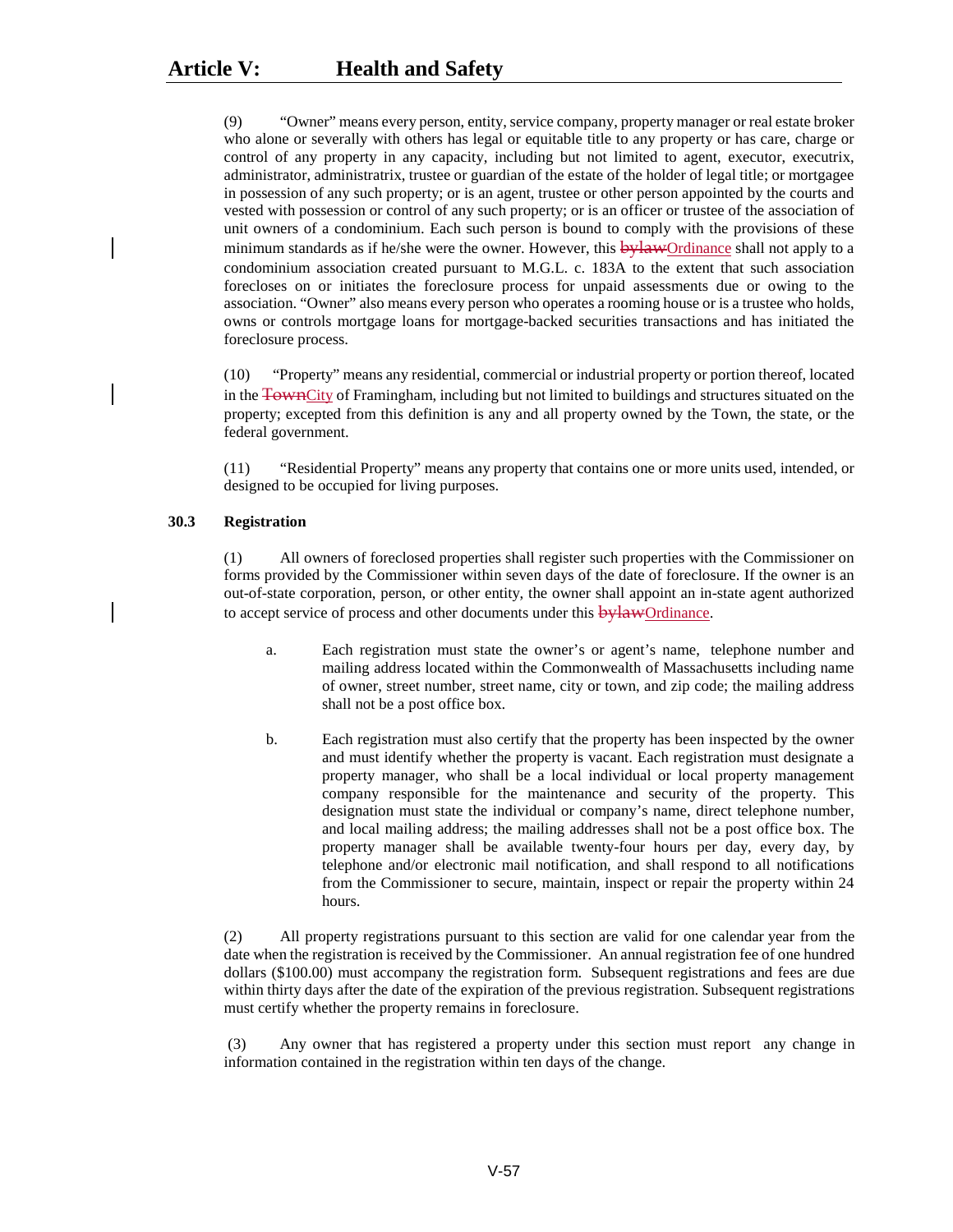(4)Once the property is sold, the owner shall provide the Commissioner with written proof of sale.

# **30.4 Maintenance and Security Requirements**

- $(1)$  Properties subject to this  $\frac{b \cdot \text{d} w}{c}$  Properties with the State Building Code, sanitary code, and town bylawsOrdinances. The owner or property manager must inspect and maintain the property on at least a monthly basis for as long as the property is vacant.
- (2) The owner shall maintain properties subject to this section, including but not limited to maintaining and keeping in good repair any building(s), structure(s), and improvements, the removal of trash and debris, and the regular mowing of lawns, pruning and/or trimming of trees and shrubbery, and upkeep of other landscape features.
- (3) The owner shall repair or replace broken windows or doors within thirty days of breakage. Boarding up doors and windows is prohibited except as a temporary measure for no longer than thirty days.
- (4) In accordance with state law, including but not limited to Massachusetts General Laws chapter 143 sections 6 through 10 and the State Building -Code, property that is vacant must be safe and must be secured from — exposure to the elements and so as not to be accessible to unauthorized persons.
- (5) Compliance with this section does not relieve the owner of any applicable —— obligations set forth in regulations, covenant conditions and restrictions, and/or homeowner's association rules and regulations.

# **30.5 Inspections**

Pursuant to the State Building Code, the Commissioner or his/her designee shall have the authority and the duty to inspect properties subject to this **bylawOrdinance** for compliance with this **bylawOrdinance** and to issue citations for any violations. The Commissioner or his/her designee shall have the discretion to determine when and how such inspections are to be made, provided such determination is reasonably calculated to ensure that this **bylawOrdinance** is enforced.

#### **30.6 Penalties**

(1). In addition to any other means of enforcement available to the Commissioner, the Commissioner may enforce this **bylaw**Ordinance by means of noncriminal enforcement pursuant to Massachusetts General Laws chapter 40 section 21D. The following penalties are established for purposes of said noncriminal disposition:

a. A failure to initially register with the Commissioner pursuant to section 30.3: three hundred dollars (\$300.00).

b. A failure to properly designate the name of the local individual or local property management company responsible for the maintenance and the security of the property pursuant to section 30.3: three hundred dollars (\$300.00) for each violation, and a like penalty for each day's continuation of such violation.

c. A failure to maintain and/or to secure the property pursuant to section 30.4: three hundred dollars (\$300.00) for each week during which the property is not maintained and/or not secured in compliance with section 30.4.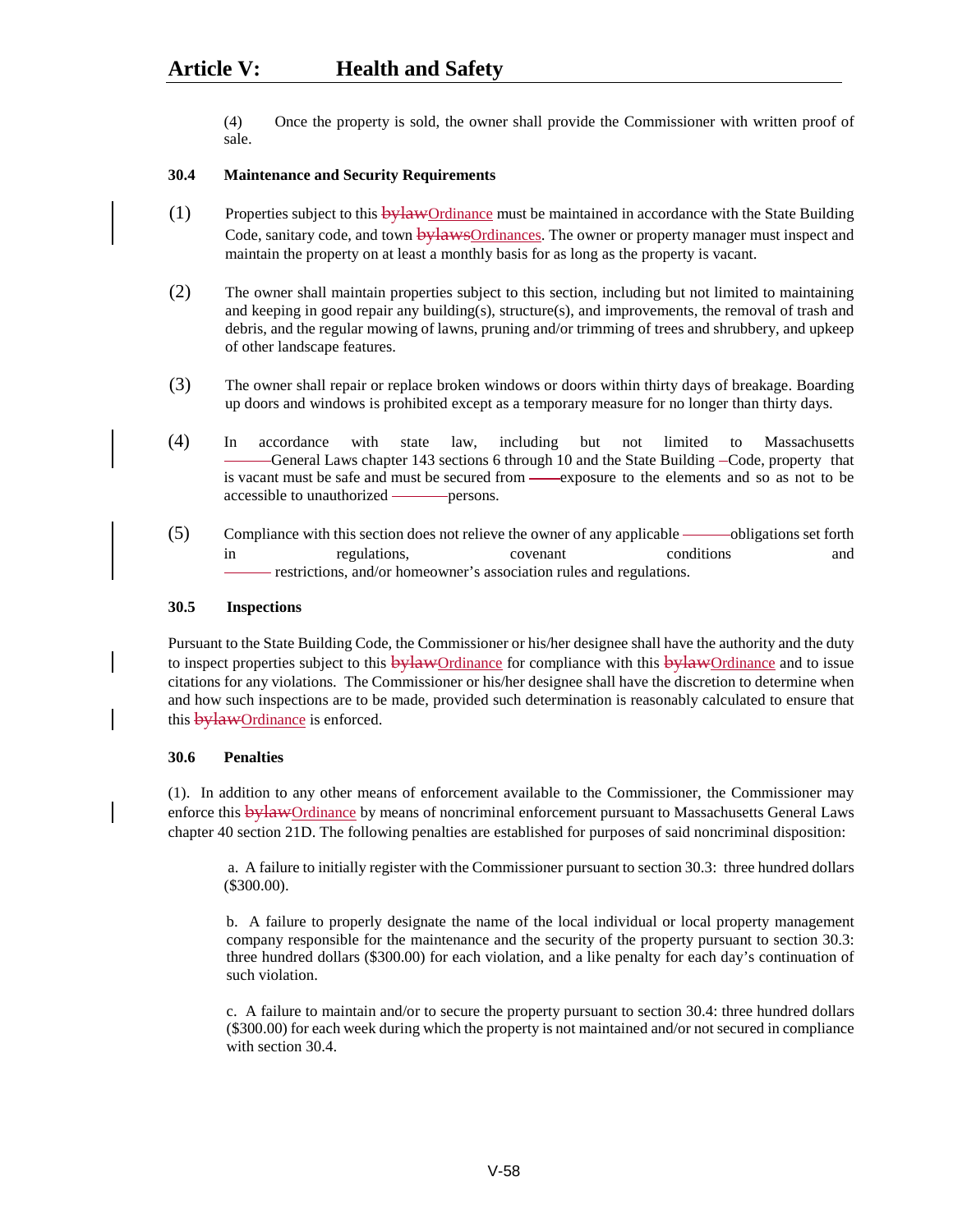(2) The penalties provided in this section shall not be construed to restrict the TownCity from pursuing other legal remedies available to the Town.City. Violation of this bylawOrdinance shall be subject to a fine not to exceed three hundred dollars for each violation; each day shall be considered a new violation.

# **30.7 Appeals**

Any persons aggrieved by the requirements of this  $\frac{b\mu\lambda wQr}{d\lambda wQr}$  or by a decision issued hereunder may seek relief in any court of competent jurisdiction as provided by the laws of the Commonwealth.

# **30.8 Applicability**

If any provisions of this  $\frac{b}{d}W$ Ordinance impose greater restrictions or obligations than those imposed by any general law, special law, regulation, rule, ordinance, order or policy, then the provisions of this bylawOrdinance shall control.

# **30.9 Severability**

If any provision of this **bylaw**Ordinance is held to be invalid by a court of competent jurisdiction, then such provisions shall be considered separately and apart from this  $\frac{1}{2}W + \frac{1}{2}W$  remaining provisions, which shall remain in full force and effect."

# **Section 31. Municipal Liens BylawOrdinance: Municipal Charges, Fees and Fines**

This BylawOrdinance is adopted pursuant to Chapter 19 of the Acts of 2013 for the purpose of protecting the public health, safety and welfare by providing a more effective means of enforcing the town's BylawsOrdinances to address properties that are a nuisance, blighted, or otherwise in violation of town BylawsOrdinances in order to encourage the maintenance of properties within the town in a clean and safe condition.

# **31.1 Municipal Charges, Fees and Fines**

The townCity of Framingham may impose a lien on property located within the town for any local charge, fee or fine that has not been paid by the due date, but only for those local charges, fees, and fines that are enumerated in this BylawOrdinance. This lien shall be known as a municipal charges lien. For purposes of this BylawOrdinance, local charge, fee or fine shall mean any charge, fee or fine imposed by the town under town bylawsOrdinances, town regulations, statutes or state regulations and any charge, fee or fine imposed by a state court payable to the town as a result of any action initiated by towncity officials to enforce town bylawscity Ordinances, town regulations, statute or state regulations, but only for those local charges, fees, and fines that are enumerated in this **BylawOrdinance**.

Municipal charges and fees shall include all costs and fees incurred by the townCity for remediation of a property that is in violation of any  $\frac{bylawOrdinance}{PylawOrdinance}$ , regulation, or statute set forth in this  $\frac{BylawOrdinance}{PylawOrdinance}$ including but not limited to:

(a) Trash & Debris clean up charges (labor)

(b) Trash & Debris clean up charges (dumpster)

(c) Securing Structure (boarding up)

- (d) Demolition (labor, materials, and dumpster)
- (e) Power Washing
- (f) Painting Graffiti (labor & materials)
- (g) Overgrown Vegetation (cutting, clearing, & cleaning.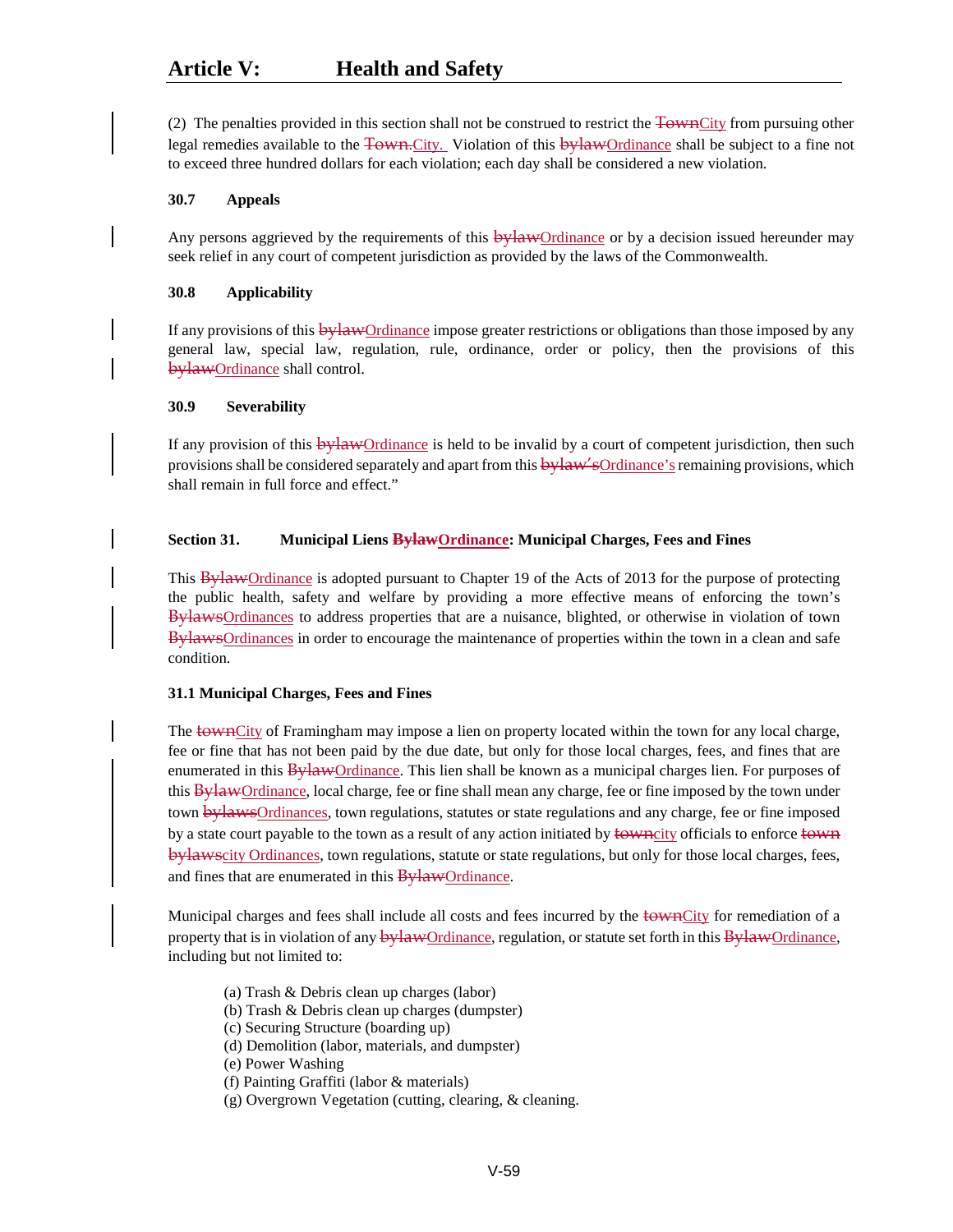- (h) Recording Fees (Reg. of Deeds)
- (i) Towing Charges (from private property)
- (j) Pest Control & Exterminating Charges

#### **31.2 Eligible charges, fees and fines**

Municipal charges liens may be imposed under this **Bylaw**Ordinance for unpaid charges, fees and fines only under the following town bylaws, townCity Ordinances, City regulations, statutes or state regulations:

General BylawsOrdinances

Article V, Section 18, Framingham Wetlands Protection BylawOrdinance Article V, Section 22, Nuisance BylawOrdinance Article V, Section 24, BylawOrdinance Concerning Lodging Houses Article VI, Section 3, Unregistered Cars Article VI, Section 4, Rubbish and Refuse

Zoning BylawsOrdinances

State Statutes and Regulations

State Building Code 780 CMR Fire Code 527 CMR State Sanitary Code, 105 CMR 410 (Minimum Standards of Fitness for Human Habitation)

General Laws chapter 40, Section 41D (Non-criminal disposition) General Laws chapter 111, Section 31C (Atmospheric pollution) General Laws chapter 111, Sections 122-125 (Nuisances) General Laws chapter 111, Section 127A (State Sanitary Code) General Laws chapter 111, Section 127B (Dwellings Unfit For Human Habitation) General Laws chapter 131, Section 40 (Wetlands Protection BylawOrdinance) General Laws chapter 139, Section 3 (Dilapidated Buildings) General Laws chapter 143, Sections 6-9 (Dilapidated Buildings) General Laws chapter 148A (Building and Fire Code)

#### **31.3 Recording of Lien**

A lien authorized under this act shall take effect upon recording of the unpaid municipal charge, fee or fine, by parcel of land and by the name of the property owner assessed for the fine in the southern district of the registry of deeds of Middlesex County.

#### **31.4 Commitment of Charge, Fee or Fine**

If a charge, fee or fine, which is secured by a municipal charges lien, remains unpaid when the assessors are preparing a real estate tax list and warrant to be committed under General Laws chapter 59, §53, then the board or officer in charge of the collection of the municipal charge, fee or fine shall certify such charge, fee or fine to the assessors, who shall add the charge, fee or fine to the tax on the property to which it relates and commit it with the warrant to the collector of taxes as part of the tax.

#### **31.5 Exempt Properties**

If the property to which such charge, fee or fine relates is tax exempt, the charge, fee or fine shall be committed as the tax.

#### **31.6 Discharge of Lien**